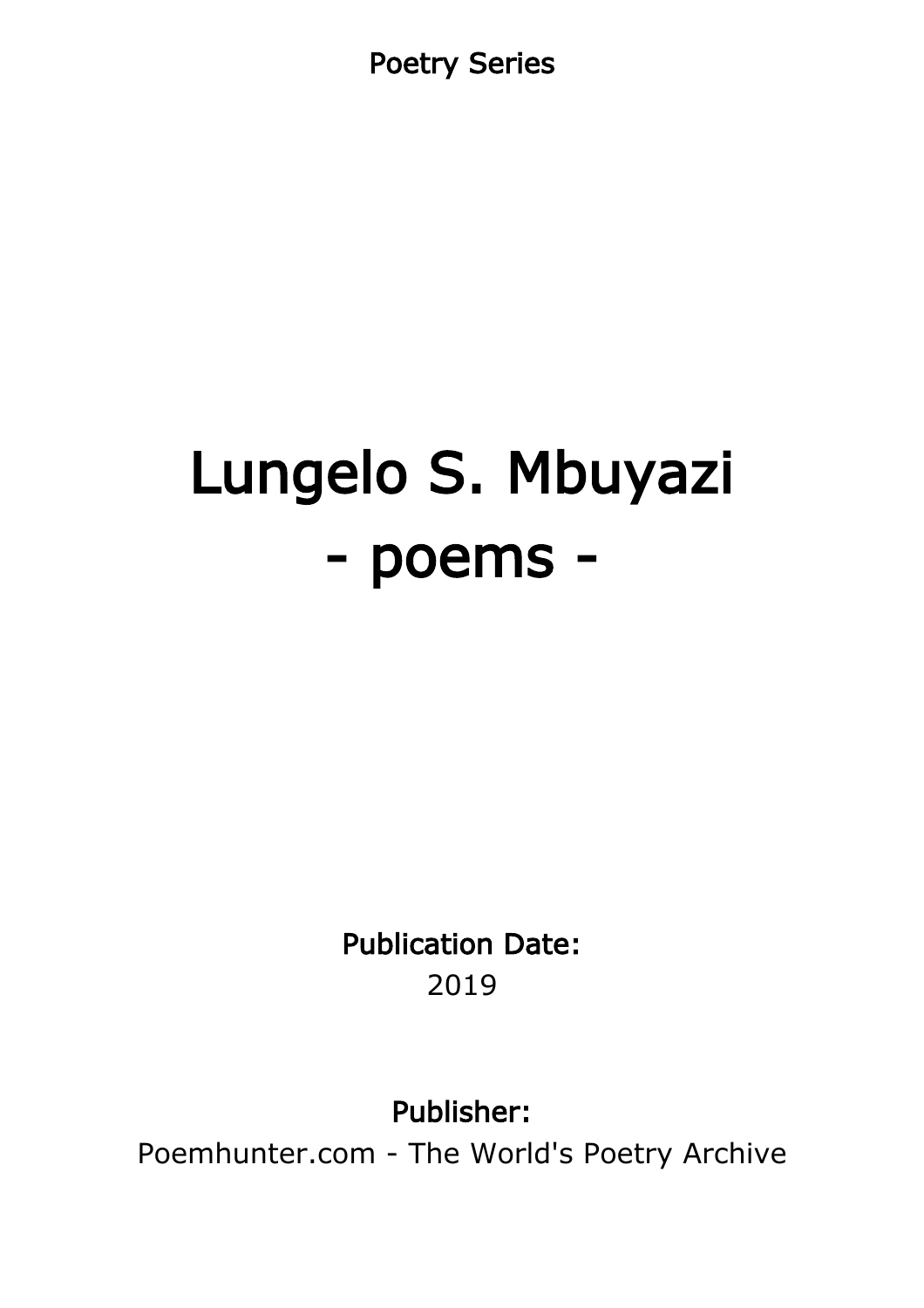# Lungelo S. Mbuyazi()

Life is unprecedentedly short. I hope my poems arouse your deep emotions of caring, responsibility, learning and reading.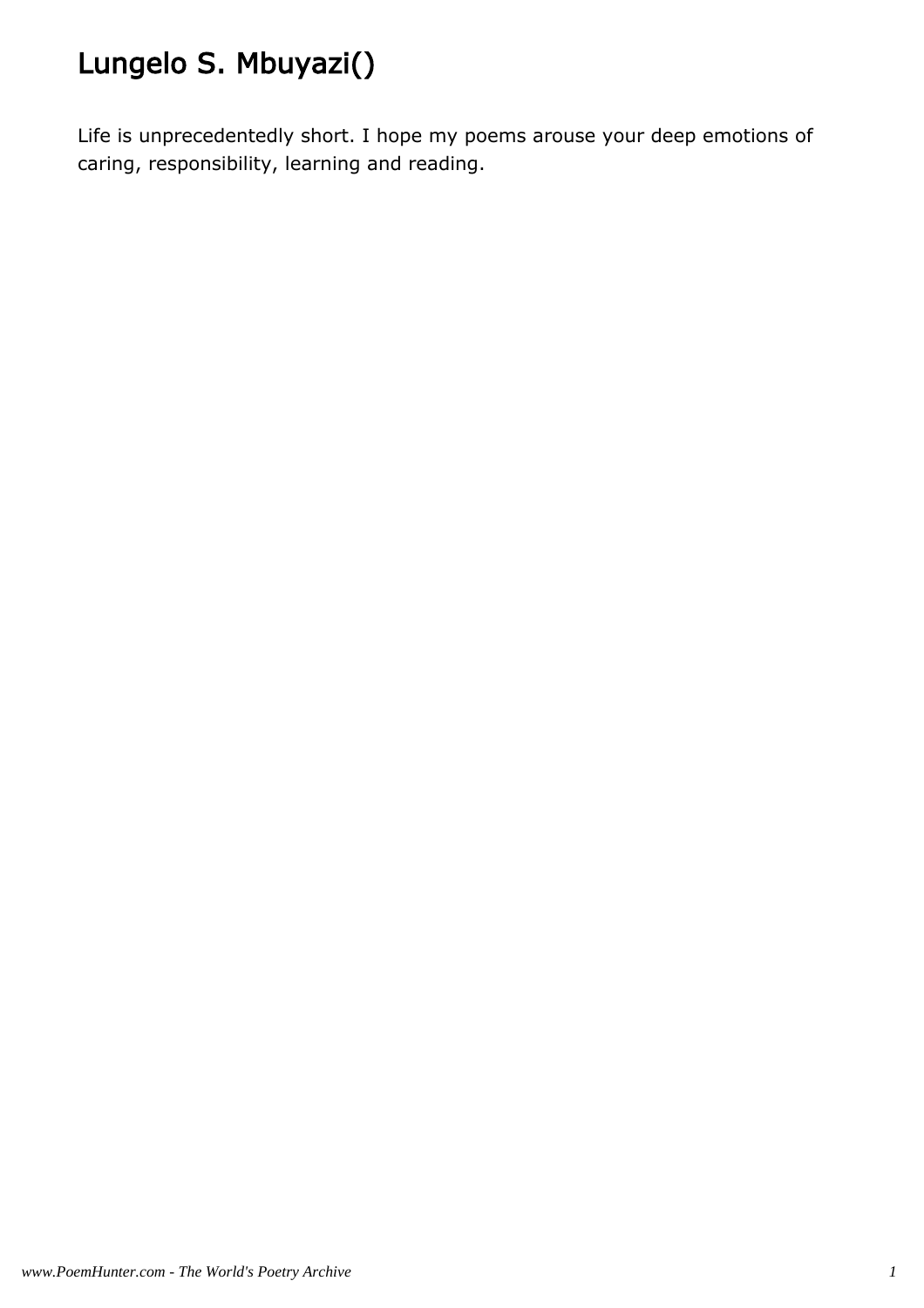# A Peach Tonight?

I get home tired at midnight, With a peach on my hands; I throw a peach on my couch;

I sit on the couch; As I undress its soft skin; Write love poem on the couch.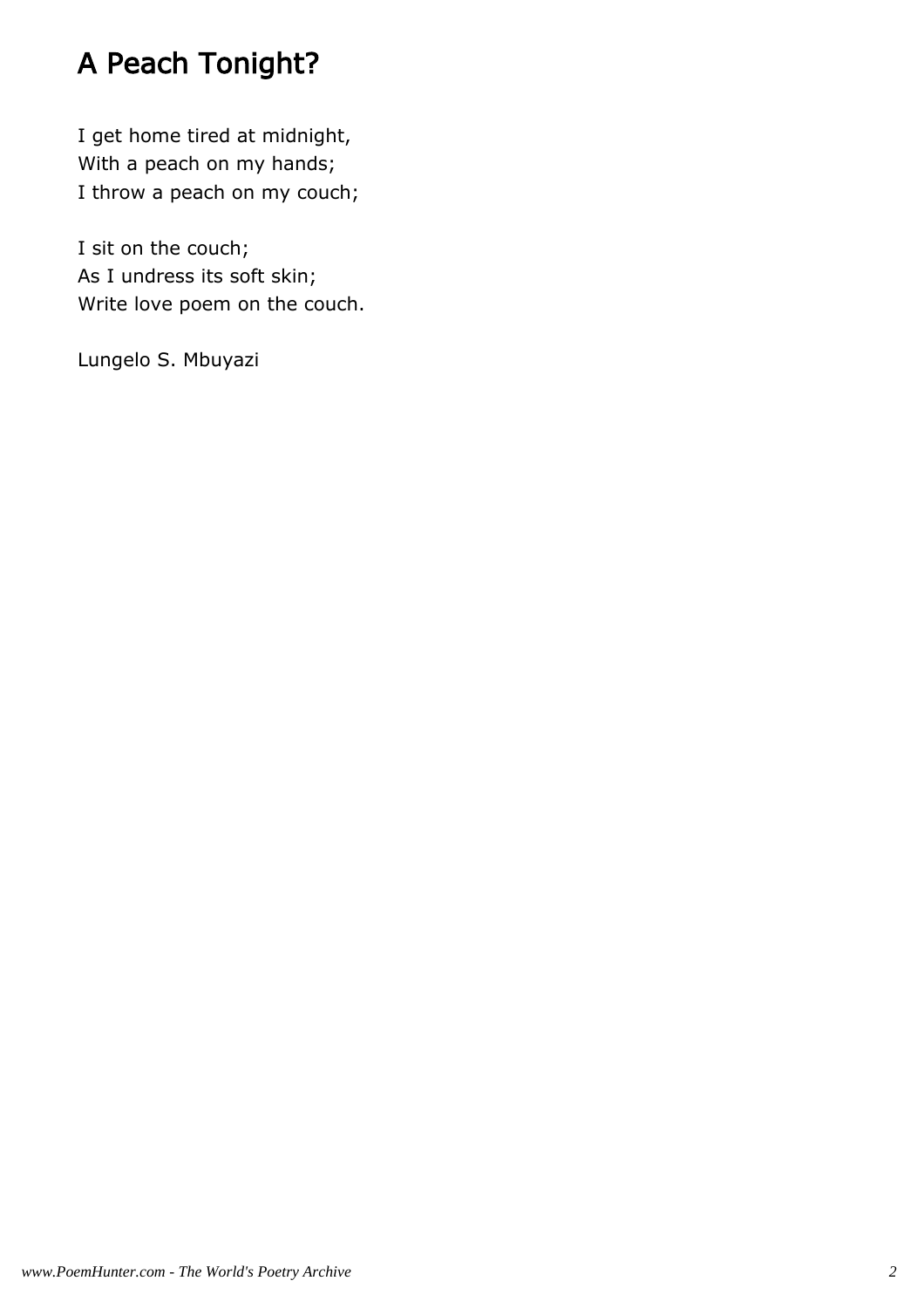# A Winter Night

When the winds blew low and high, The sand swiftly felt shy and gathered along The trees and the green grass danced all As if dancing to the musical strings emanating From the polygons afar and human roars. Stunted, as I pen a love letter to my lost lover

My bubbled eyes became lazy and shut, My dark chocolate skin felt hazy and minty, My chaotic mind went puzzled and froze, There I said: & quot; surely the storm is coming. & quot;

The winds blew high and low, Before the 18h00 roosters crows, I found my sinking in the whirlpool Within four shadows of the darkness, With elusive red but seriously eyes, Hung shoulders in black leather jackets With a gun pointing at my forehead:

The 50th stadium stair turned 5 stairs down As my 2 km home away become 10 meters away, As I jumped my for my life's salvage But my round face only kissed the dust; As I rise, I'ld only found my pen and paper For this I am able to tell my stories

The cold winds blew warm and fuzzy, There I recalled that the winter was here, And the collectors of our life's fortunes Had begun their work of paramount theft. There I recalled, I had been sitting by the stairs All by myself before the Autumn days fade away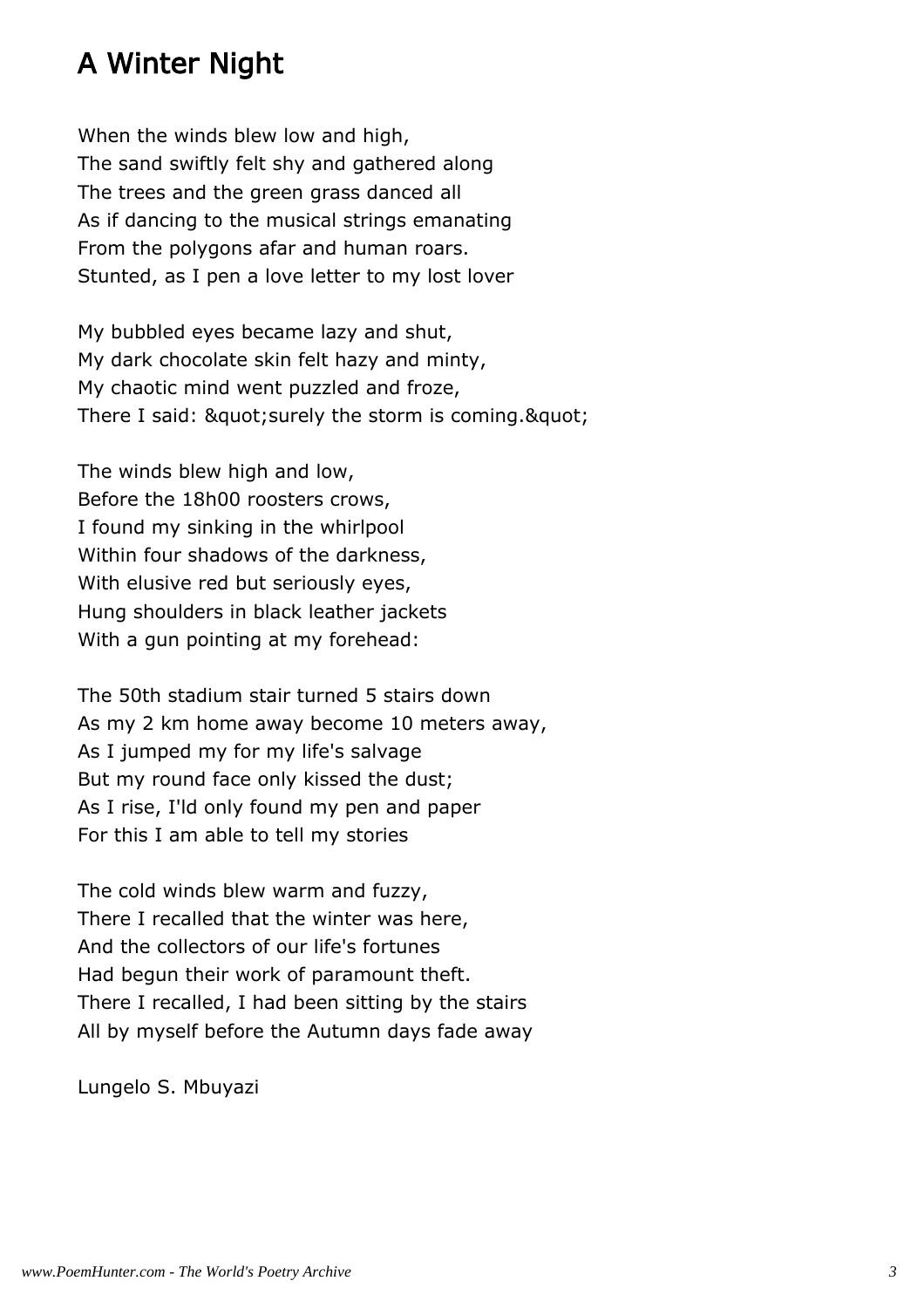### Akavumi

Zimbongi zakwethu, Nonke ngothi lwenu, Ngiyacela, ngilekeleleni. Nginek' udab'ol'senhliziyweni: Ngihlushw' imizwa yothando Ngentokaz' enhl' engiy'thandayo. Sengenze konke kodwa kayivumi.

Lapho ngimbon' inhliziyo Yami ngamandl' ishaya kancane, Im'zuzwane iphenduk' amakhulu; Laph' engibuk' akabukek' uyakhazimula, Ngamehlokaz' akh' acwazimulayo, Inhliziyo yami igcwal' amanzi; Lapho ekhulum' ingqondo Yami kayikholw' unqambothi; Lapho elubek' akanyatheli, Uyatelebhel' umhlab' umthobele. Ngize ngizenyeze: angimfanele.

Ngiphen' amagam' afanelekile, Ngiwenek' enhliziyweni yakhe, Ze aqonde, ngiyehluleka Ukuzibamba ngizithibe; Njengosawot' es'londeni, Imizwa yothando iyangidla; Njengolwemb' inhliziyo yam ngiy'nekile Yahlal' engqondweni: inhliziyo kayibambeki. Sengizamile kodwa akavumi.

Abomndeni nabo sebeng'vumile, Kodwa inhliziyo yakh' kayizanywazanyiswa. Esiphong' indoda yempela bay'bonile, Kodwa inhliziyo yay' kayibambeki. Bayazisile amagalelo ami kwezolimo Nokho bebewathel' emhlane wedada; Sebezamile kodwa kayivumi.

Abangane nabo bangenelile,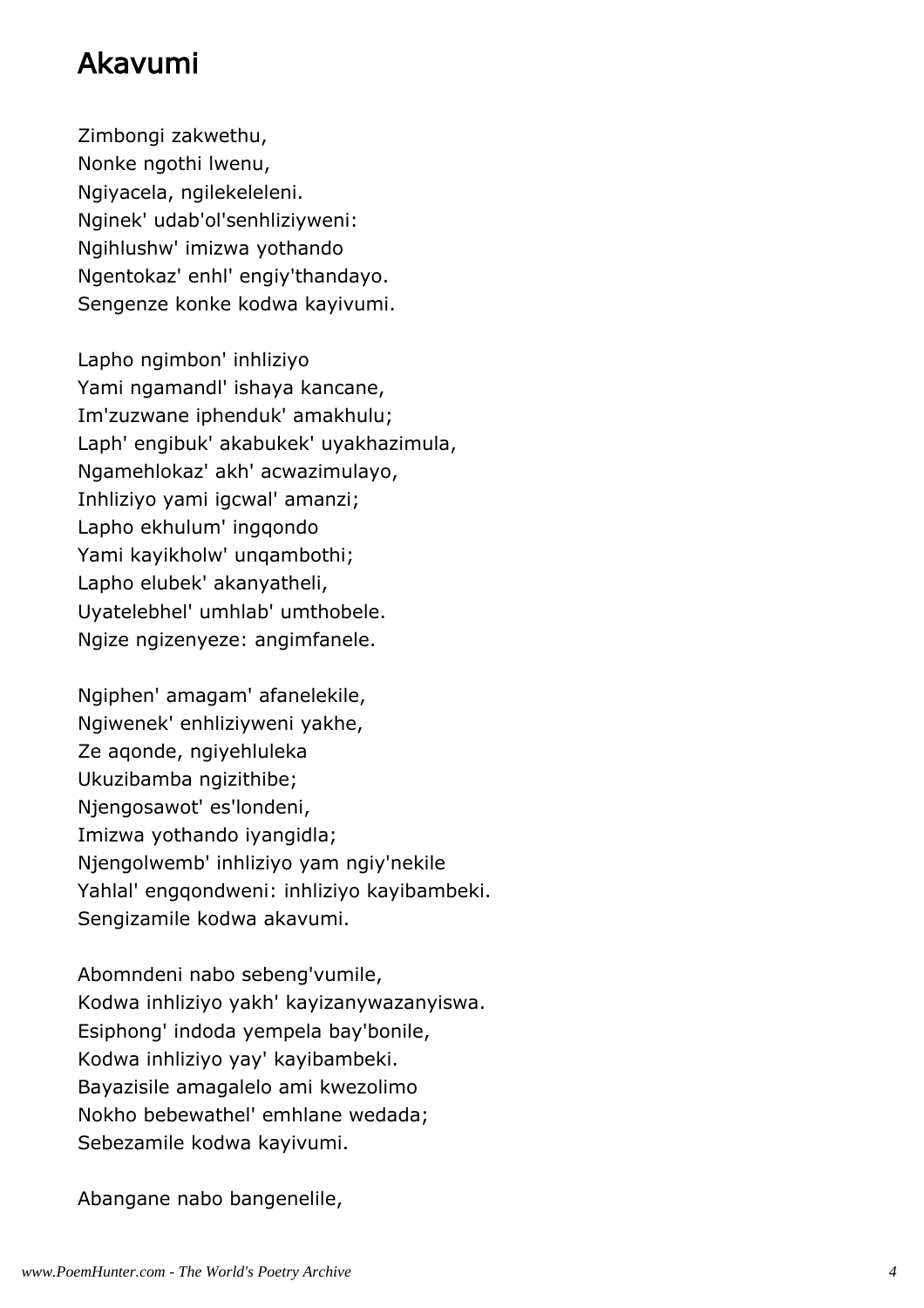Ngomlilo wothando bambaselile. Bangembulele, ing'thandile Nokh' imizwa yothand' icambalele. Ngenjenzani? Ngilam'leleni. Le ntokazi intokazi uqobo, Le ntokazi ngiyithandile. Sengizamile kodwa lutho umasiza.

Izinkondlo zothando, ngimhayelile, Zavakashel' iziqhomo, ngimbonile; Njengesosha ngaqin'idolo, ngakhuthazela. Njengedwala inhliziyo yakh' iqinile. Njengonwabu amagalel' ashintshashintshile; Nokho wonk' ashafile: kayivumanga. Ngihlushwa imizwa yothando, Intokazi engiy'thanday' ingalile. Zimbongi zakithi, ngisezeni Ngamazw' athambile ze Ngidambis' inhliziyo yayo. Sengilwile kodwa akavumi.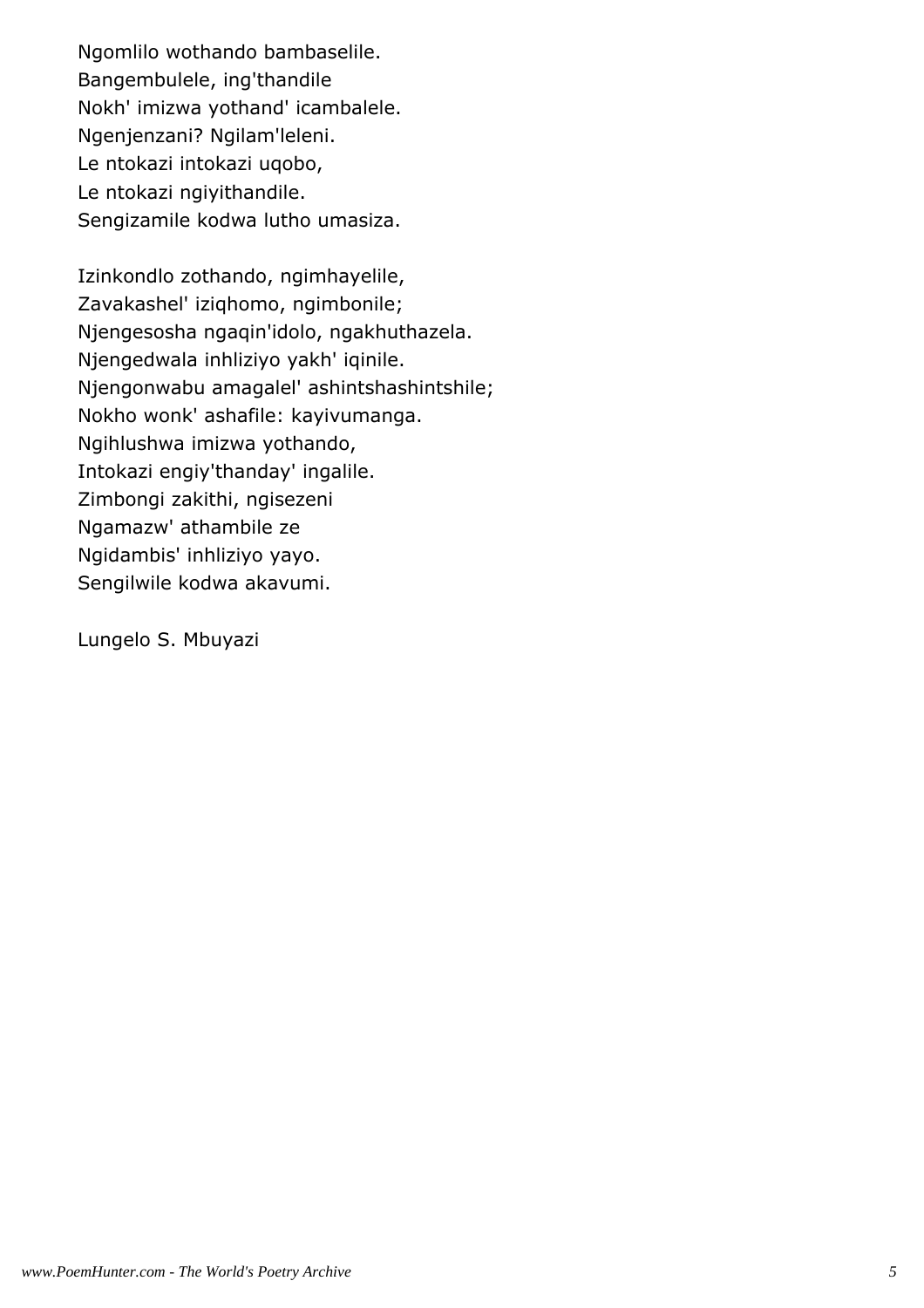# Apologies My Citizens

Be hold, my son. Thou coins does not grant A mannered citizen membership. I know what the nation requires:

Home to shalter your loved ones, So they feel your tender loving care;

Wife and kids to be a recognised man. Do you know what a family is?

Who could tell you that you can marry her? Or will I live forever to hold my grandchildren?

Remember, those Mandela heads Never brought us warmth but love.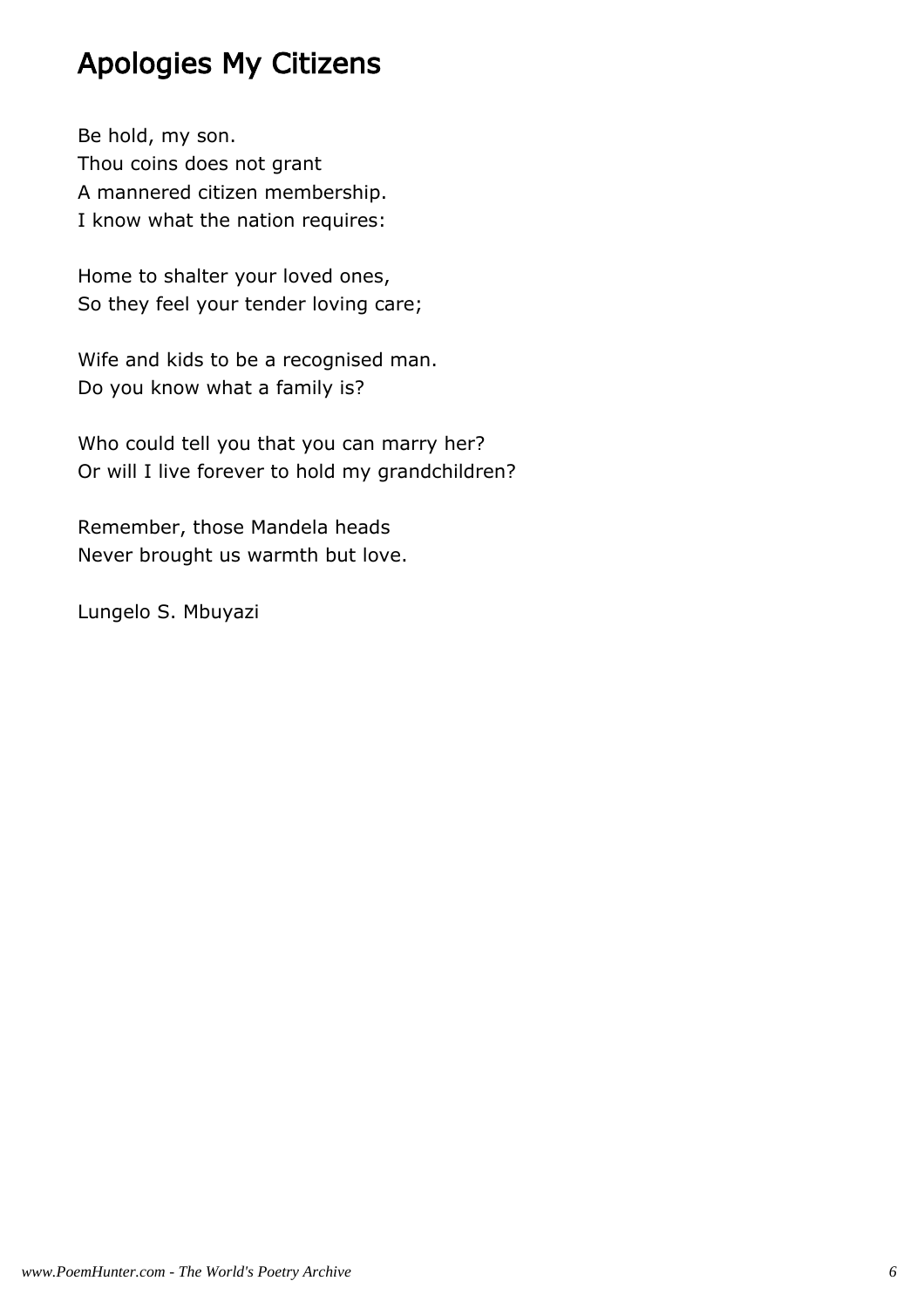# Apologies My Community

Be hold, my son

Thou status does not grant Noble community membership. I know what a society demands,

High paying jobs, Expensive cars, Speedy lifestyles, Educated people, Luxurious homes

Look at me. I'm locked. Yet, I had had it all. I quenched the best of thirsty of fame. Now, I'm disgraced for I killed a man When I drove while I was drunken

Surf Oscar Pistorious, The world will tell you. Or ask Jube Jube, The South Africans will tell you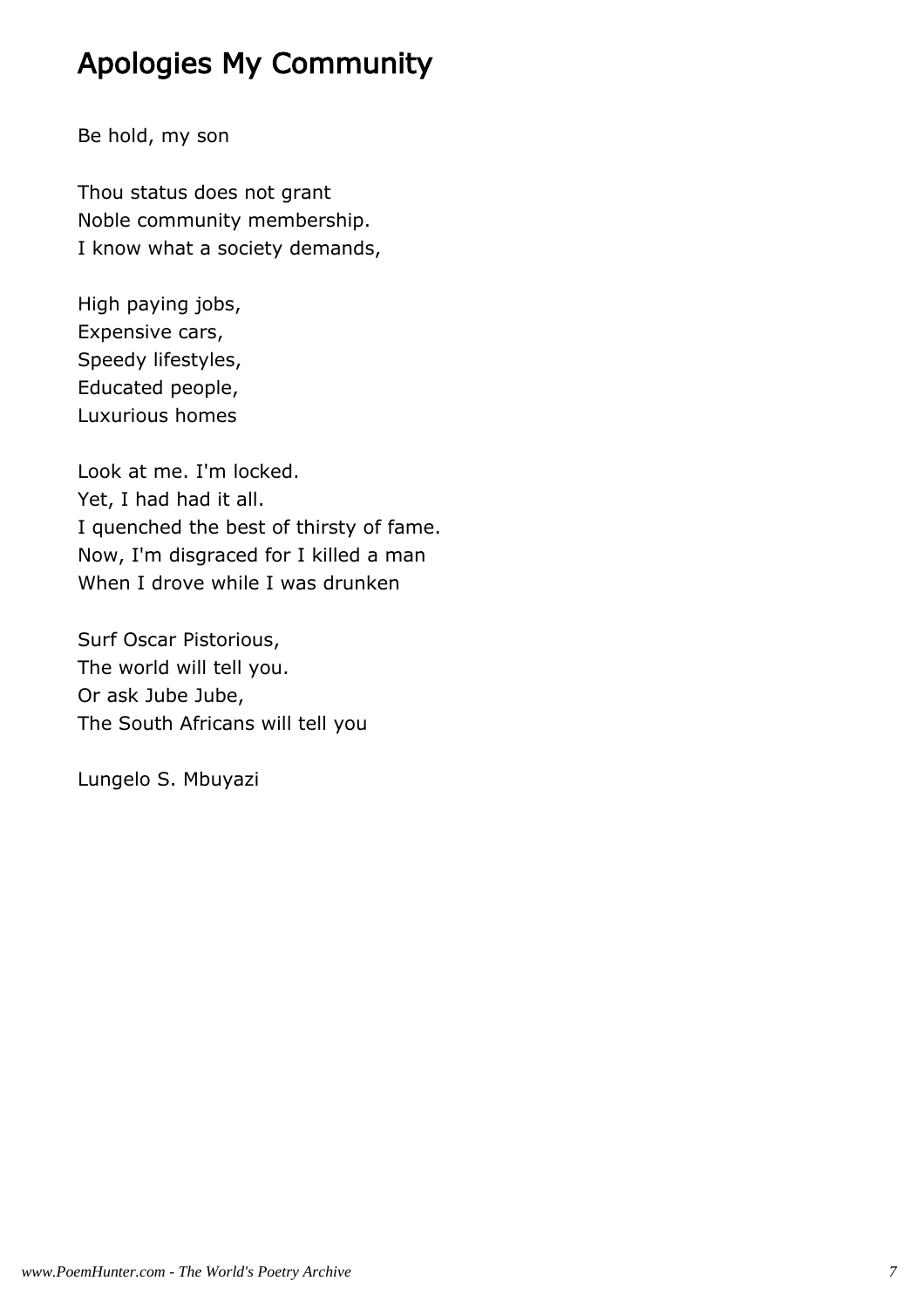# Apologies My Parents

Be hold, my son.

These customs does not warranties Customised parenthood and families; I know what the culture permits,

Wives must have three or five kids But these modern wives carry careers; Married woman to stay at home But these modern wives works overtime;

Polygamy and not polyandry But is monogamy hard to setisfy?

Organised marriages, Because your father was a chief. How do I know that I love him? How do you know she loves me for me?

Don't tell him 'That you're of a working class and grown Now it's time, you must be married Now that all your collegual friends are'

But, my son, Know that because you are my son, You must not follow such fallacies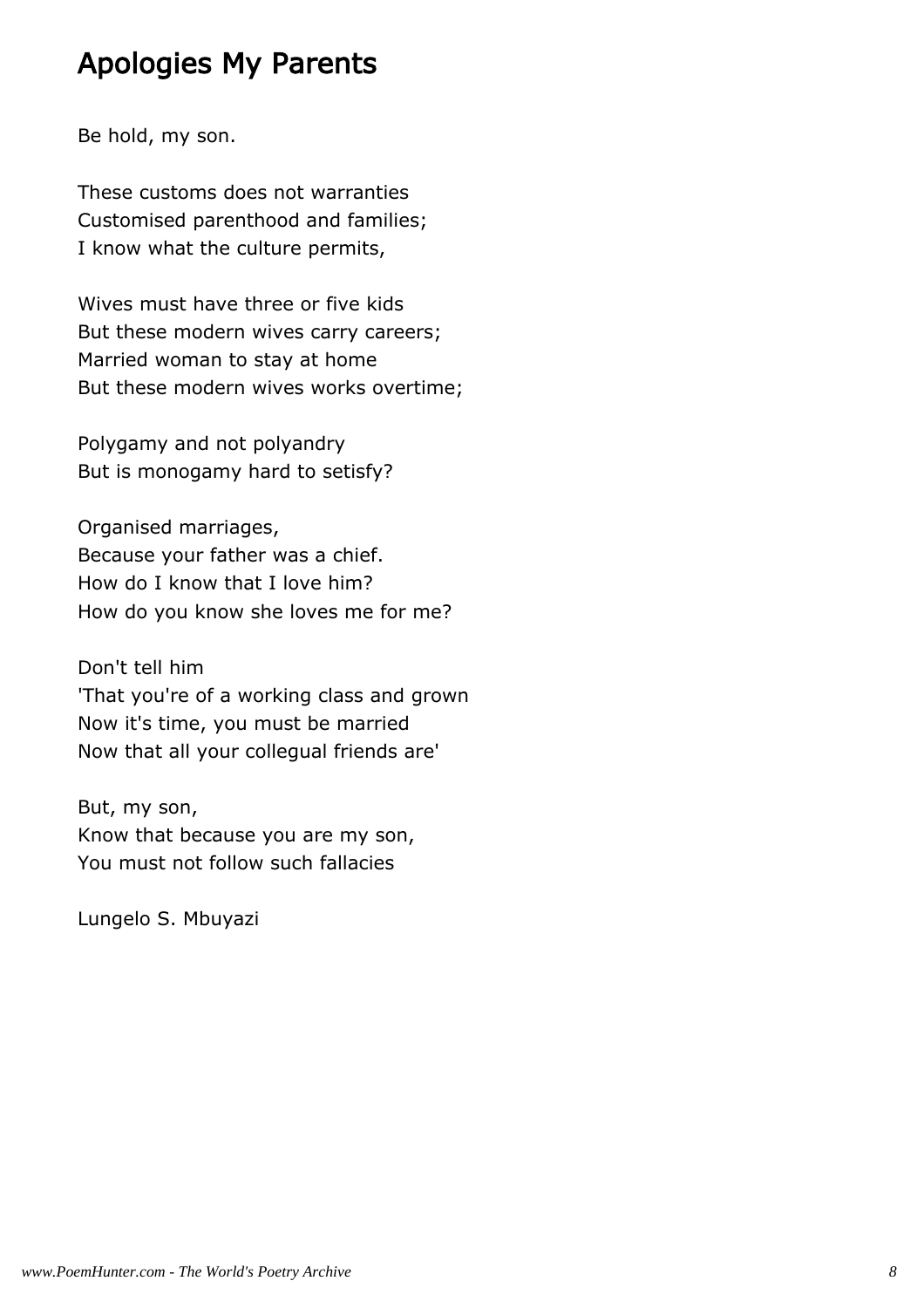#### Born A Slave

Politicians may say It's discrimination, South Africans felt It was apartheid, Scholars argue - It's human dominance, Scientists once said - It's the survival of the fittest, Philosophers teach - It's human exploitation, Societies claim - It's the lack of humanity

Kingdoms crumble, they say It's human emancipation, Sing it, Royalty standstill through Human slavery, When its horn breaks, they say It's disloyalty, yet The Prophets knew - We can't direct our steps

The 12th of the Romans fifth Knows that all men are slaves Of their own flesh

You know it, The flesh wants what it desires, But the Bible teaches - We're sinners. Say it, I was born a slave! Sing it, I was born a slave! Yes, I was born a slave.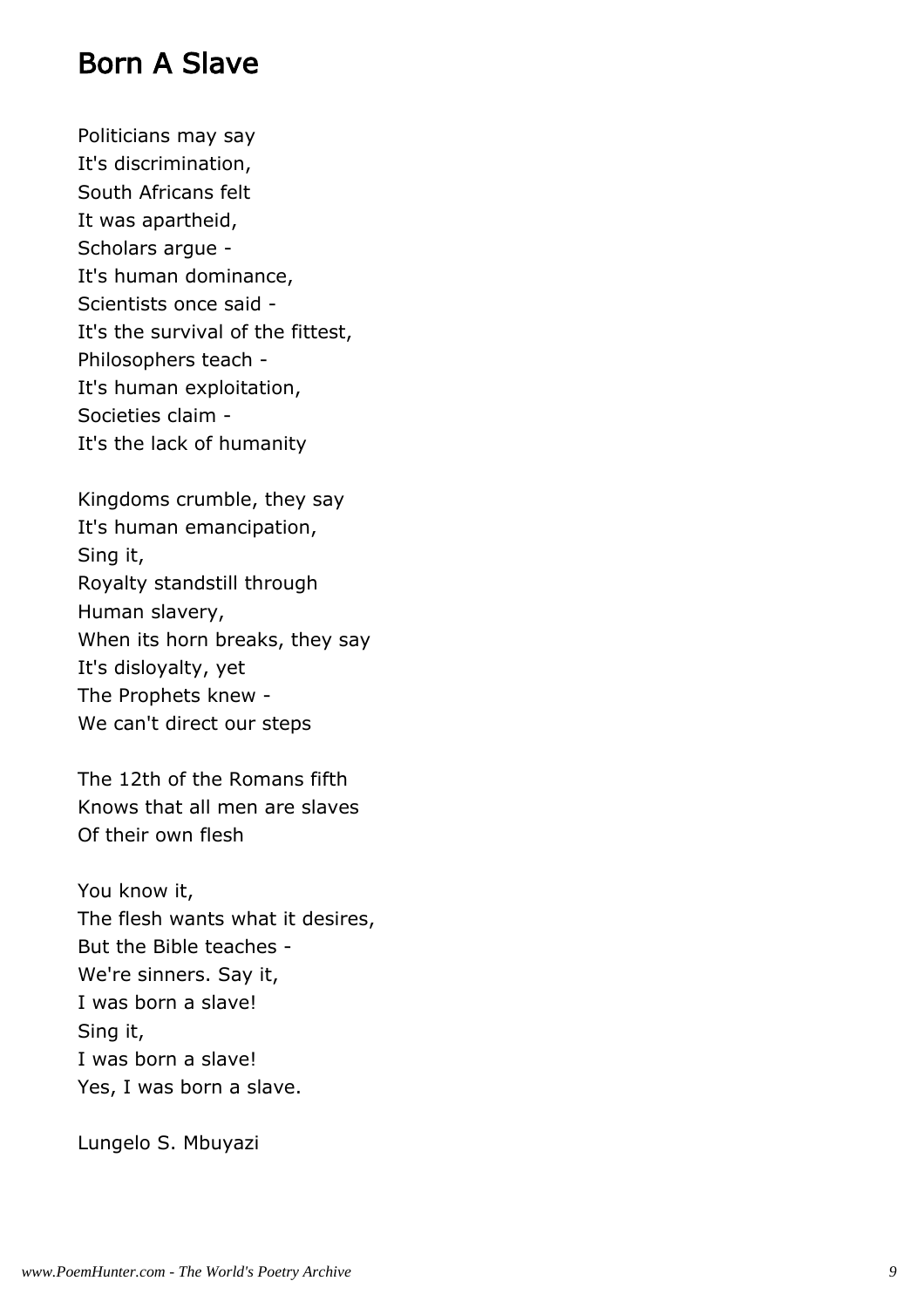#### **Confessions**

Oh! Alas! I've been trying to Accept but it futile: Is this for real? Yes, my mind-heart Keeps on rejecting, Mind whispers, " this is it! This is it! This is it! & quot; If it's a dream, Please don't wake me up. Or you're just an illusion And I'm hallucinating?

For your love Is burning like a forure In my solitary love-empty heart You're forbidding.

My heart, is pounding More than I anticipated Like the wings of a hummingbird; Causing the clock to tick lazy, Like the heartbeat of a white whale.

A lazy chaotic instrumental music beat, That even Beyoncé cannot feature. Your eyes are preaching truth lies, For you feel it, but keep resisting it. A verse that even preachers cannot preach; A core differential love equation That even Einsten cannot solve.

For you vigorously Outstriped my heart beat With your dynamic love, Oh! I've been craving for This love dilemma This is what my desires.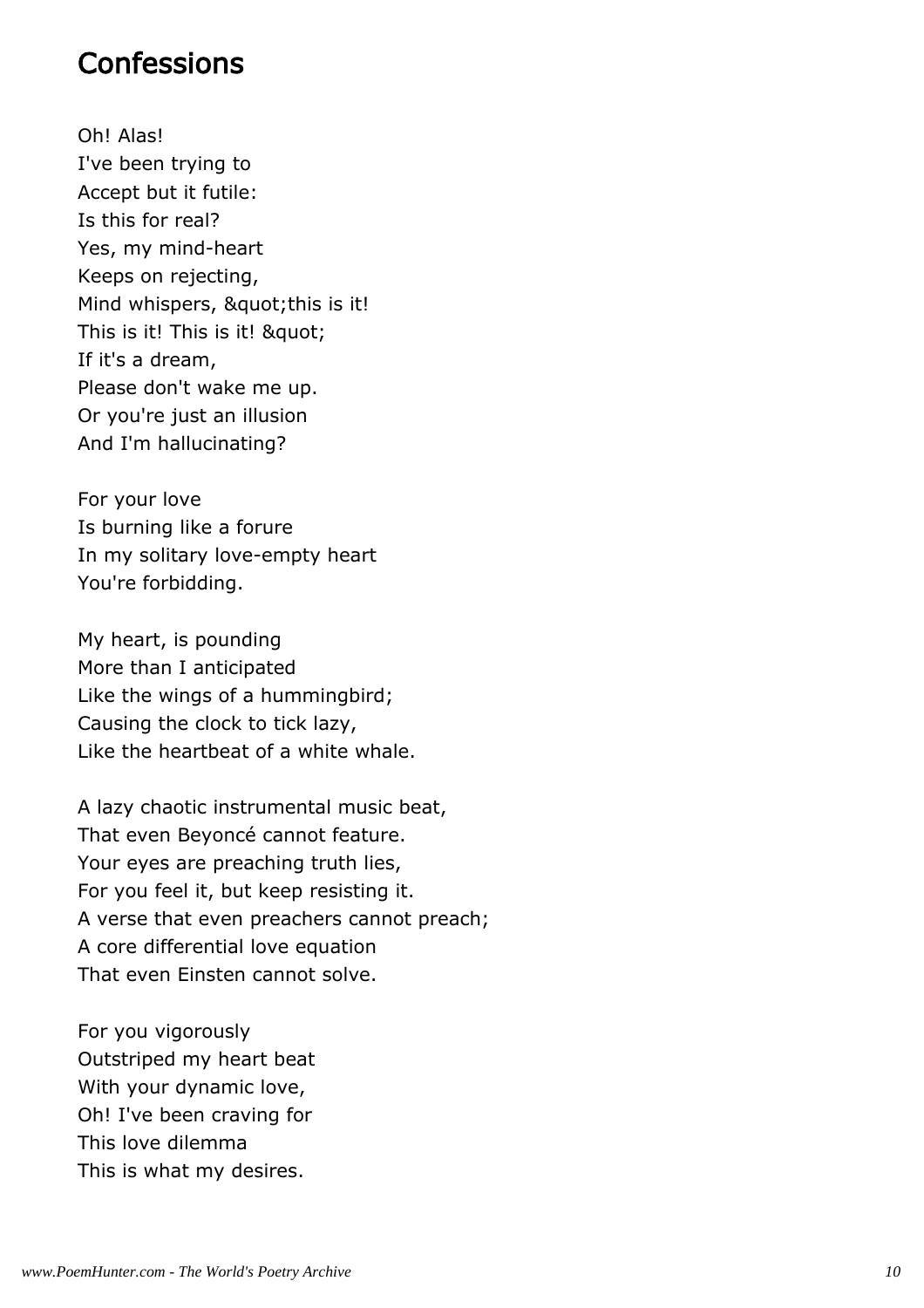I will man up! I can't stand it any longer I've been longing to meet A woman of your calibre.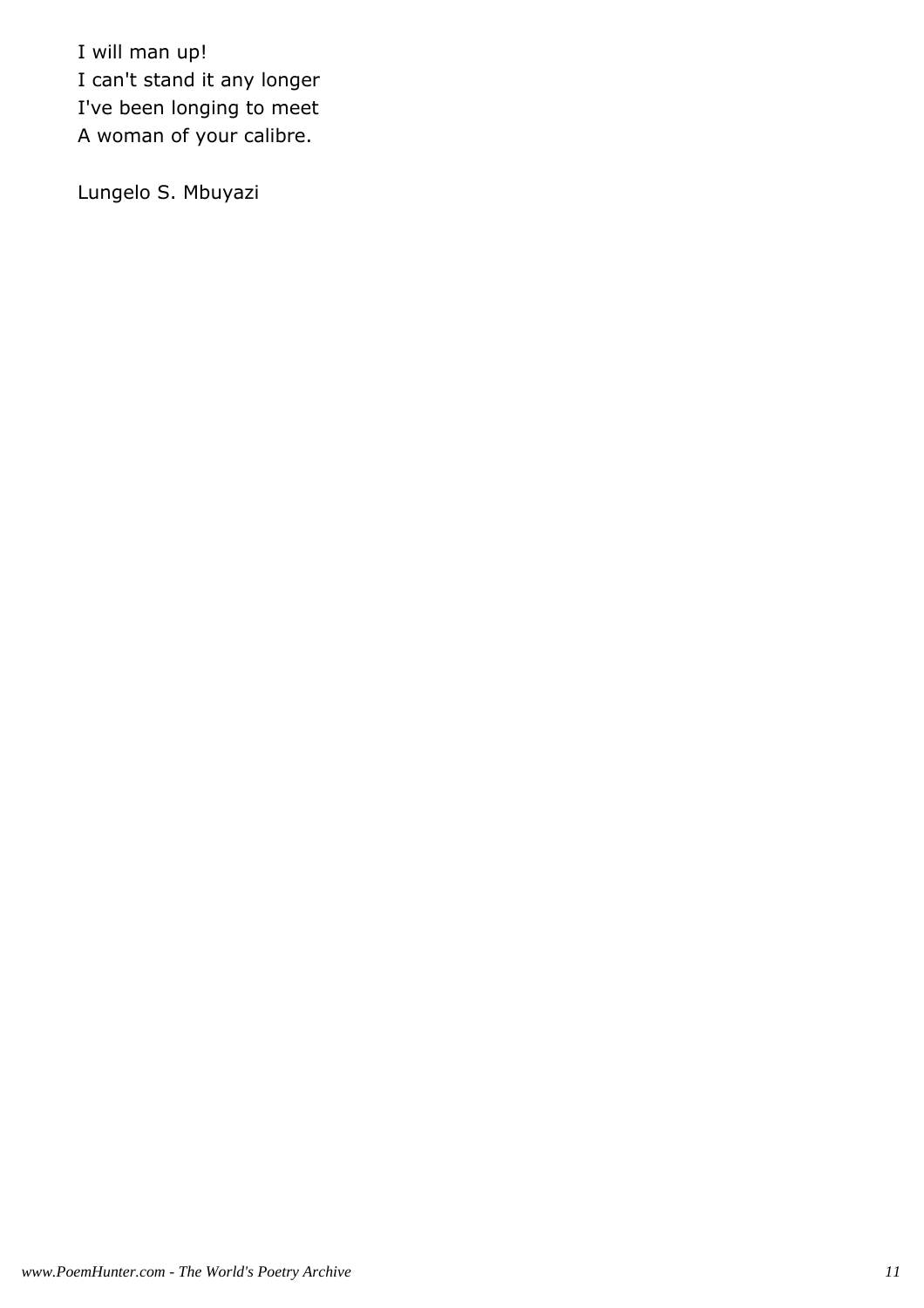#### **Crossroads**

When you walked Into my world, Within seconds I went upside down, Nine or six were alike; Went questioning my values: What have you done to me?

It's sad that you're gone. My tussles never ends, Is this for real? Don't you dare tell me it's If it's I don't wanna wake up For I know that you still live, That I'll see you when The dawn glows bright With the daylight as Your smile greets my gaze

Why do I get this Rush of conclusions? I'm fighting, fighting A losing battle, But I won't give in for I'm not in vain and Since you're gone How will I fill this, Emptiness within my heart? I've made a bet with my heart Is this a mistake? I'll take the heat!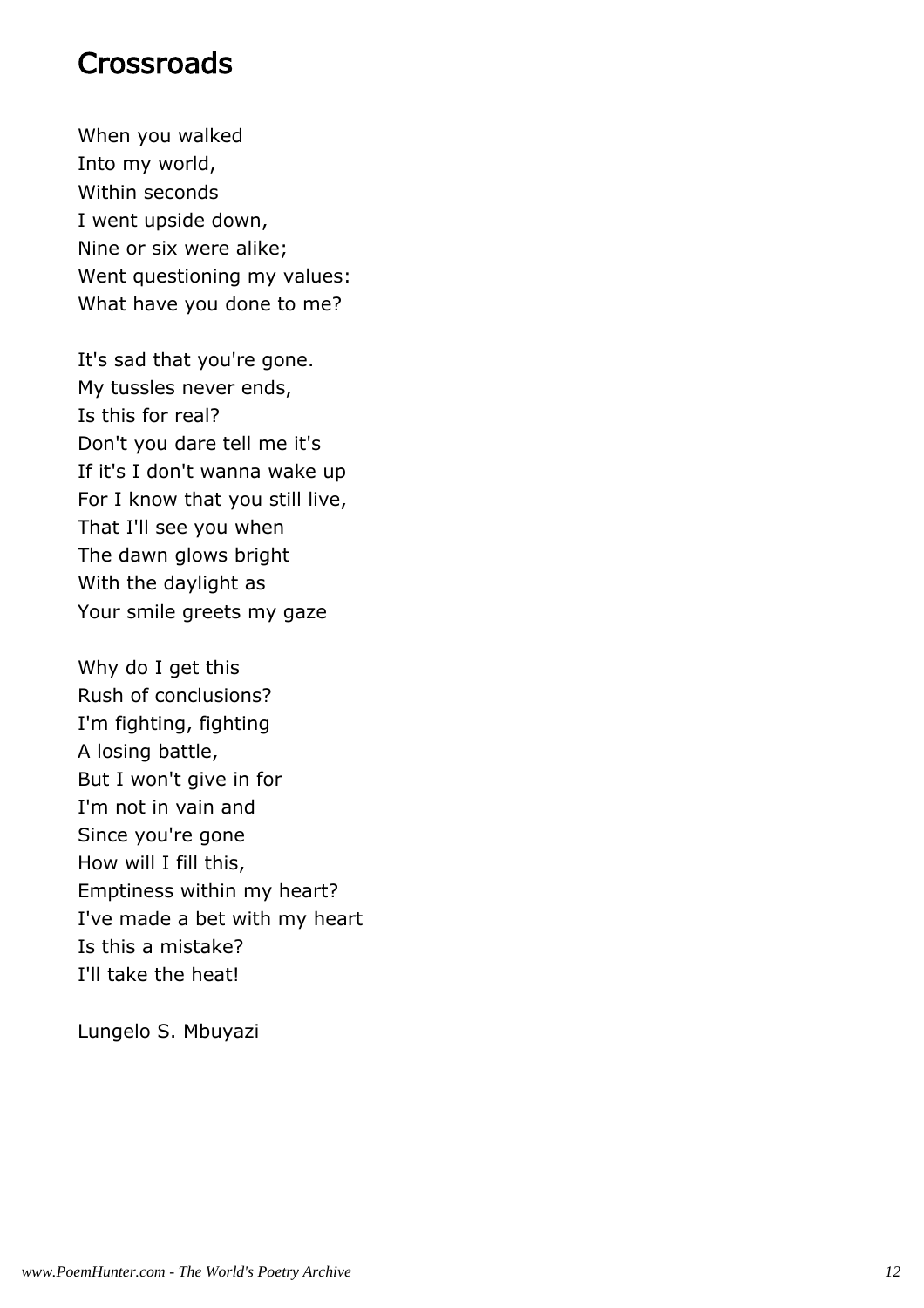# Cry My Tears Cry

Oh! Cry my poems cry... Pen cannot ink it all

Amble along with them all; Convey my heart-felt deeds to all; Cross this millennium to the next; Ascend these mountainous teritories all, To shake the hearts of all Directories

Tell' em folks that, I'm possessed like a demon, With the ages drop of tears, Abounded me like a dandelion; Haunted & hunted me like a prey

Despised like a mangy dog; Dented & dispossessed Like a scrap of a metal Degraded & denigrated, Yet her love never defeated

Oh! Cry my love cry... Lust never last!

Revoke yourself about, How irresponsive yu were with her; Fittingly yu were manliness to her; Coerce crippled & cursed her Like a slave

Though with her knees, Bent to serve seasonally Like a faithful servant, To perfect the love of work, And worked like a nun Until her body felt num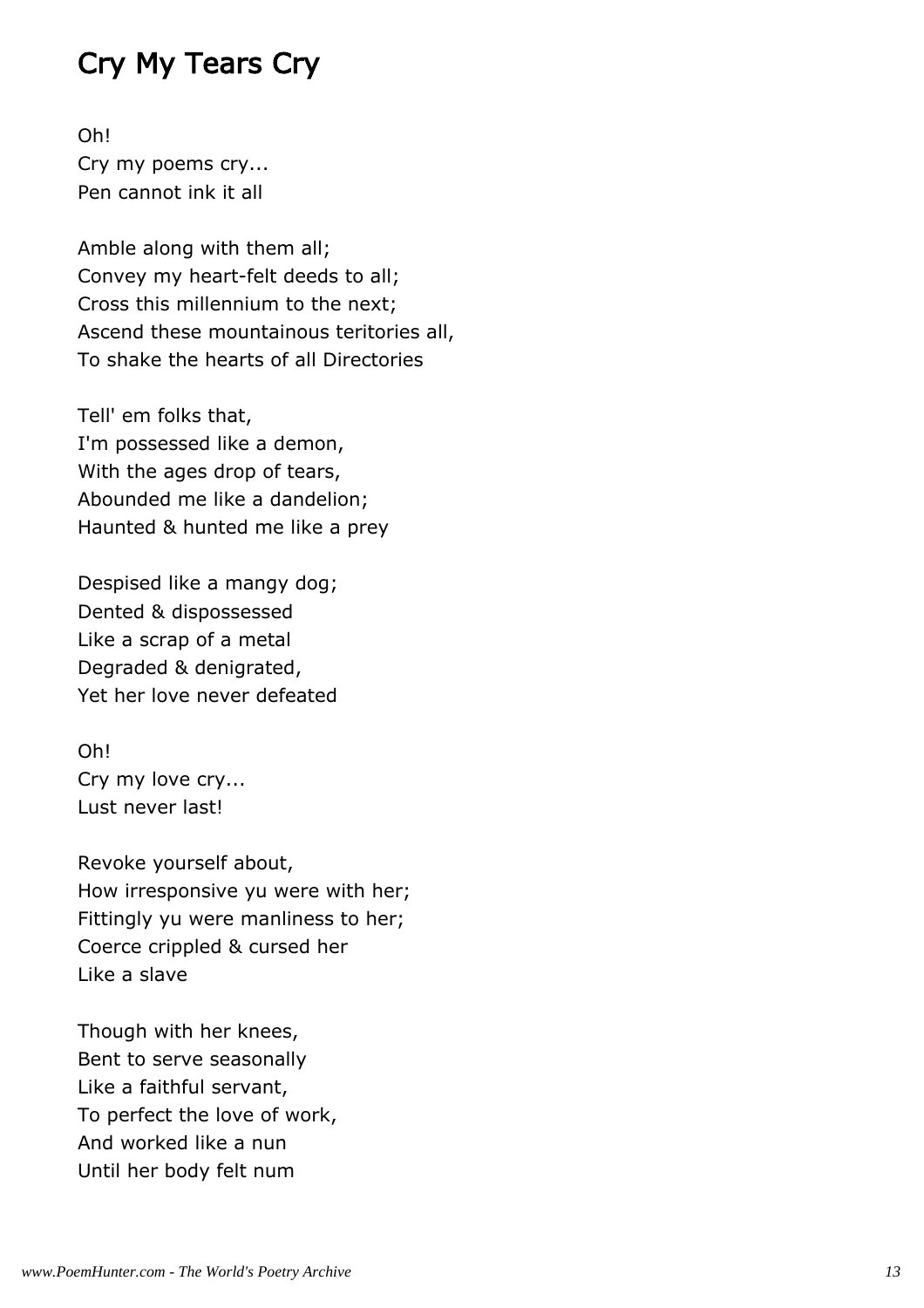Remind yourself about, How she loved you, but Treated her like a scrap of paper Paged & read at every sunset, In the sunrise thrown in the garbage

Oh! Cry my heart cry... Gold never rust!

I couldn't careless, Let it shatters, with This crone of our system, That'll perish like a flame of The candle in the air

I flee 100 000 light-years To God of the celestial spheres, Ar empresta mim seu vista To x-ray the heart of an Earthly angel, Insight with her, I neva honestly honered

To accumulate bits & pieces Of our juvenile love & lost, That forever echos truce, From the spring seasons, In the springs of ice ages

Ah! Cry my soul cry... Life never lasts!

That I loved you, is a fact; Being with you was pleasant; Your hands warmed my heart; Raised my head with your grace; Restored my gaze on the winning posts

You made me be myself, In this marathon of trails & triumps, As you scratched & pat my lustre, In this scorching heat & desert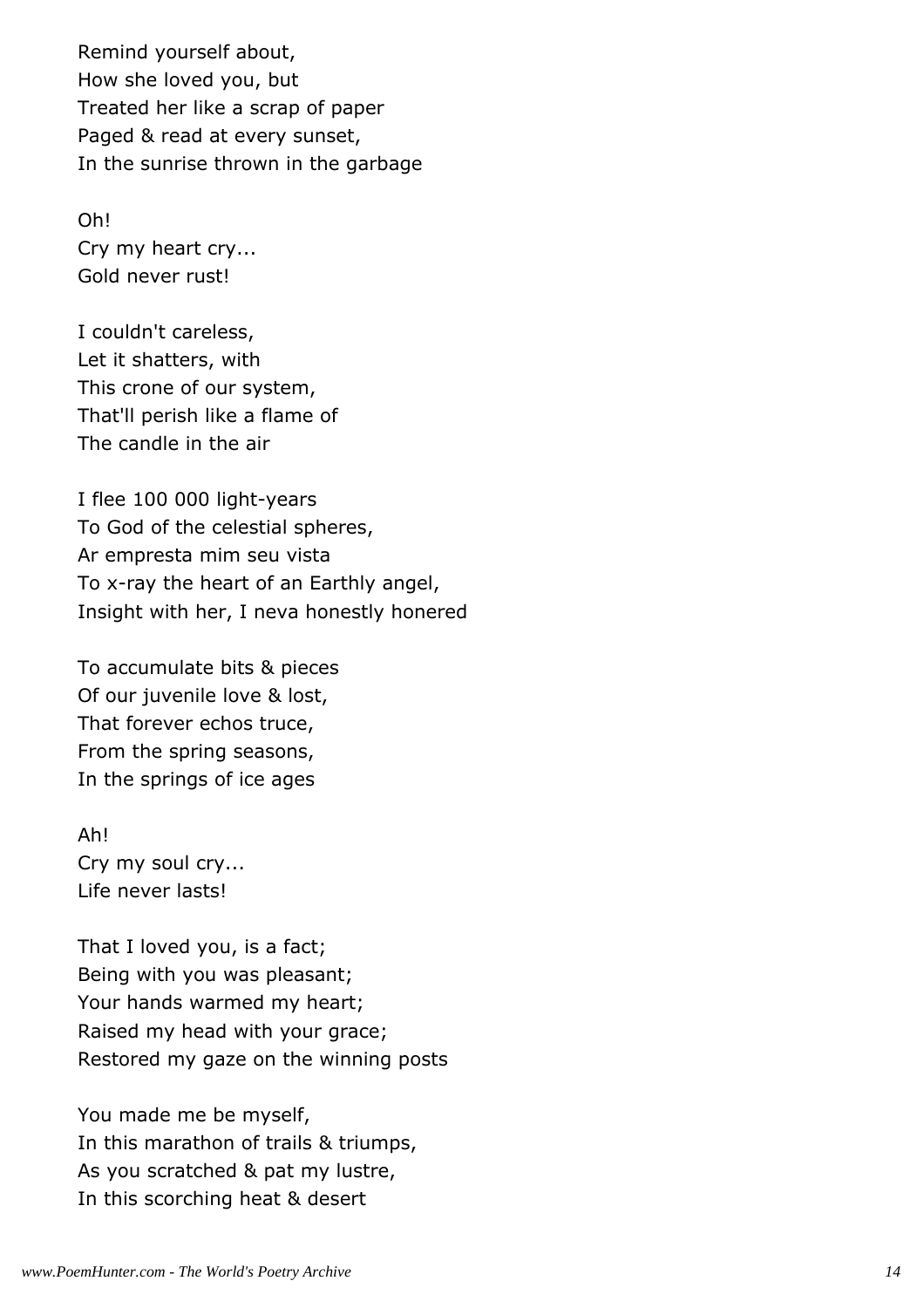Of despair, dispossession & debts

I fell off like a ripen fruit, From the trees of our bondage; Like a ferromagnetic leaf, You assumed me to Your seductive heart

Had my course closed Like a grave in the sepulchre; As yesyteryears' seconds Have passed away; As she let me in her world

Oh! Cry my tears cry... Oceans never dried!

Alas! Alas! Now that she's not - - - - - - - - -

Who will bandage My gaping wounds? How will I face This lonely world alone? Wiping the tears of All man-made orphans?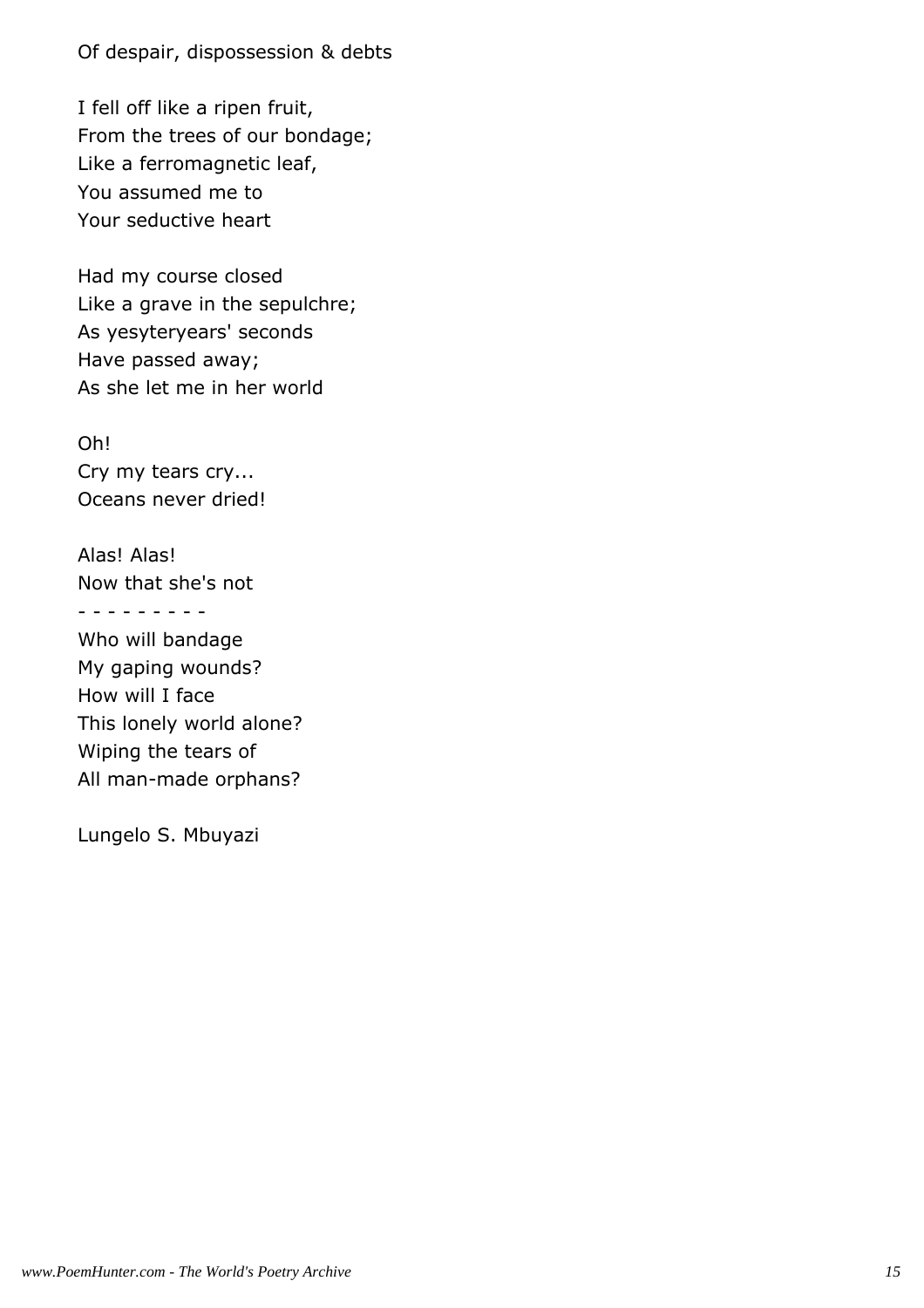#### Day Dreamer

Just a minute ago I caught myself Daydreaming. May be I will Die dreaming.

I created vast Pictures of you; Through imiginary Thought of you, I could even see Your evalasting smile.

How could I Win your heart? I will win claim Your heart forever! So that you'll be mine Until death does us apart.

Apart of that, I don't believe in wish; How I wish I cloud Page through life So that I cloud see What future stores for us?

How I wish I could Find its meaning? How love can fill us With limitless devotions, Arouse feelings of deep Caring and responsibility?

Together we can Find the gist of love, Together we will Find its meaning: Just you and I, we will.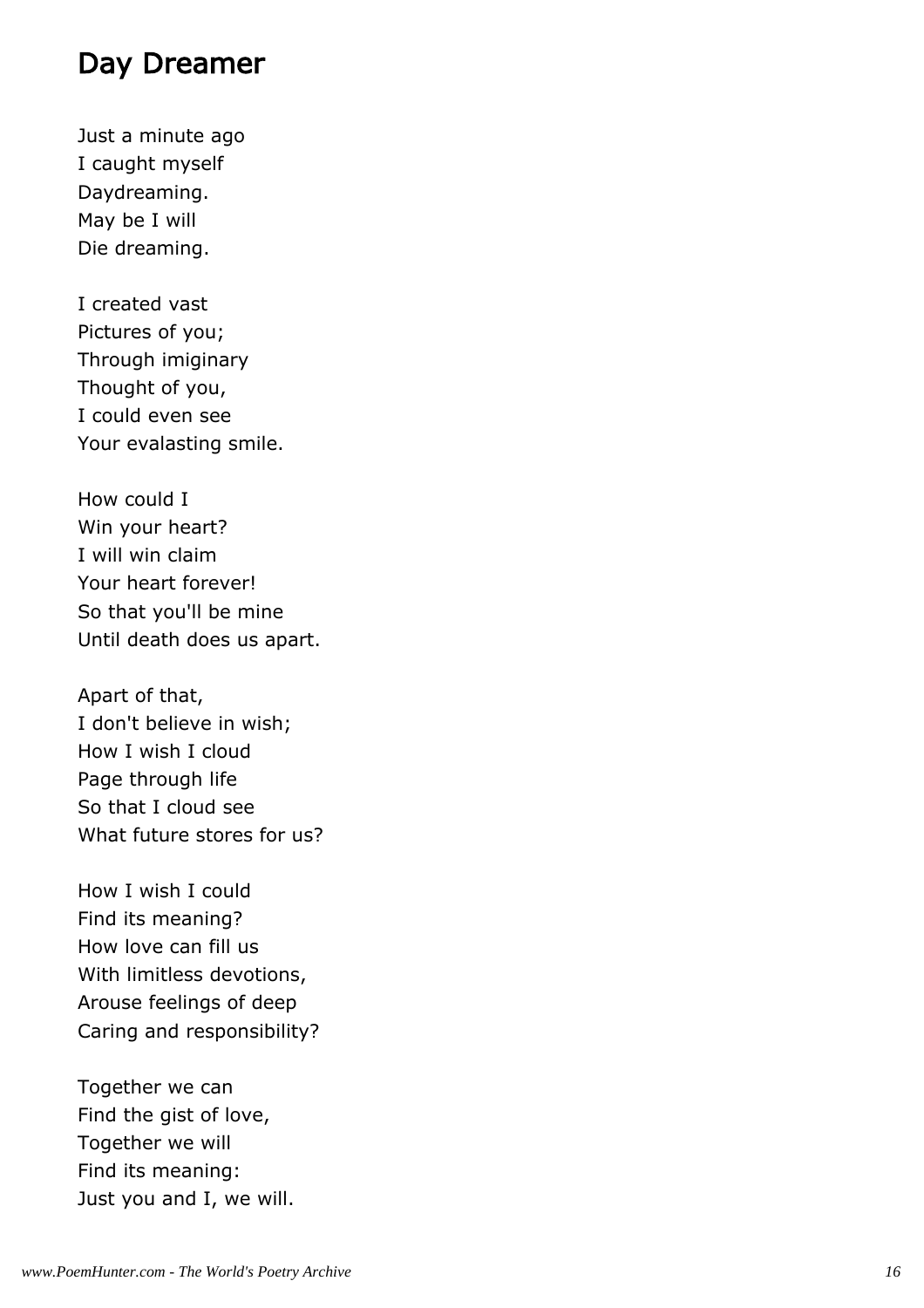I'm blessed to have met The woman of your calibre. I haven't got you yet, Please don't wake me up, I'm still dreaming.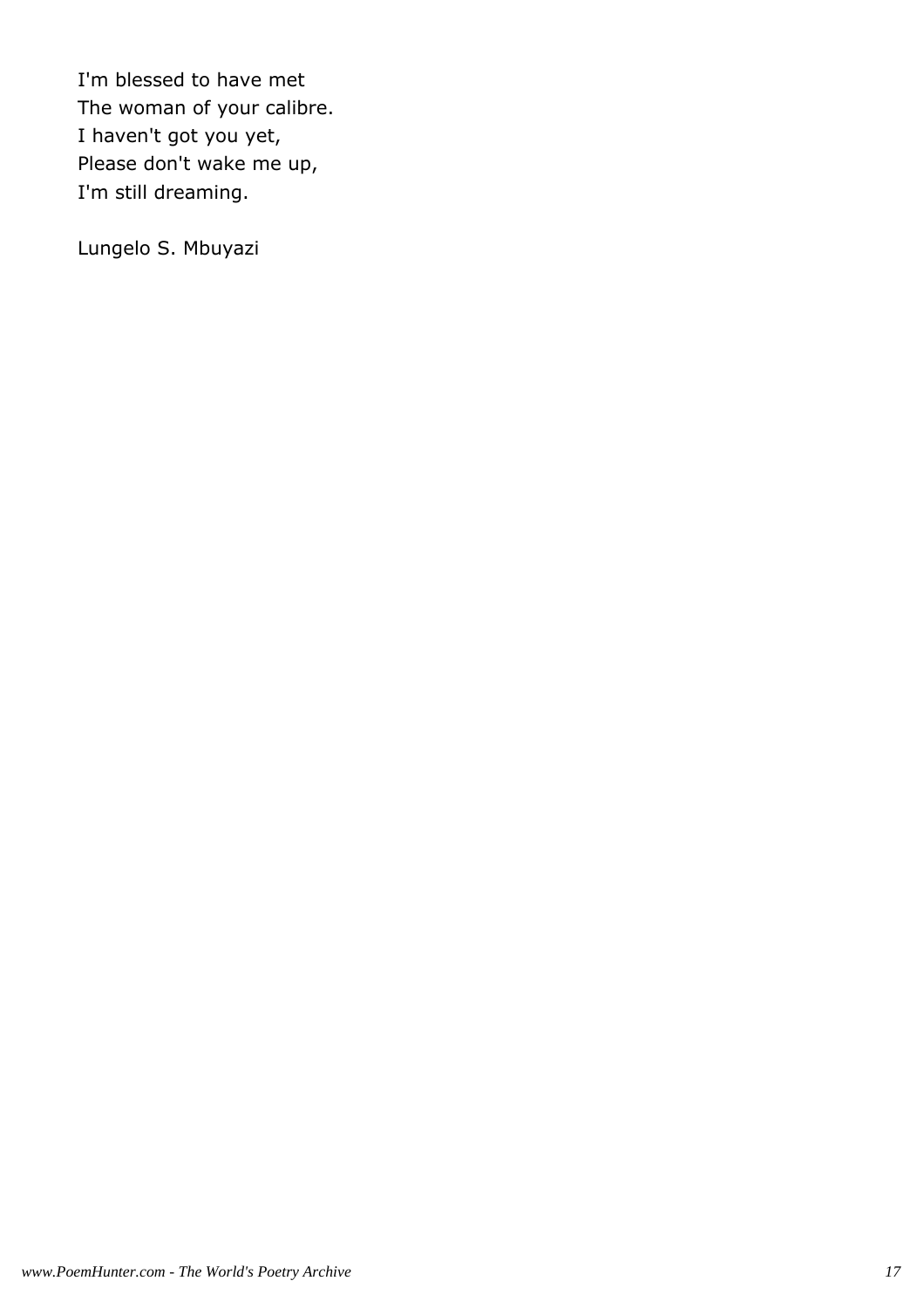# Dead Emotions

More often been asked, How have you been? Contemporary, reply I'm doing just fine. Thanks, how've you been? Smile, giggle

...................

I'm lonely and warm Like a polar bear, enjoy Life is a icy-rock cold, Joy, no kids to feed, Regrets, hunts monthly Staved for months Heart and emotions dried As rare winter sweatdrop. Wish I had that caurage To tell'em that's how I've been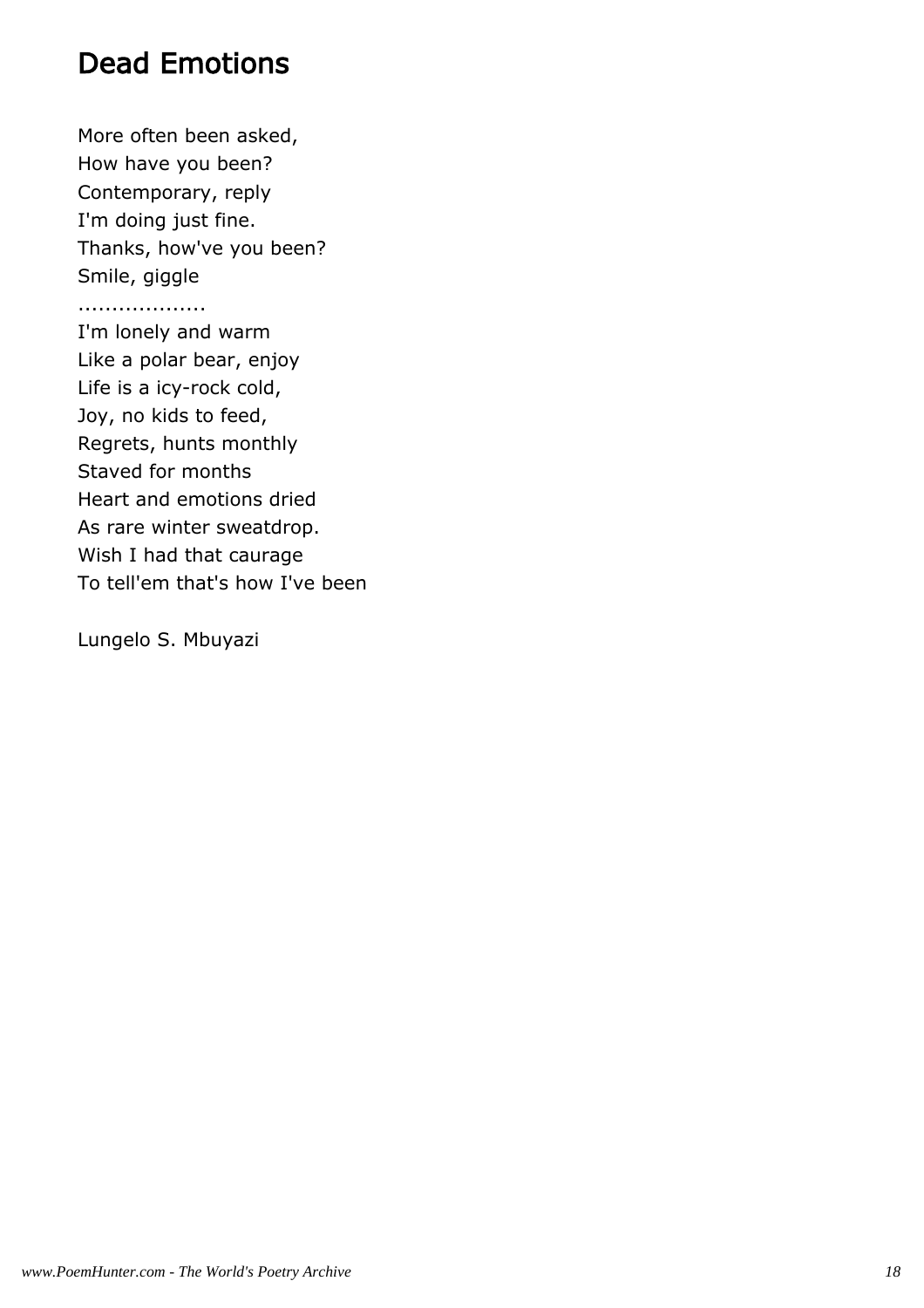### Final Tribute

Forever your omniscience, Will live in my heart. From infancy to manhood, Taught me to take responsibility; That taught by deeds & word That it's noble to give Than to receive; Preserve the propensity Of doing much for others And promote the urge Of reserving the best for others. Parenting the lessons That have stood the test Of time & separation And permeates my affective, Epistemological & ontological motif.

Words from your mouth, Were healing, rebuking, Strengthening & carageous

.......................... What more can I say? Let the world sing' em all

Clearly, you are now Worth more than The man & woman The world tall to meet. My gratitude for your Spirituality you've displayed; The inspiration & intellectualsm That incessantly goads me To emulate my parents, Who taught me that Endurance stands fast In the face of envy, Witstands the onslaught Of slanders & lie mongers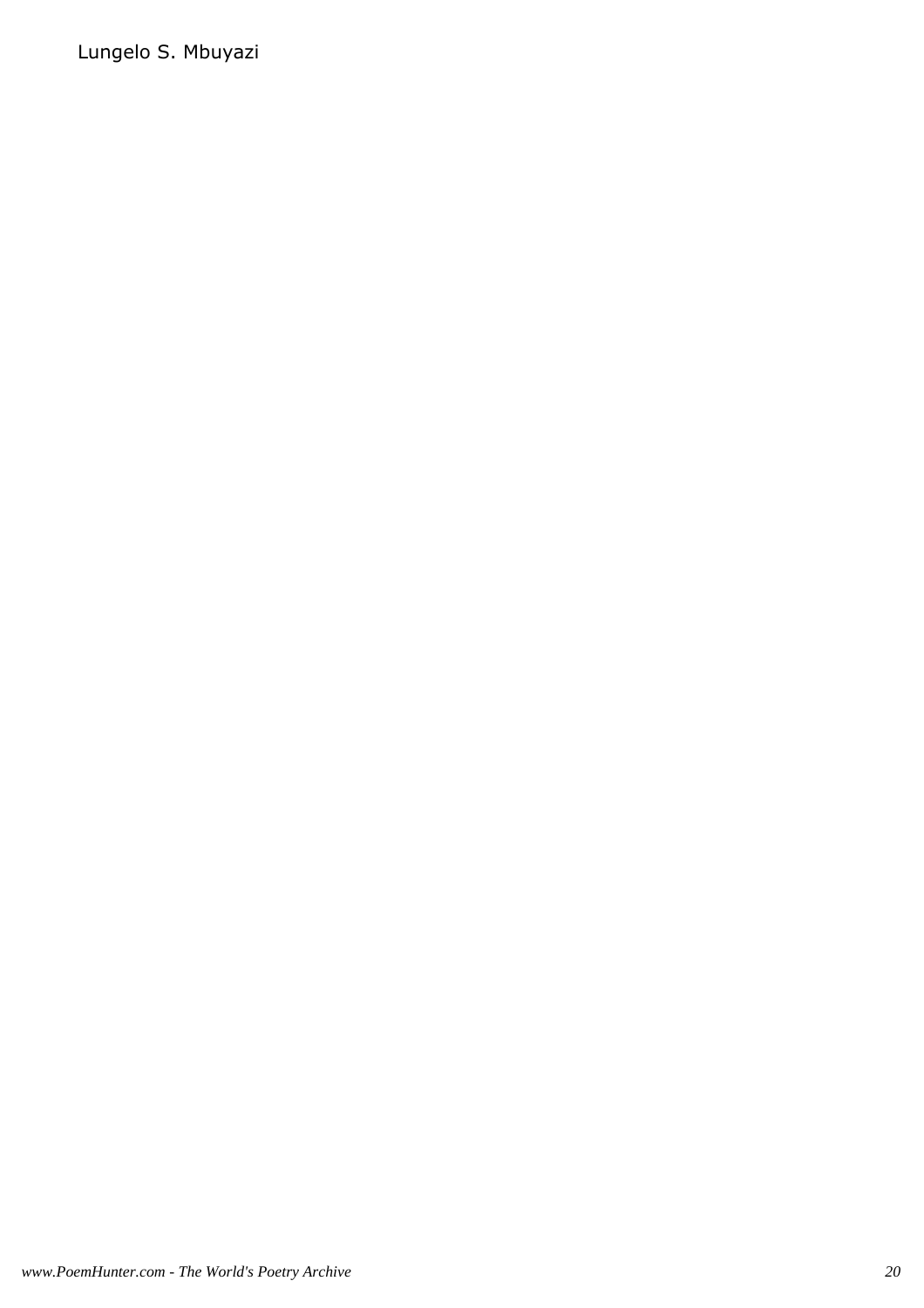#### Fool's Love

There, there you came unexpectedly Made me love you, need you & want you

You hijacked my eyes; Made me to see love, Sight love at first sight, Never wanted to, but seized me

With your, Fully architectured body; With your, Smooth but refined body; Yes, artistically foundationed face That says: There's no one, Ever be, will be Like me sugar

When you dare stare at me With those two crystal clear marbles, Beneath those two curly single lines Residing by four black river banks, Shining brighter than the aurora borealis Between those long black waving clouds above; Basking in the dawn of love That sung: There's no one, Ever be, will be Like me sugar

There, you said can't live without me; Said, you love me, need me & want me

You hijacked my heart; Made me believe in love, Permeate love at first sight Never wanted to, but seized me

#### With your,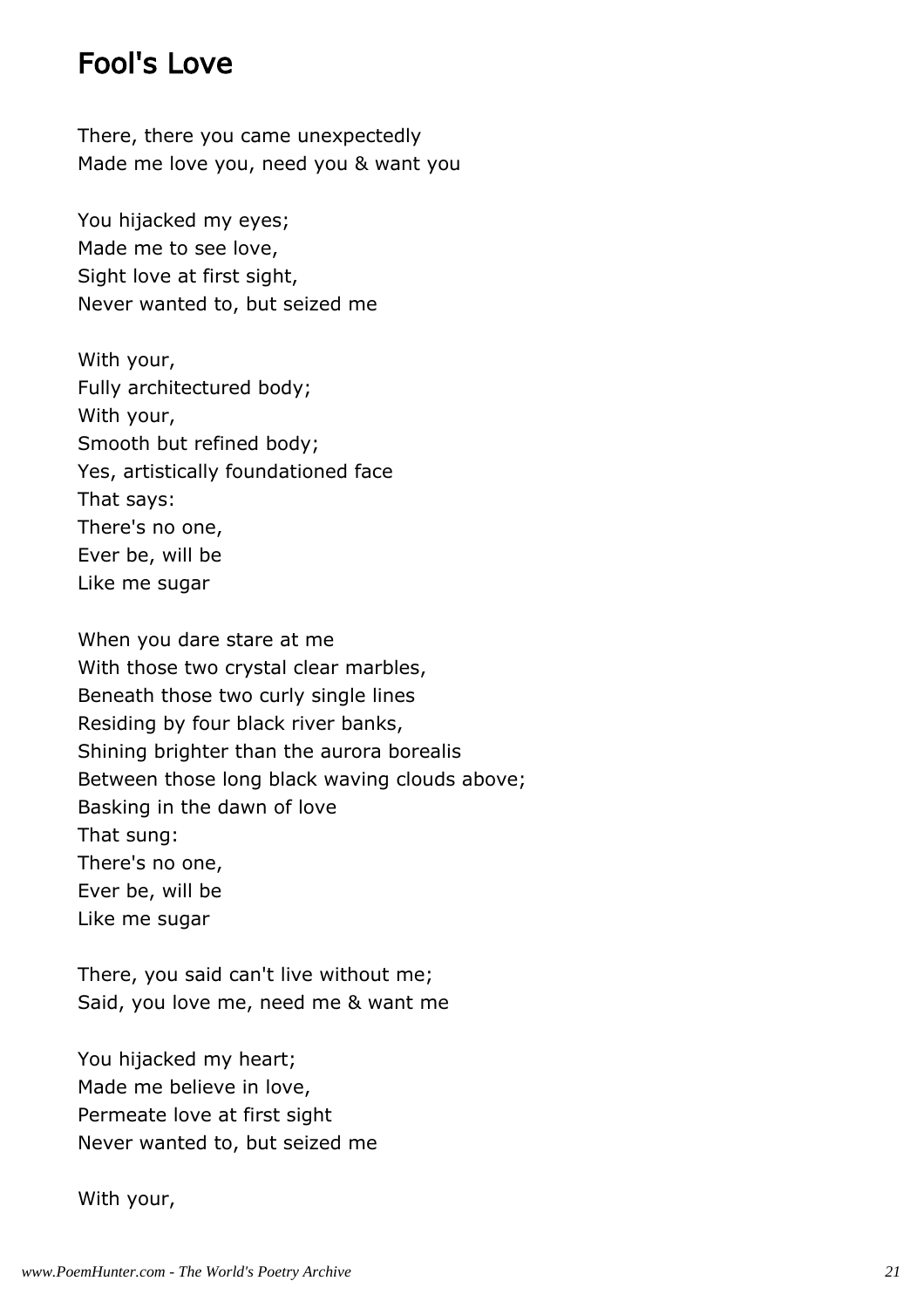Smooth but fluid lips; With your, Sweet but fragrance talks; Yes, artistically mapped tongue That says: There's no one, Ever be, will be Like you sugar

Telling me that, For me, you will Sculpture yourself Like a lamb on the rock, So that, together We leave this bitter world, That our love live to extend The hope for the better world

I hate that I hate not to love you - - - - - - - - - - - - When you sing: There's no one, Ever be, will be Like you sugar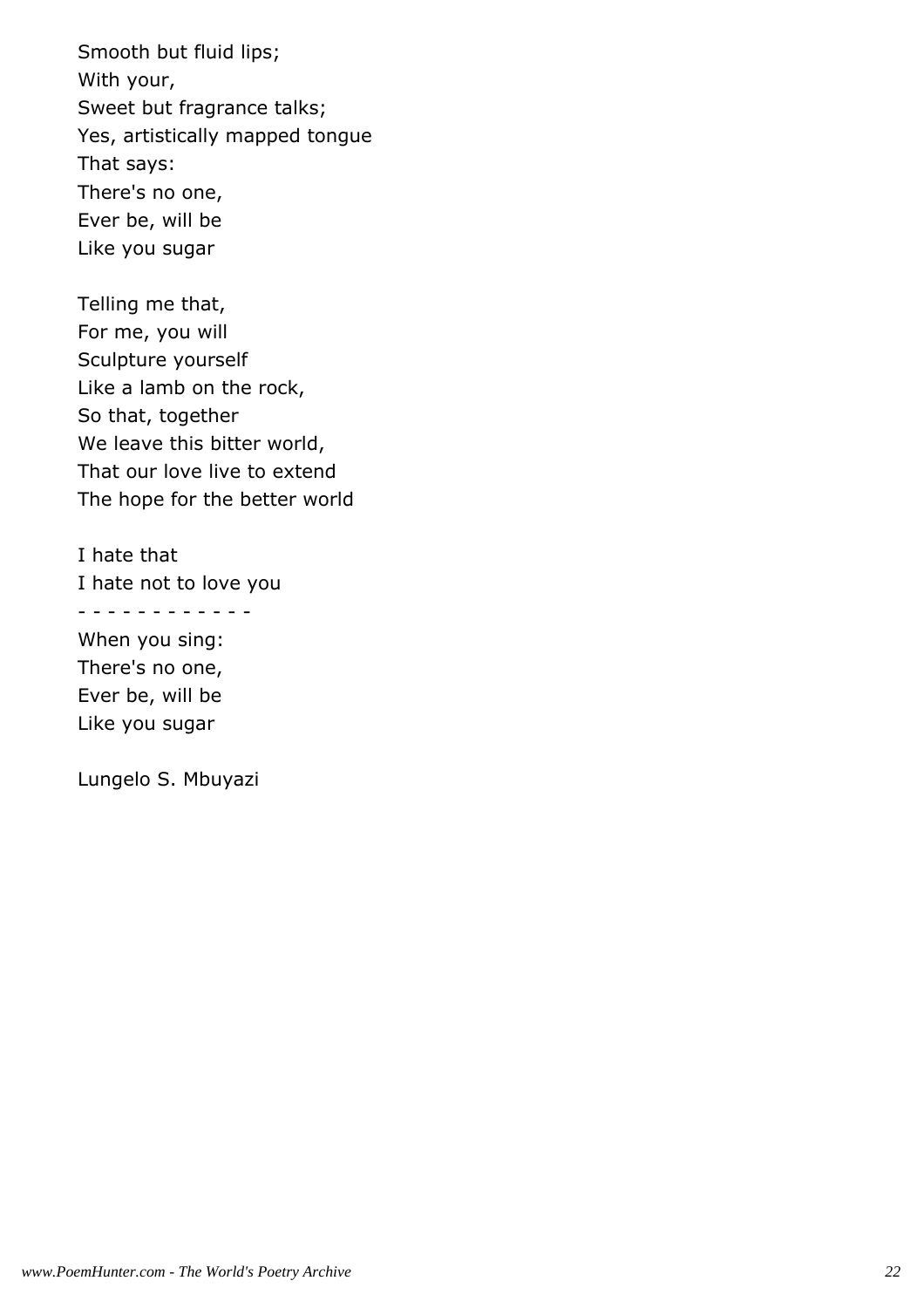#### How Did You Know?

O! Most dear! I came to you as a servant Now, I live with you like a king.

How did you know That I was the one for you? That I could love you? That you could love me too? I'm puzzled when I think of it

O! Let me sing you a love song

As my lonely days fades away My love for you stand fast, Stand still to prevail Like palm trees in a desert, Like a cedar at the Lebanon. Deffencies! I don't want anyone Like you, for I have you

O! Sponono sami. How did you know That I could be man enough for you? O! Man. Kids will grow men & women, The hair will grow grey & silver, The trees will grow tall & thicker, Earth still breath the same carbon dioxide, My heart still breath the same red blood Of candles in the bath & red roses in the bed, My heart still generating the same love for you That sparked on the very same day we met

The Moon will glow Dim with the daylight. Speaking of light, How could I forget that Strikes my heart Like a thunderstorm As the Sun kisses the dawn and Brighten future days ahead of us?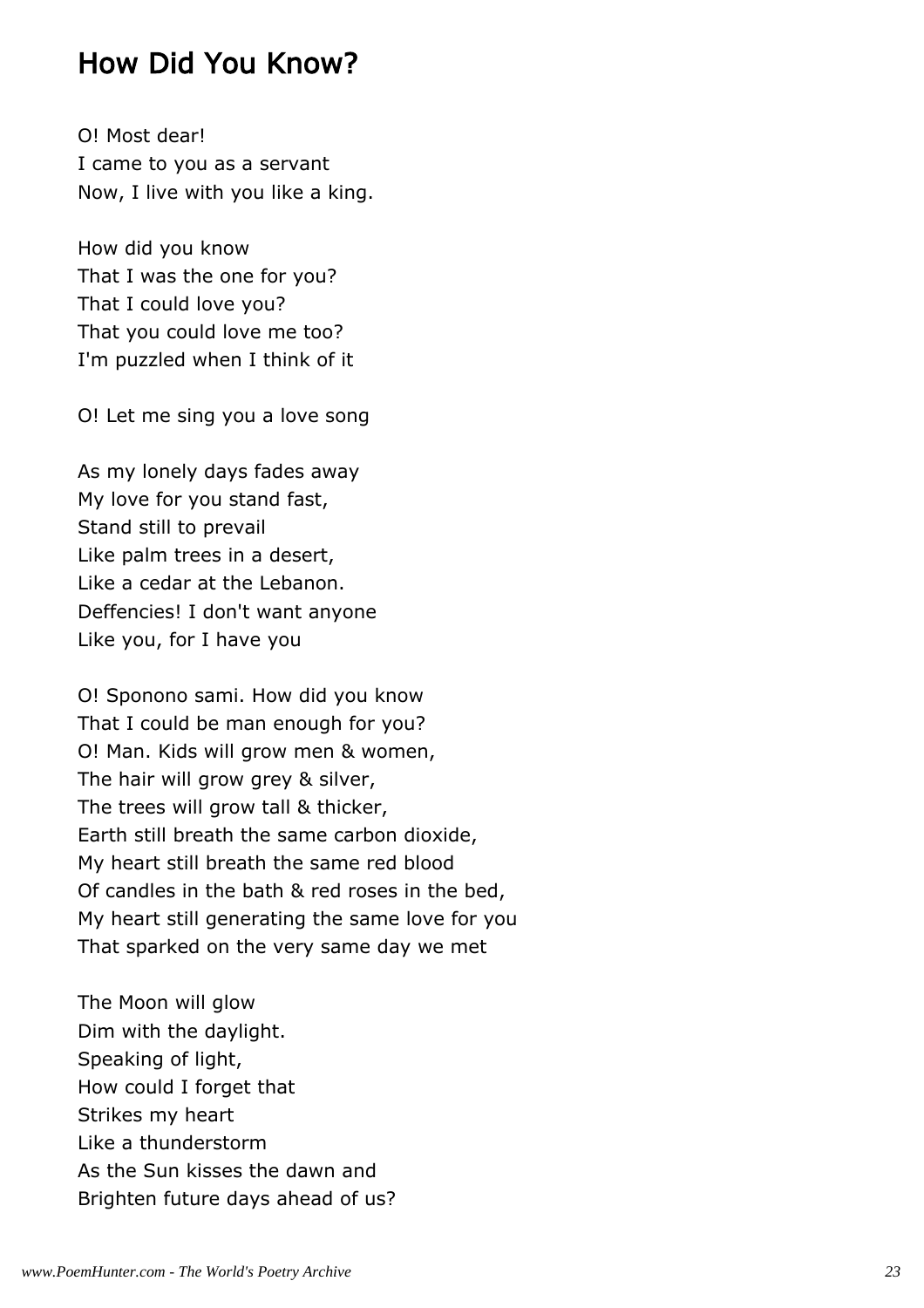Lighting each day as we grow older. Yes! As we grow fond of one another. Lightning each day to reveal Billions of beautiful colours; Like a flower's blooms That incessantly goads me sighs: O! Dear, I love you Charlotte.

Still, I wonder: How did you know That I was the one for you? That I couldn't face this lonely world alone? Blessed, I am to the woman of your stature, The beauty put up the curtain & lights up the future And if it is a dream, please don't wake me up, For you were always in my dreams. Ngiyazifela ngawe muntuza.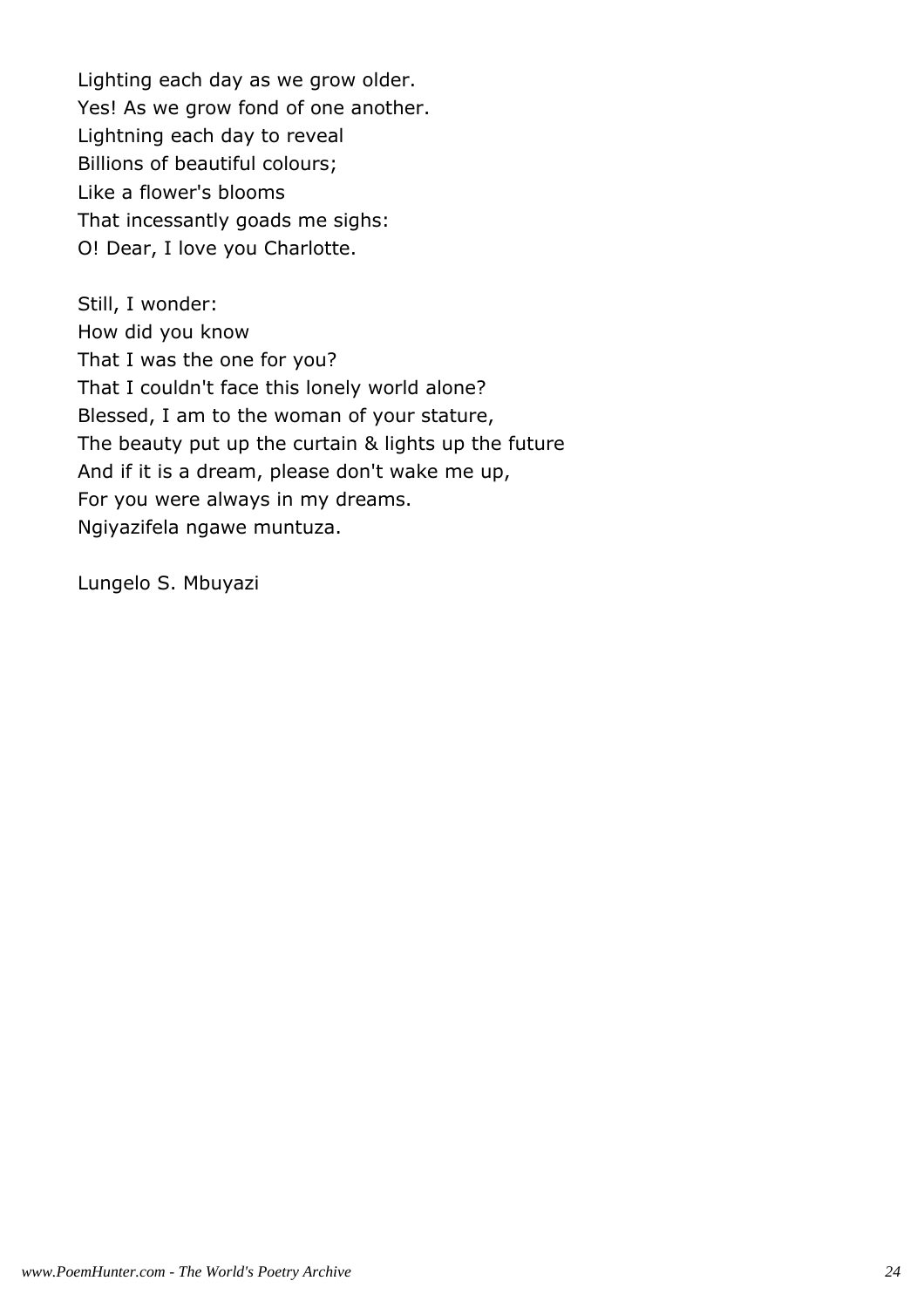# How I Wish I Never Loved You?

When I crushed into you, My world swiftly crumbled. Was I picking up the pieces? On my knees begging you To be my lover.

My gratitude in this Regard for granting me.

I'm addicted to you Like you're my own Brand of heroine. I've urged not to surrender Even before the gun point; How I feel hollow in your absentia!

I wish I never loved you

When I fell off From your warm hands, I set loose my being, Like a leaf fallen off From a tree; Side by side, I flee Far, far away, I fled.

My heart feels dry In your absence

The more I distance myself See! I fail to control myself; Your gravitational love holds me As if my heart were ferromagnetic. I still feel it though.

Oh! I hate that I loved you!

I don't believe in wishes, But, how I wish,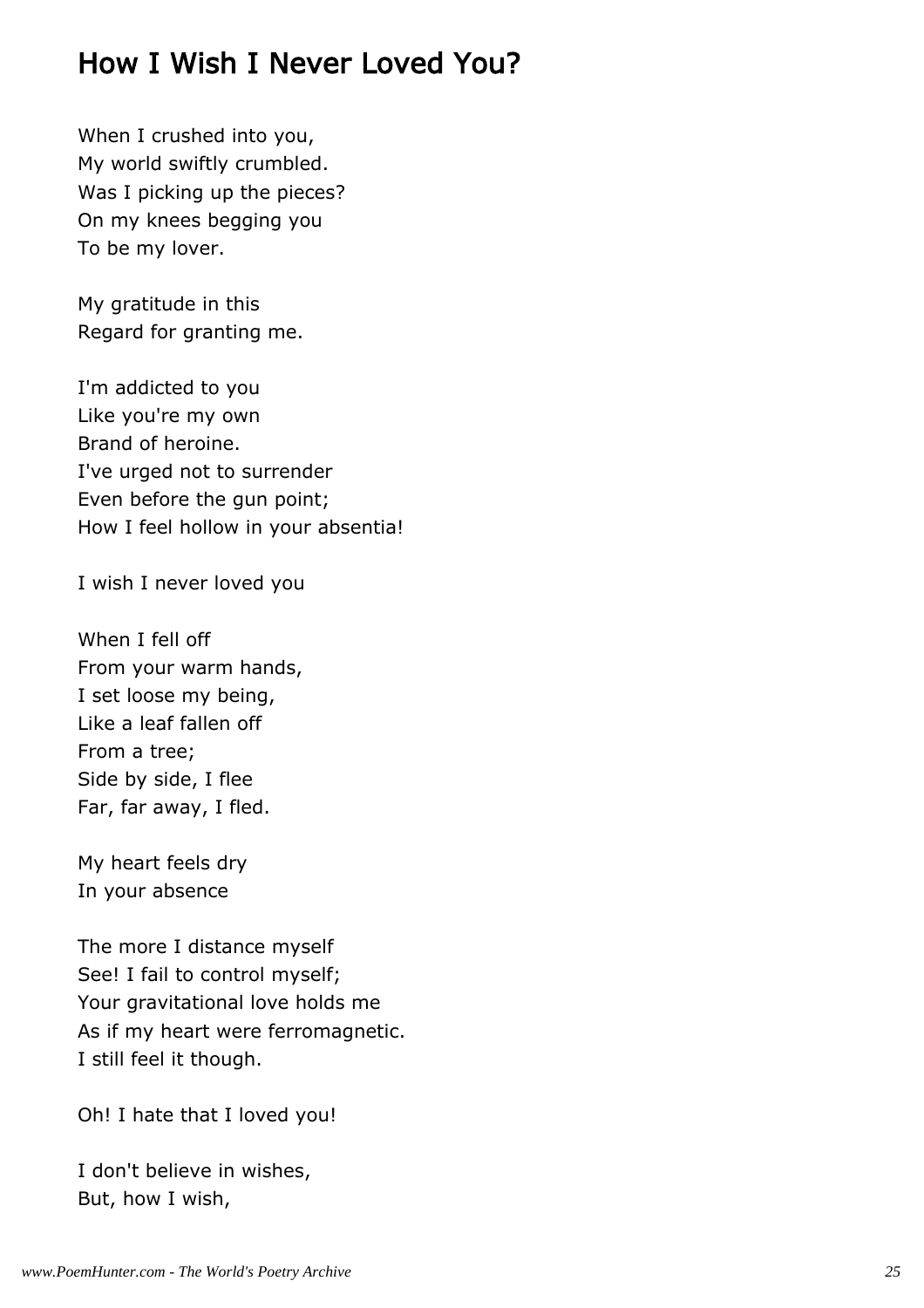I could read through your mind, Then, I wouldn't have to worry About your thoughts of me? For this, I pray: May you ever never forget us, And let our memories alive.

It's hard letting go for I love you but I can't be with you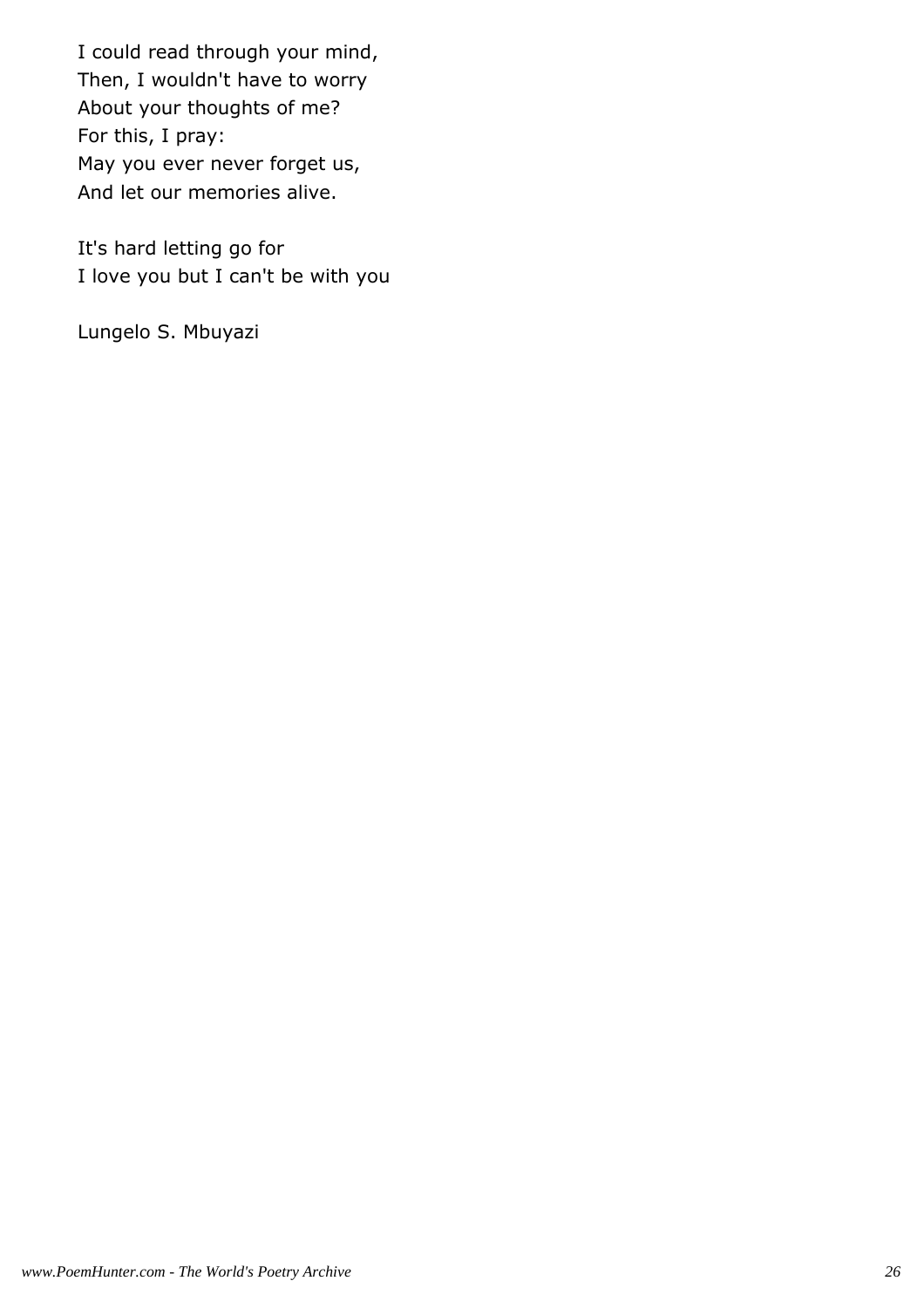# If All Men Were Black

I would own fifty pets Go to the tumb and tell Mandela His imprisonment has no meaning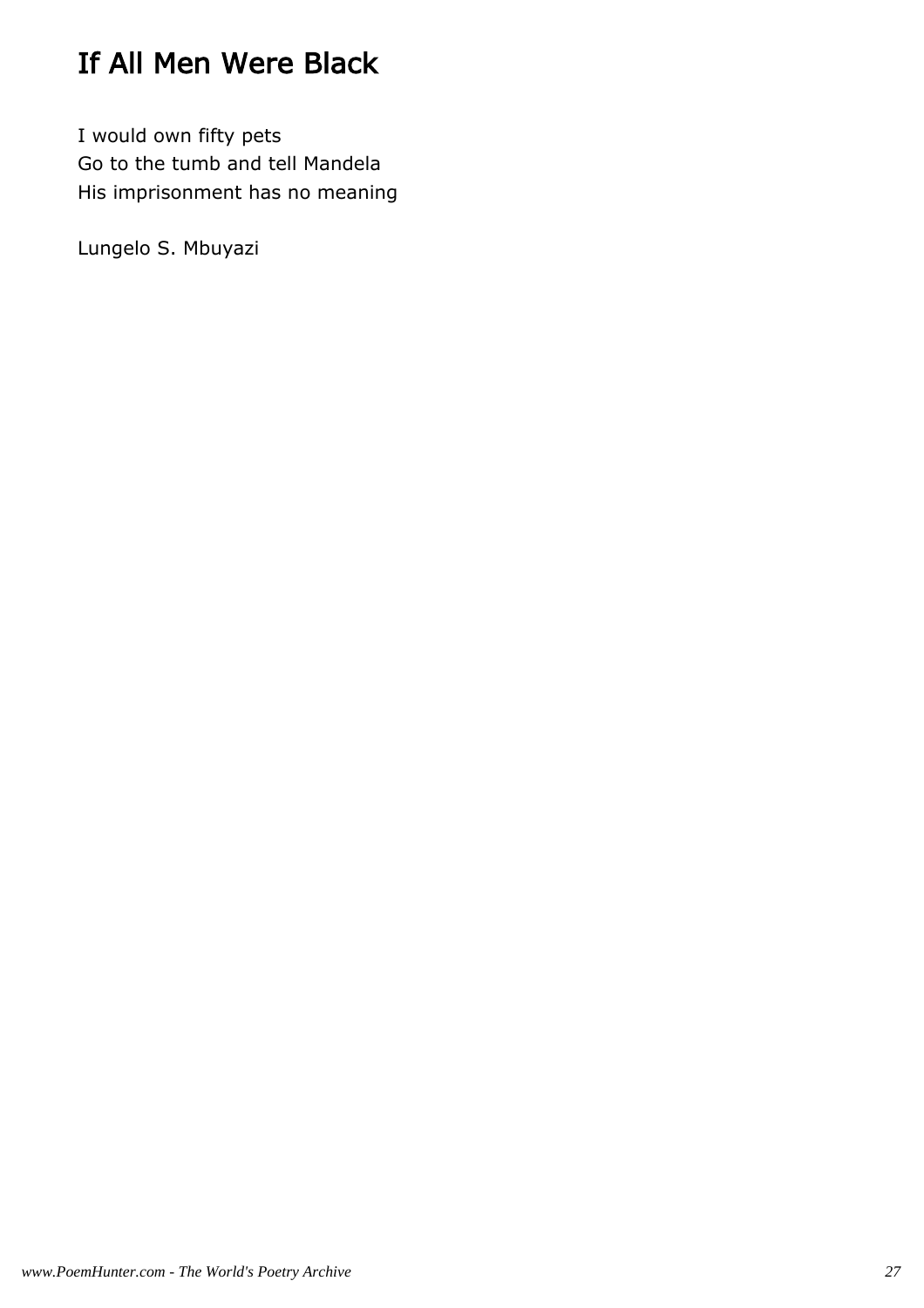### Indoda Emadodeni

Uyindoda Emadodeni Halala! Nganeyakweth' usebenzile, Wawis' izindonga zaseJeriko! Avuleka amasongo sayibon' indlela. Indoda, uyindod' emadodeni, Ntombi zimqabula ebumnyameni, Ngoba ekukhanyeni zesaba amasoka azo; Ngiyaqiniseka lé wayithola ebumnyameni; Yaletha ukukhanya ebumnyameni, Yadelela izimpikiswano zomndeni, Yazidela ze nibe nyamanye, Noma konke sebek' khulumile. Amazw' alumayo sebewathumelile, Bekuthuka ngokub' umlanjwane. OMaMgobhozi bethi siyoke sibone! Bethi kazi ingane iyodlani - imbatheni?

Namuhla imbeth' uthando nenjabulo! Isiphetho sendaba singcono kunesiqalo. Les' isibonakaliso sokuth' ukubekezelile; Ukulala ubal' izinkanyez' esikebheni.

Bheka! Namuhl' usuphumelele, Usuthwel' umyezane wobudoda; Usuqhakaz' okwentwasahlob' uqobo. Sonk' isizwe siyoziqabula ngawe. Sonke masihalalise sithi: Halala! Ló

UMbuso kaThokile uyindoda emadodeni!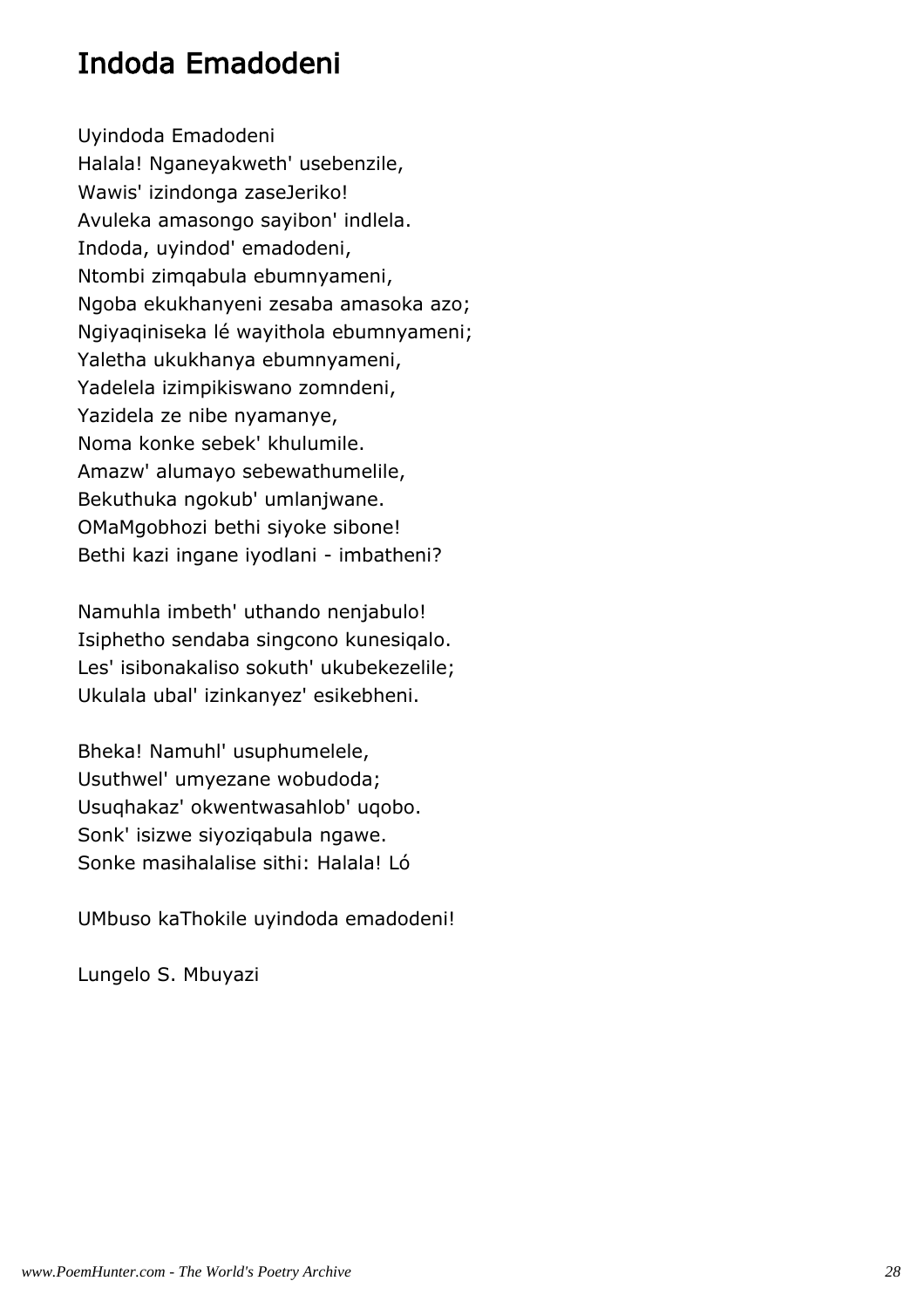# Isabelo Sami

Ake nithule nonke ezweni. Ngineke lonke udaba esizweni. Ngibal' izinkanyezi zamazulu ma ngilele, Izinkanyiso zamazulu zingihawukele. Lapho ubumnyama nesigayegaye kungisibekele, Ngilel' obenyoni, ilanga nenyanga kungilamulele.

Ekhanda, ngithwele umqhele wamakhakhasi, Engawuthwala mhla ubuntombi bami budelelwa. Lapho budelelwa isidanasi emini bebade.

Ekhanda ngitshethe umthwalo osamadwala Engawutshatha mhla okamama engikhaphela, Waba imbulu eshiswa inkanuko, wangikhaphela, Umbungu ongenacala, wabekelwa ukufa nokuphila.

Laph' owangizala bemholela ophathe ngenzwabethi. Bethi, ngisho amashushu, ngifuna ukuziphatha. Ngafunda. Ngaphuma ngesamagundwane, ngihambeze, Ze ngophule umphefumulo ongenacala. Icala. Esiswini ngisuth' uFakazi oqand'ikhanda, Ze ngingaphangalali noFakazi ngazi, Ze ambuleke izinqe umtakababa, umlulazi.

Ezinyaweni, ngigqoke isithwathwa ebusika. Ngadelela ukuntwela kokusa obubili, Ngimbethe ithemba, nokholo isibili.

Ngadwanguza, ngingemhambume, Ngaye, ngayoshabalala nokusa Ngingemazolo ebona ilanga.

Lumile ngingazelele, Izinkinga zinginakashele. Luwe nginganqobile. Kuyosa nini?

Khula, ndodana yami, Sabelo sosizi lwami.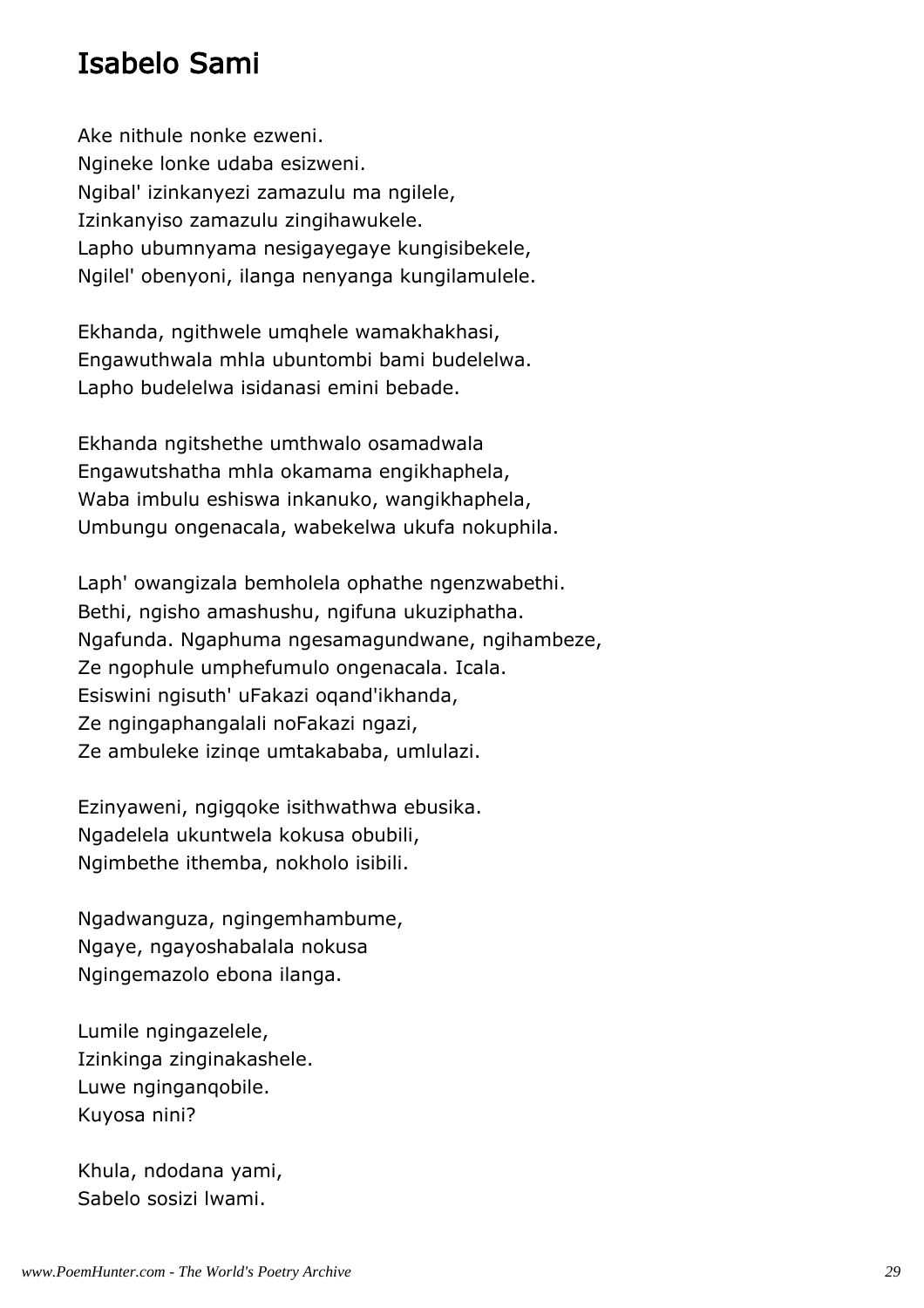Ngiye kowami Wangazisa, ngidinga usizo. Kangingedwa, Bathathu banami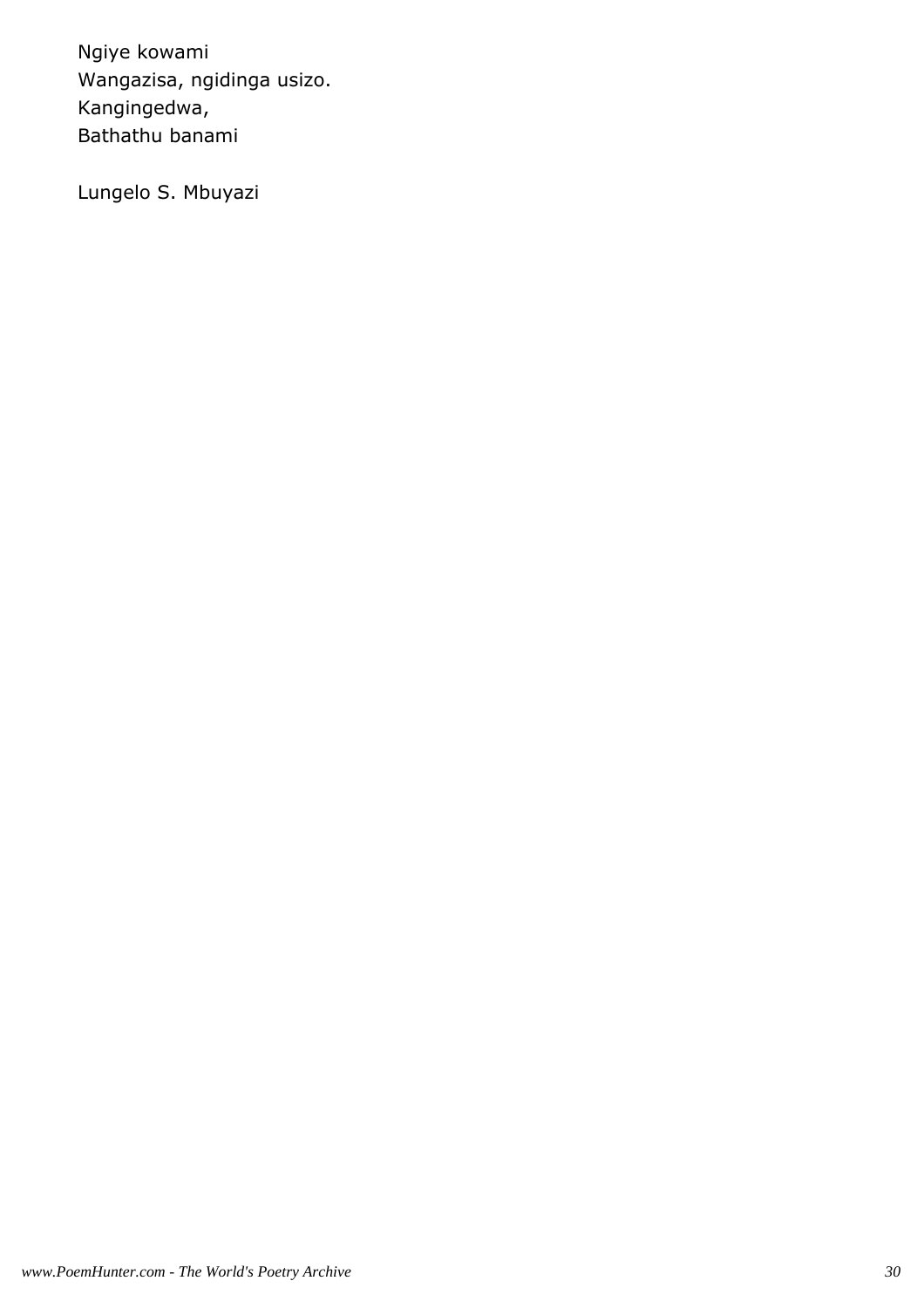# Konakelephi?

Ngikhumbula kudala Lapho sisadla ngoludala, Lapho sisasinga ilanga Ze sifunde izinkathi zesikhathi; O! Sisancela ubisi lokuhlakanipha Lwezingengelezi, zisixoxele belu Izinganekwane ngaphansi komganu; O! Sisachopha iqakala esizibeni, Kodwa namuhla sebeth' isidala

Ngikhumbula kudala Lapho sisashalaza, sifohle isigagane Uma sihlangana nomunt' omdala; Lapho sisakhuluma siguqé ngedolo Uma sikhuluma nabant' abadala; O! Namuhla azisay'sukumeli impunga, Kodwa namuhla sezith' isidala

Ngikhumbula kudala Lapho sisabazisa abant' abadala Engani sabakho ngoba basidala; Isaguga esingaboni sisakhelelwa amanzi Intombazanyana yakwamakhelwane, Umfanyana esalusa ezakwamakhelwane Qede ahlomule ithunga lobisi, Kodwa namuhla sekwaba isidala

Ngikhumbula kudala Lapho sisakujabulela ukuthunyw' abadala, Engani sasisaqaphela ukuthi bayasithanda; Ezanamuhla sezanqundeka amaqaphelo, Azinakuthunywa lokhu ziyazondwa Kwasize sezasibekelwa ufasimba; O! Kusaqhuma umkelo uma silulekwa, Lezi zimagange zisikhihle zithi zinamalungelo

Ngikhumbula kudala Lapho zisahluthulana esibayeni Lapho kusho umgangelo zibanga iphaphu;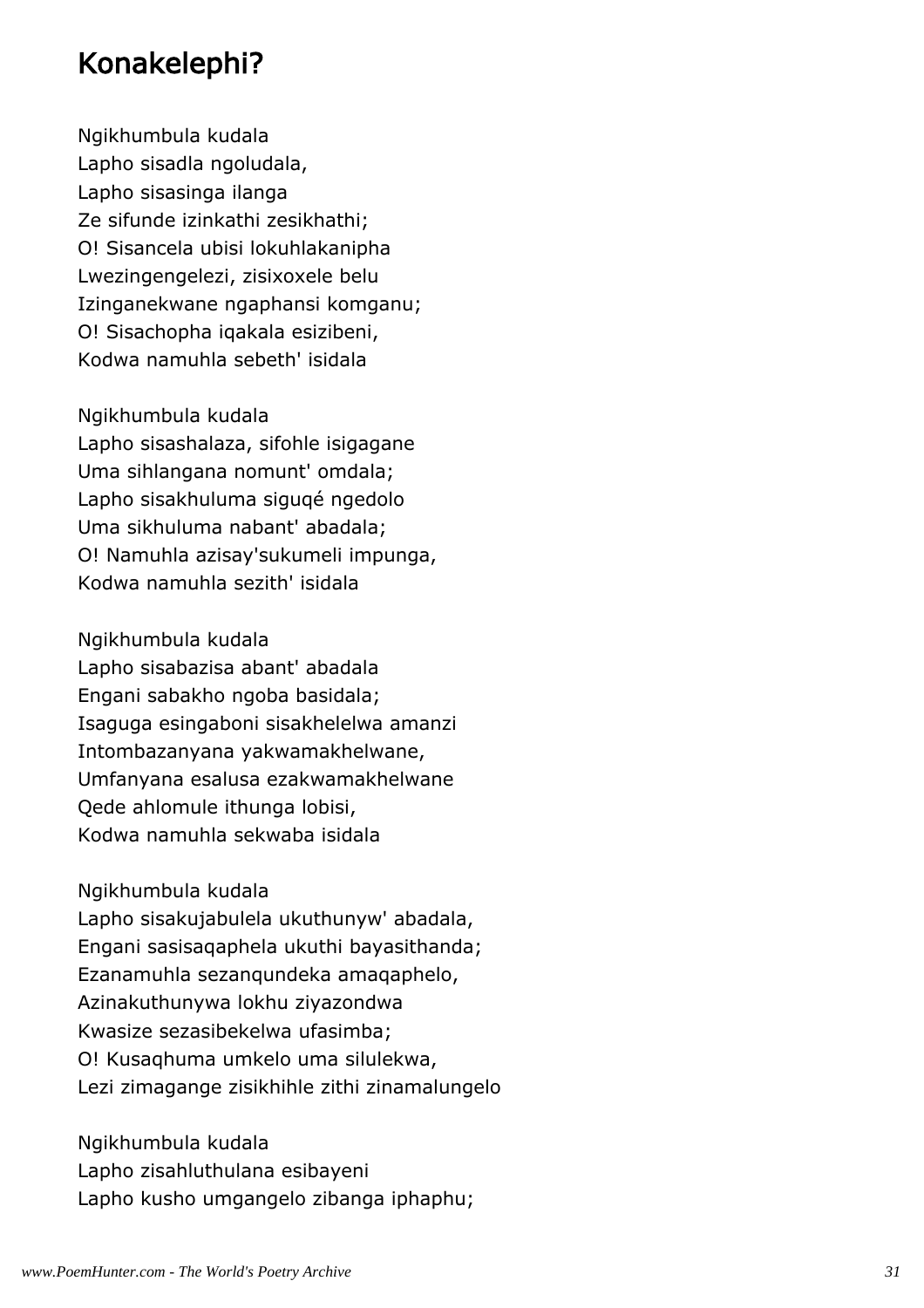Lisathethwa esibayeni, kuthelelwane umlotha, Lezi zilushiyela amagwababa ezinkantolo. Konakelephi ngempela kwelihle likaMthaniya? Mazibuyele emasisweni!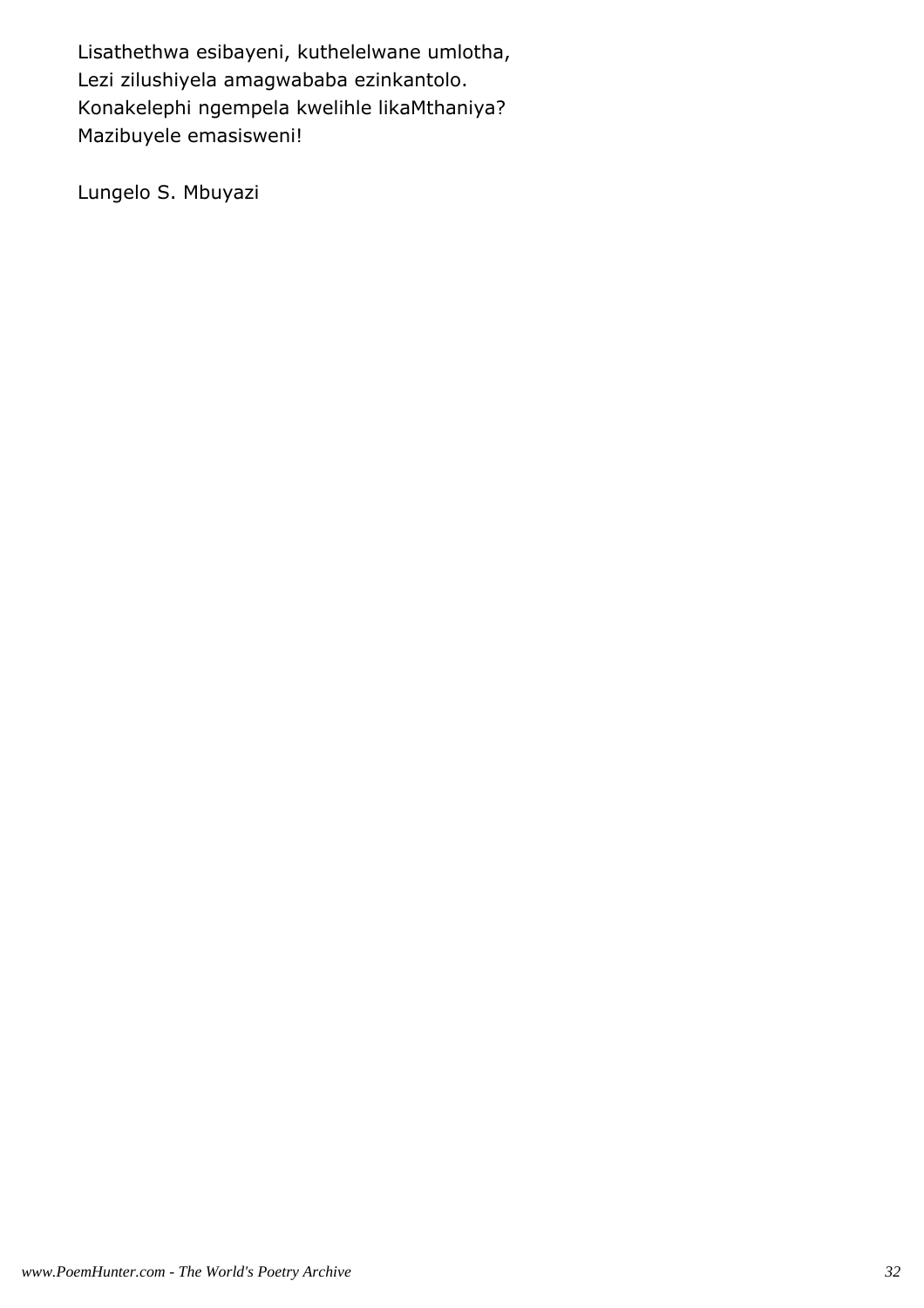#### Let Love Love Us All

Let love love us all, For it is us who chose it be Of a certain tribe and race, As if we are to win a race

Let love love us all. Let it be for us all Not for them only, For He loved us all. Did I say, " us only "? Yes, He loves us all.

Who are you to say that I'm not supposed to be loved? Is it because I'm black? Or I'm white and you're black?

Let love love us all. Who painted you? If you know, That menkind were painted? Tell me, of an artist, that Left you white and unpainted?

Is it the One, Who named the sunrise a morning? It is the One, Who said that space is time? For nor man can understand time.

Is it the One, who made us Share blood pressure? Is it the One, who made us Share blood phenotypes?

Is my blood blacken than yours? Is my blood whiter than yours? Tell me, if you know, That your blood is red And mine is not red.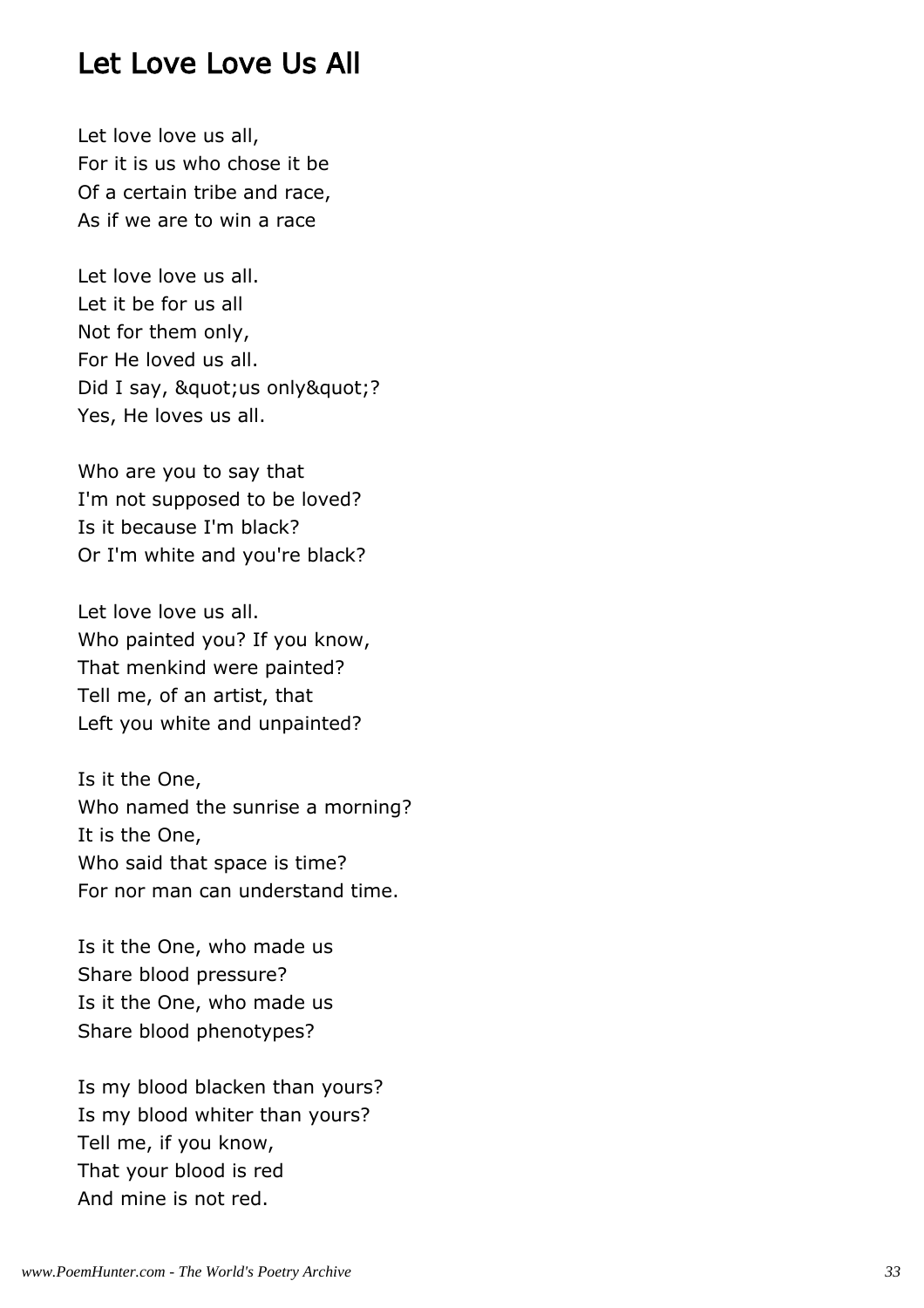Let love love us all. Do you have your own bank Of air you breath? Shall I breath my own oxygen That you cannot breath?

Who said evolution Is revolutionary? Tell me, of someone Who saw the creation of an atom. Talk to me not of evolution As if it were revolutionary.

Why hate your fellow men? Why kill your fellow men? Why love your colour only Not your fellow countrymen? Why love you colour only Not your fellow countrymen?

Let love love us all! Let love conquer it all. Let it be for us all. Let it be not for us only.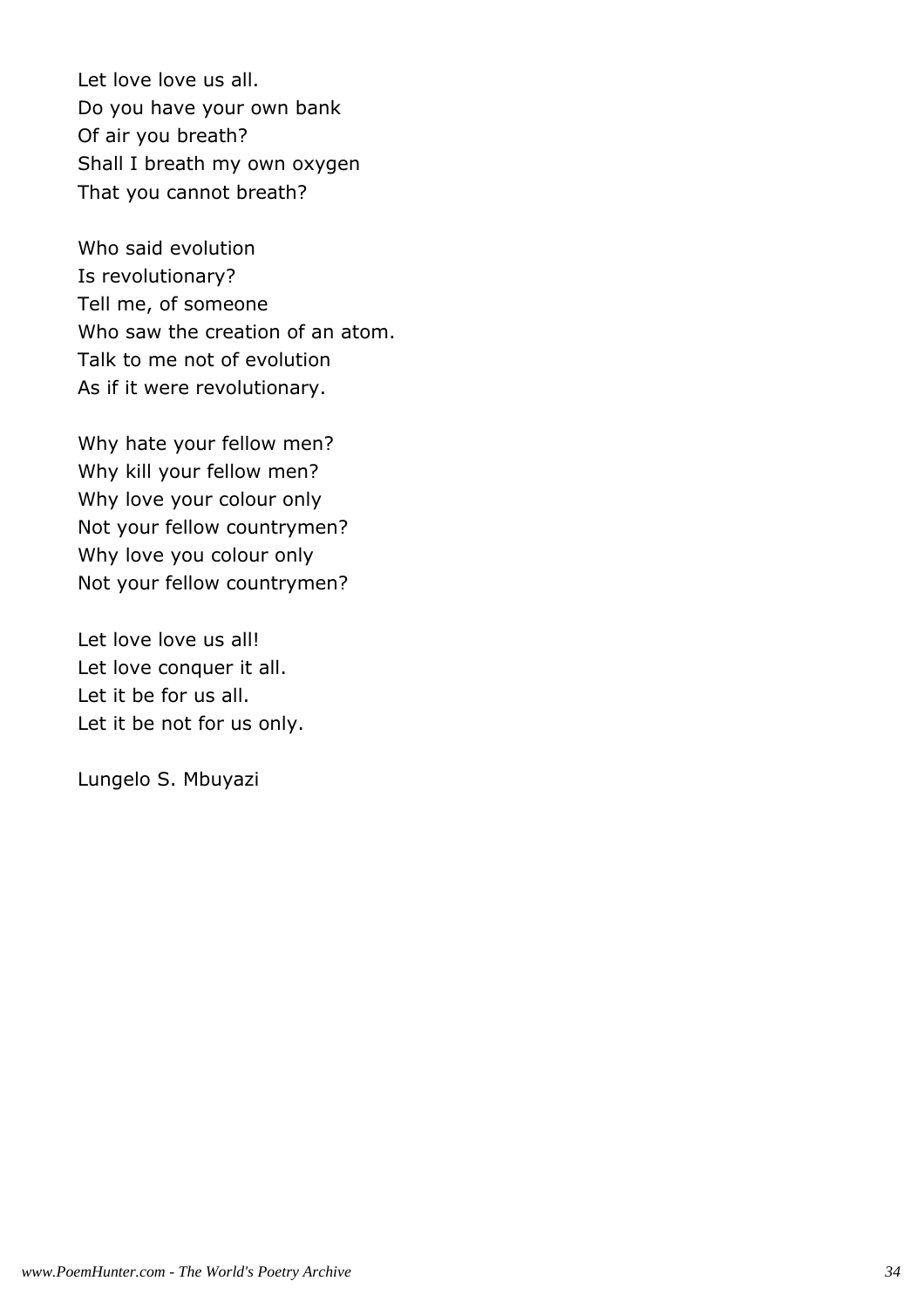# Letter To My Poems

Go to the ageing of our generations & trans-generational; Our brothers and sisters, national & international, Ones who, from infancy, taught, nursed & honestly served, Through time of distress, racial segregation & hatred, Through space of dominance, human race & disgrace, Though tumble down life's slopes & hopes, In this marathon of life's trials & triumphs: Urge them to teach to our adolescents & youths The lessons of civilisation, mildness, modesty & humility

Fly high the message of truce & peace in Blacks and Whites! Proclaim the good news of reconciliation & bind the gaping wounds, To lighten the heavy hearts of those who forever mourn, As they burry their adolescents & future leaders on the daily basis Without hope of resurrection but rather, fear of, they say: " hell fire" For the unrighteous but heavenly reward for the righteous; Wiping the tears of all, but man-made orphans. Doomed generation of oppression & darkness And wallow in the dungeon of embalmed ignorance As they drift humanity, in the whirlwind of this man-made desert

Whisper to our brothers & sisters whose love grew cold; Those who're held by this systemic valley of despair & greed. Remind them that we're part of the same lustrous family; Descendants of the struggle of Bantu Steve Biko & Martin Luther King; Off-springs of the 16th of June 1976 - The Rise of Soweto & Mathew Peterson And the paragon of virtue Dr Nelson Delibhungu Rolihlahla Mandela; So they may rise, unite, add muscle & stand up And be counted amongst those who refuse to surrender their humanity But defy 27 years of silence like Dr Nelson Mandela And engrave their names with monumental stories As we today honour them as our heroes & heroines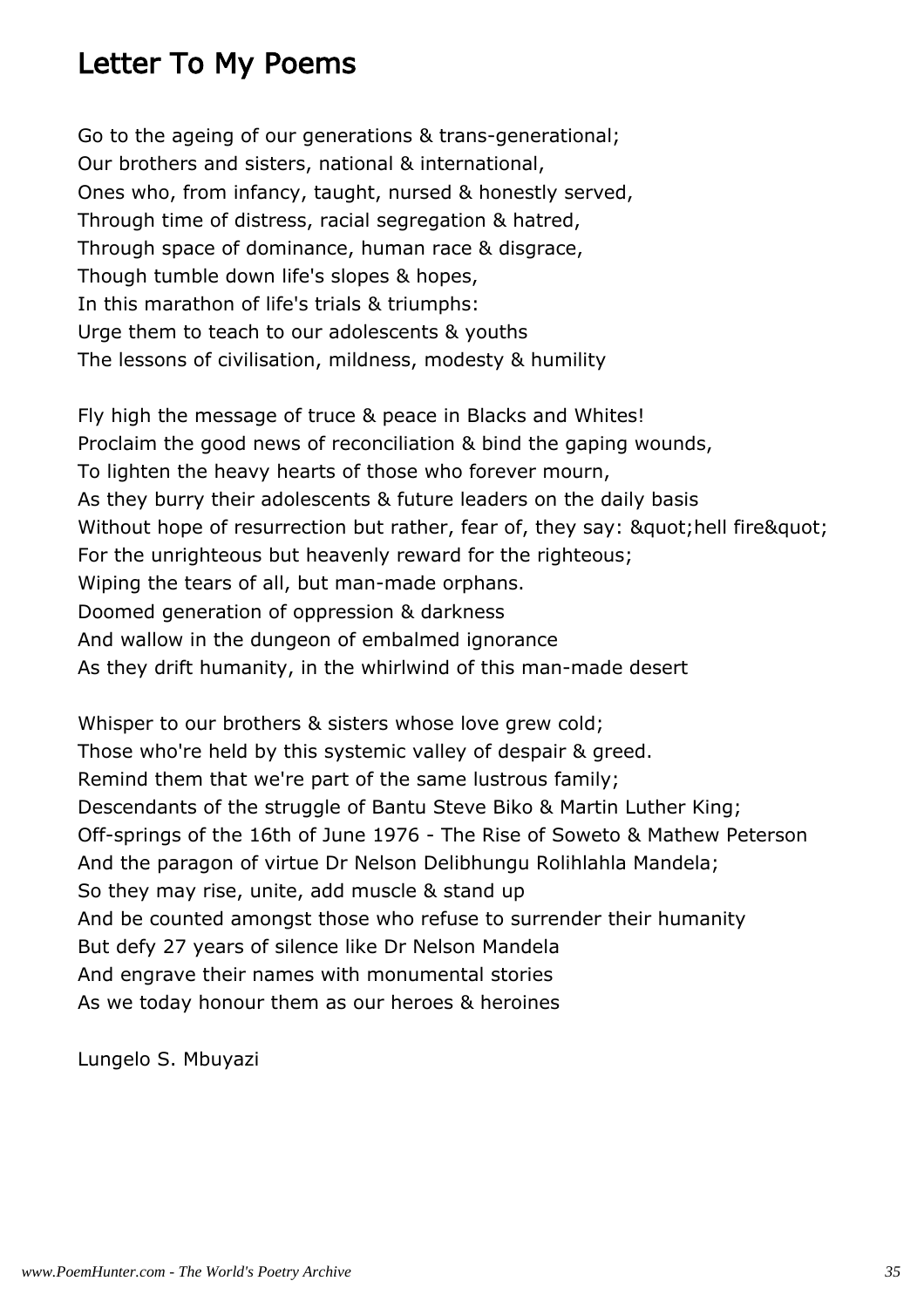# Life Is A Choice

Life is a choice, Wherein there are losers and winners Every moment and every decision Is yours to take Whether you're loser or a winner Our decision determines our survival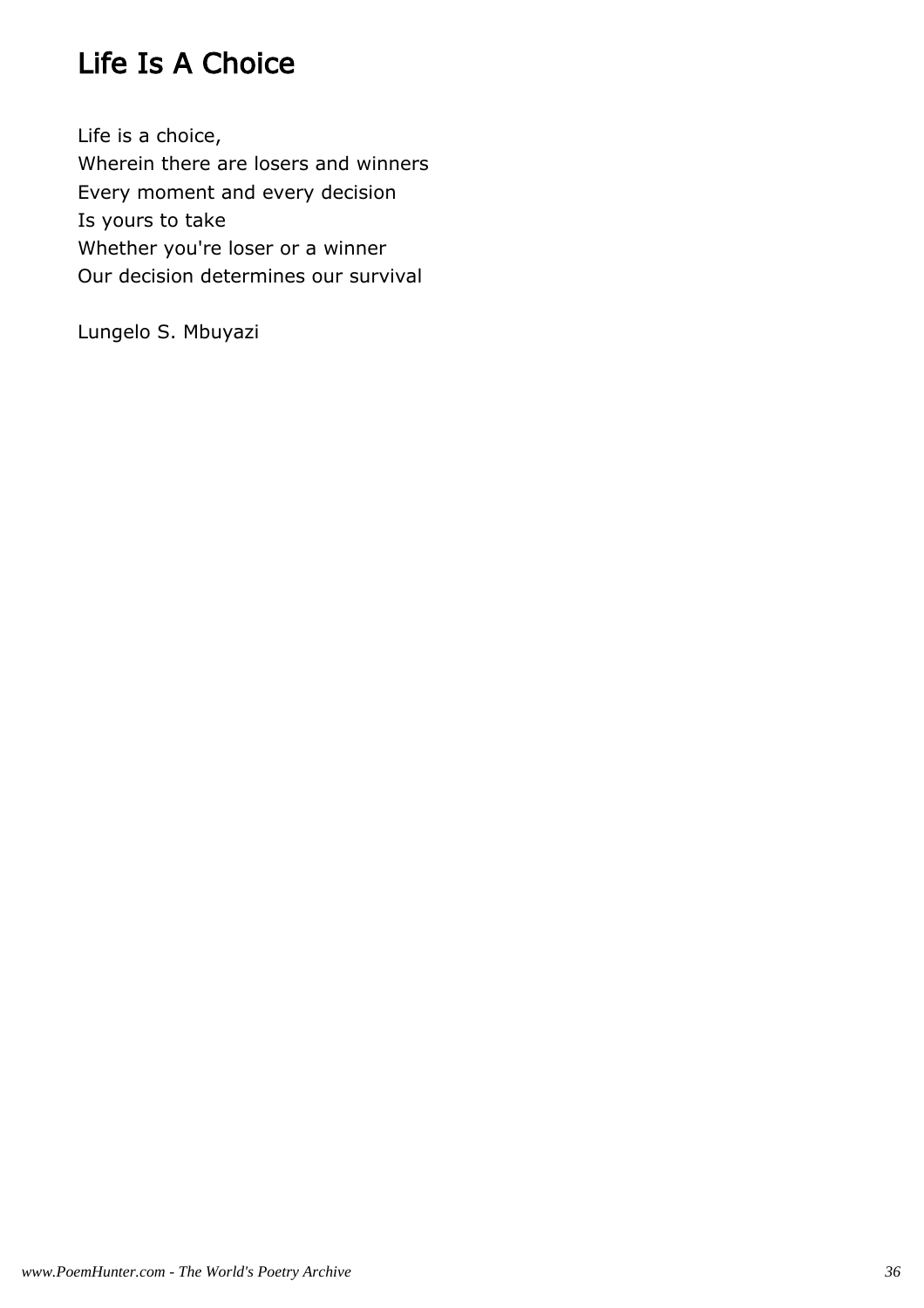#### Loneliness Knows My Name

I often think I am special, So I need my space, There peace comes and whispers: 'Loneliness is a disease, ' sadly I knew that I don't like anyone For I cannot love myself

I often think I'm talented, So everyone needs me. There space came and said: 'Keep the pace and Buckle up Lungelo! They always have me but They don't know my abilities. They drink wine and get drunk Some killed themselves once They have come to know me'

I turn back and no one notices; I won't tell my friends, They might run away, I'm scared I fool myself, perhaps space won't I write poems, no one dare listen I write another, they don't get it; I know, I have no reason to live If I can't bestow in other's lives

In my bedroom, every day, I cry alone Loneliness knows my name, I'm not alone I rejoice, but no one knows that I dance to the musical words in my mind As I write down my tears and fears, Success-my hopes, triumps and defeats With the hope that someday someone will have An open ear and hear, and dance with my mind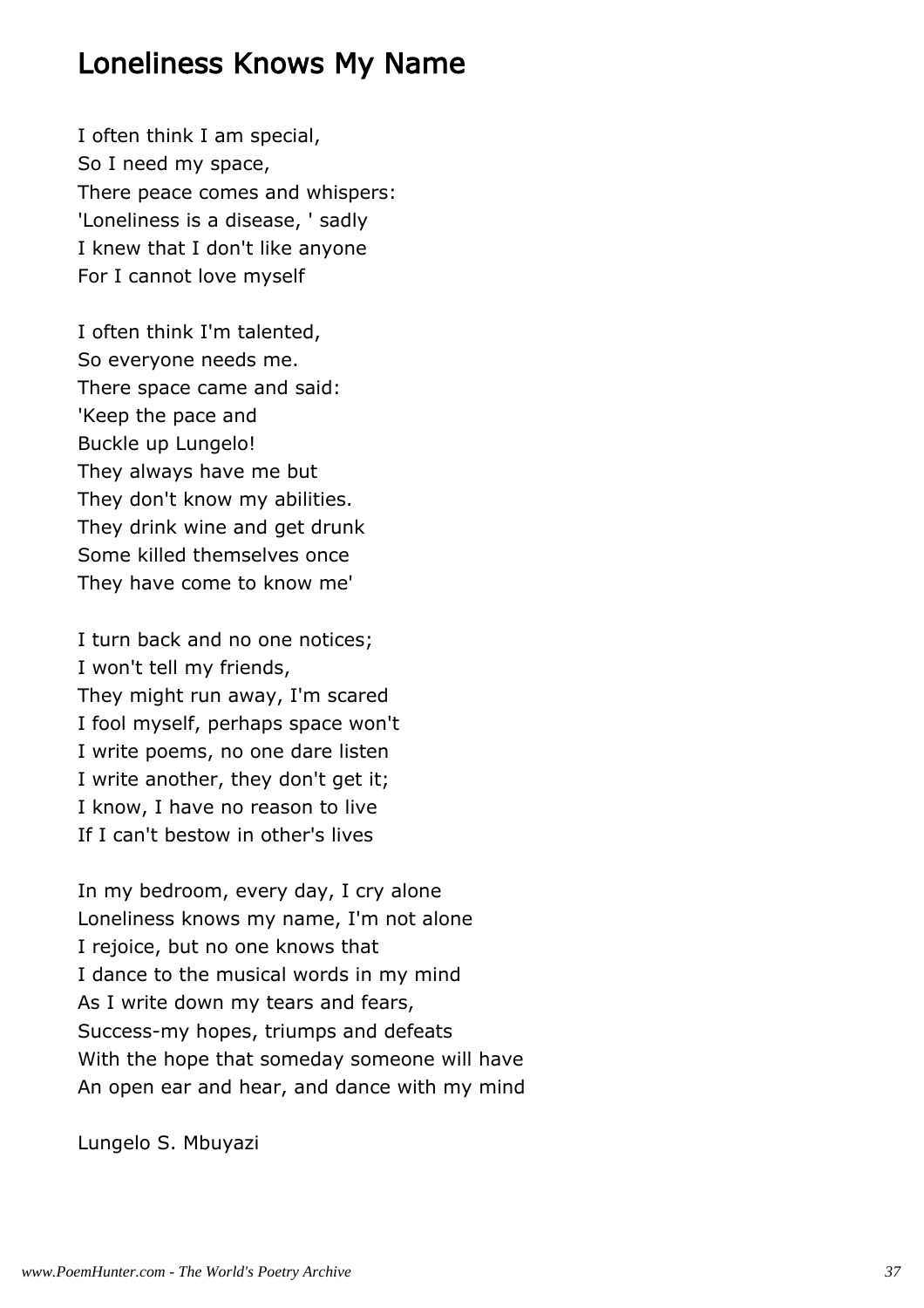Look what you have You done with me!

You invaded my mind You're all I can think of The moment I try to let it go The more thoughts of you arise

My reasoning Ability is weakened Tidal waves of emotions Sweep away my logic Leaving my desires for you On their highest climax

Alas! Alas! I cannot oversee The yields of my actions My mind can only Process for here & now

Ah! Your sezzling body!

- - - - - - - - - -

Your presence set loose My untamed being Wild & uncontrollable In indulge & in pleasure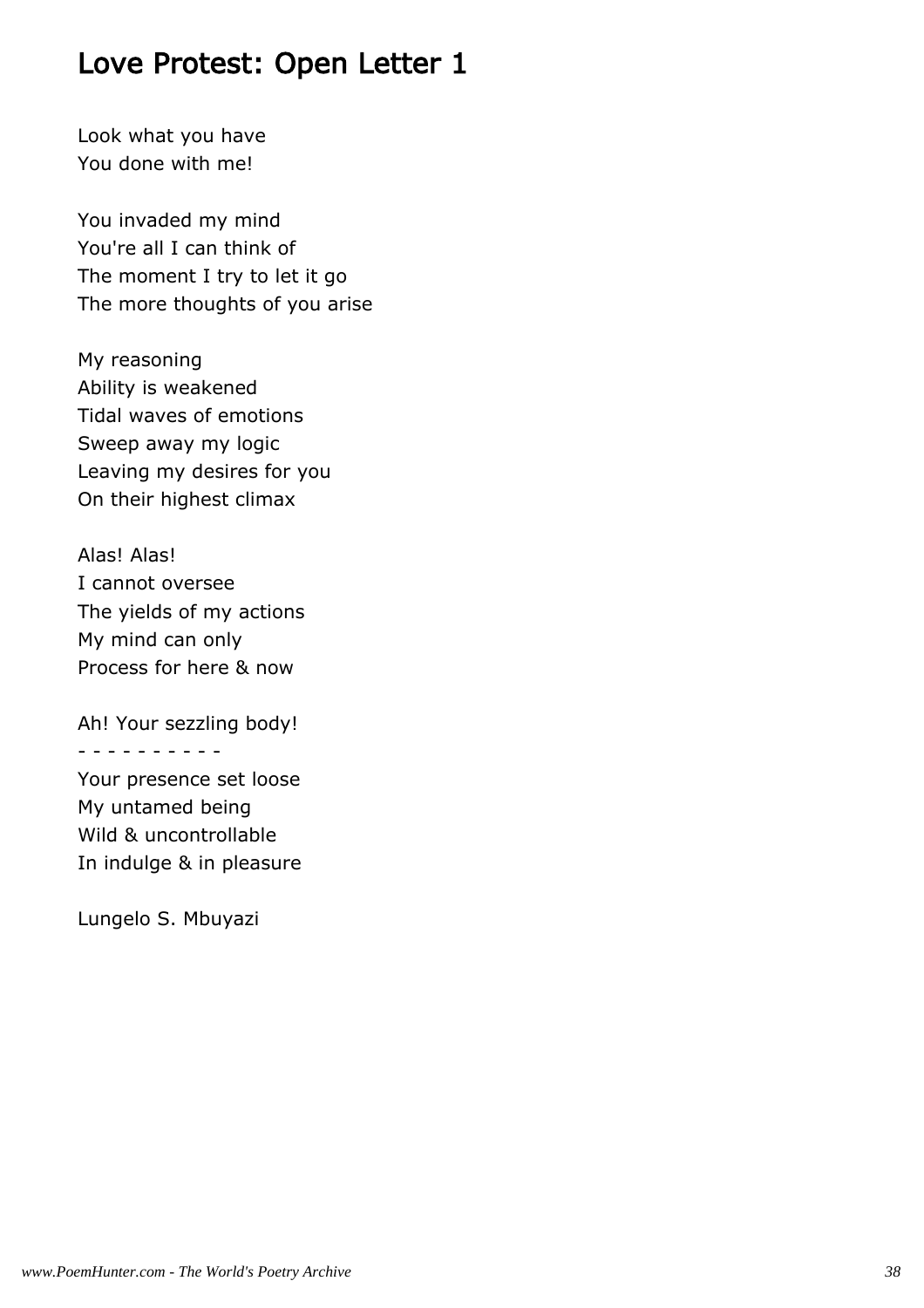You broke my heart

- - - - - - - - -

I don't care If it shatters Into pieces, Turn into ashes Or freeze into ice If need be

A part of me Forsee that I'm in for an Emotional scar, Even that in that way, Your love will turn My scars into a star

I'd have something To remind me of you, For I know that one day Forever, you'll walk away Letting the remains Of our romance memories Fade like the dewdrops In the samoset deserts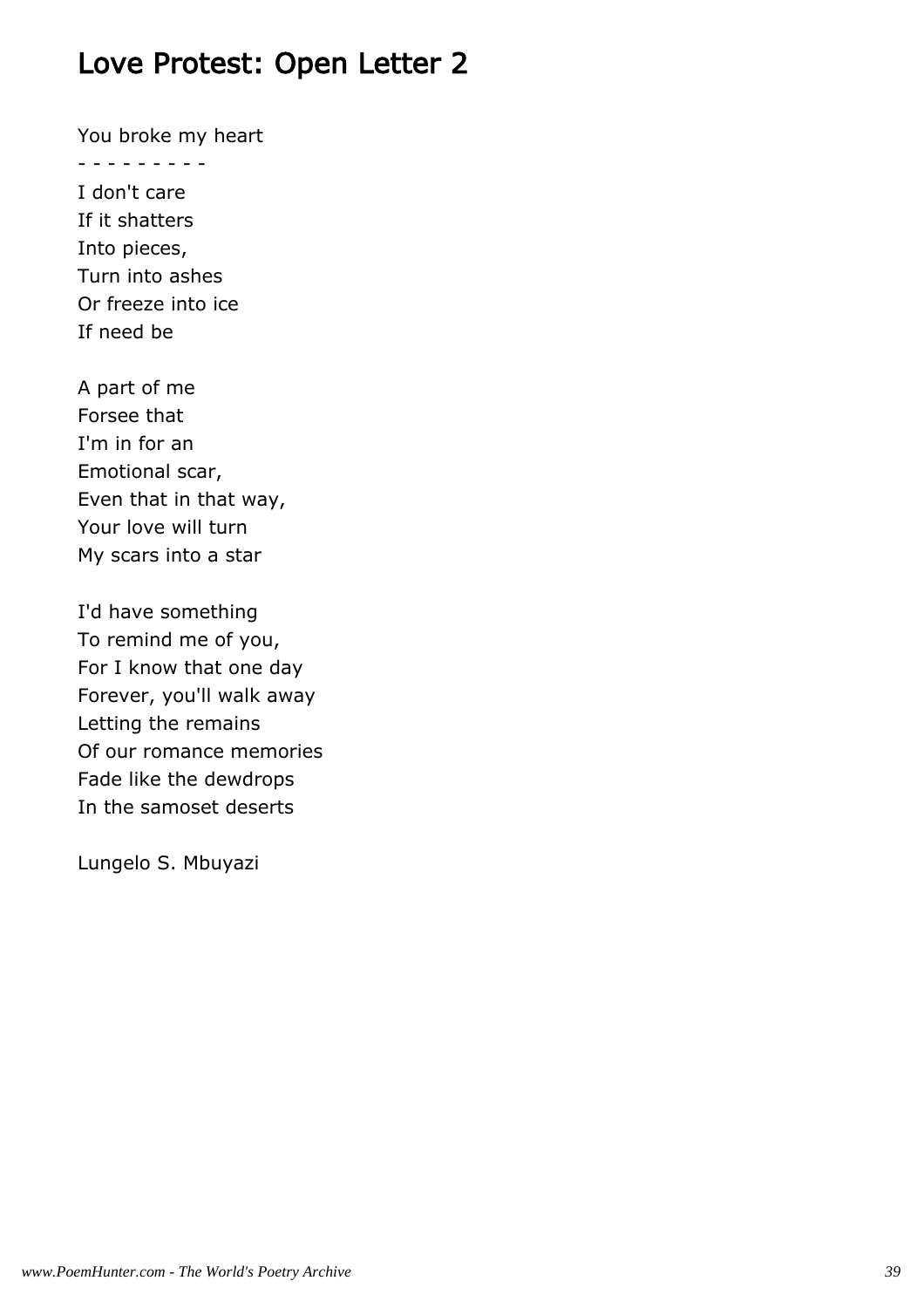Turn me to your toy-boy, I won't blame you For something you Didn't invite over; For something That pressured Your emotions into Feeling sorry for

Here I am, Head due south Like an offering lamb Ready to plunge & cast My sins away; Ready to pure & empty My chest to you

Enearstly standing Like standing waves In the core Of my chaotic mind; Systematically, Pondering back-and-fort Tussling like paddles My way to your heart

To confess my deepest Love for you today; Acting desparatly just Like the day before The same way I will do The day to come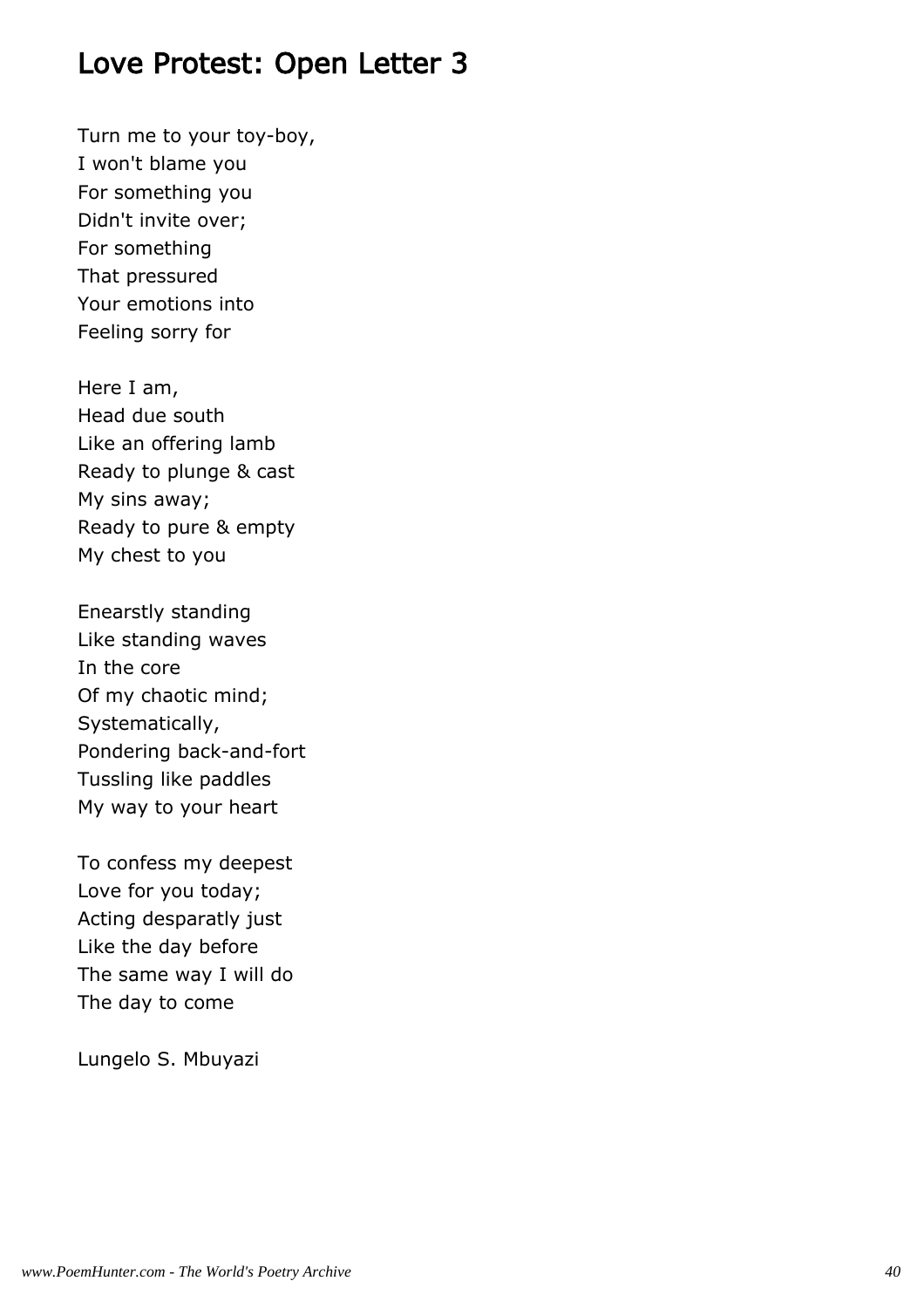Time is against us, both The future and history But, never permit our Deepest love die young For I will die with it In your world, and That's the only place I feel alive and you're The source of inspiration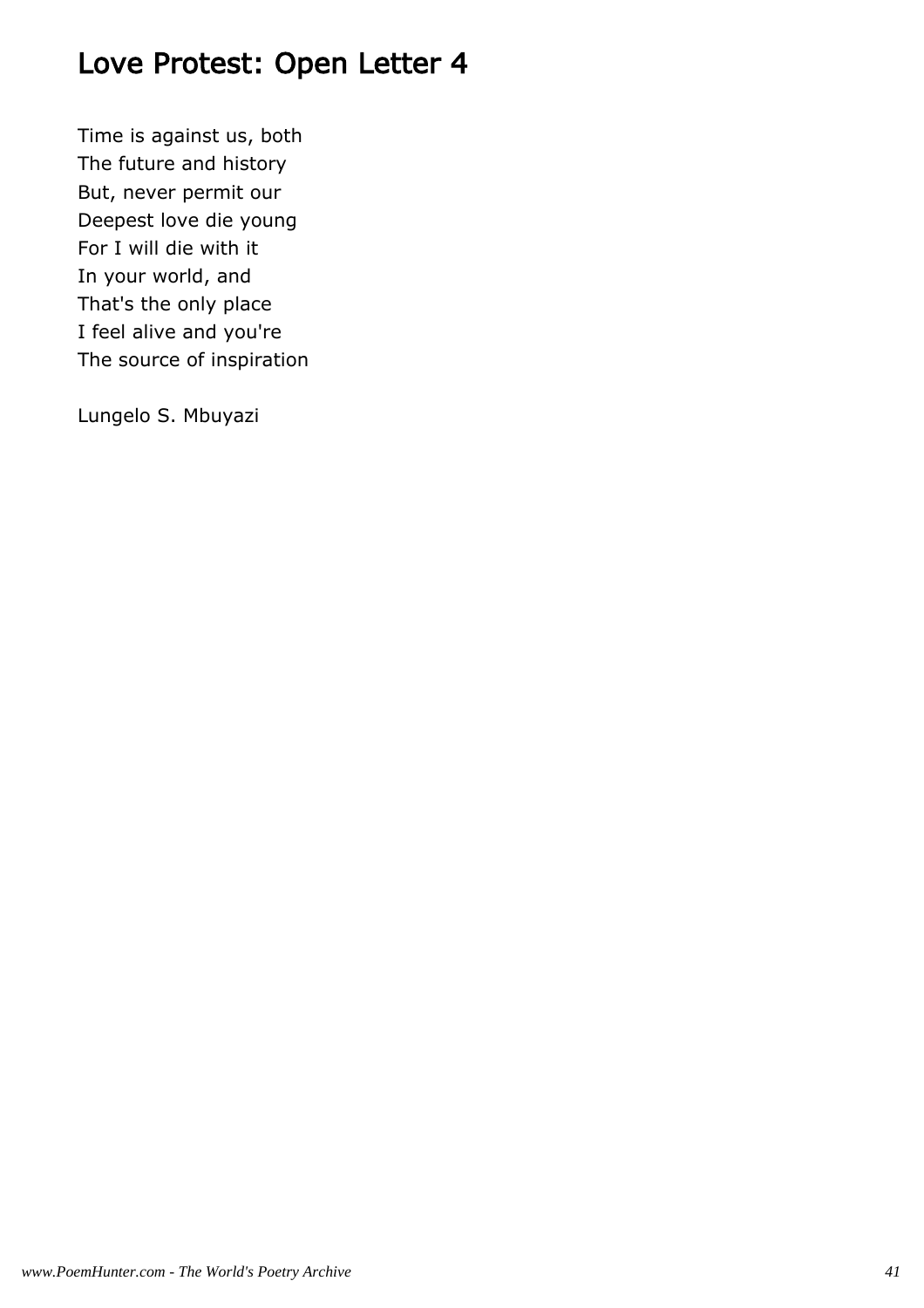# My Poetry, My Legacy

Before I die my poems Go! My poems! Spread hope and love Like a fair breeze

Go! Shine my poems!

Your words, Bequeath them as my legacy, To the archive of knowledge; As a contribution For this generation Of knowledge-seekers; As a mindy weapon For the future generations; Infuse all the love Of lifelong writing and writing In their thirst, hasty and quest For peace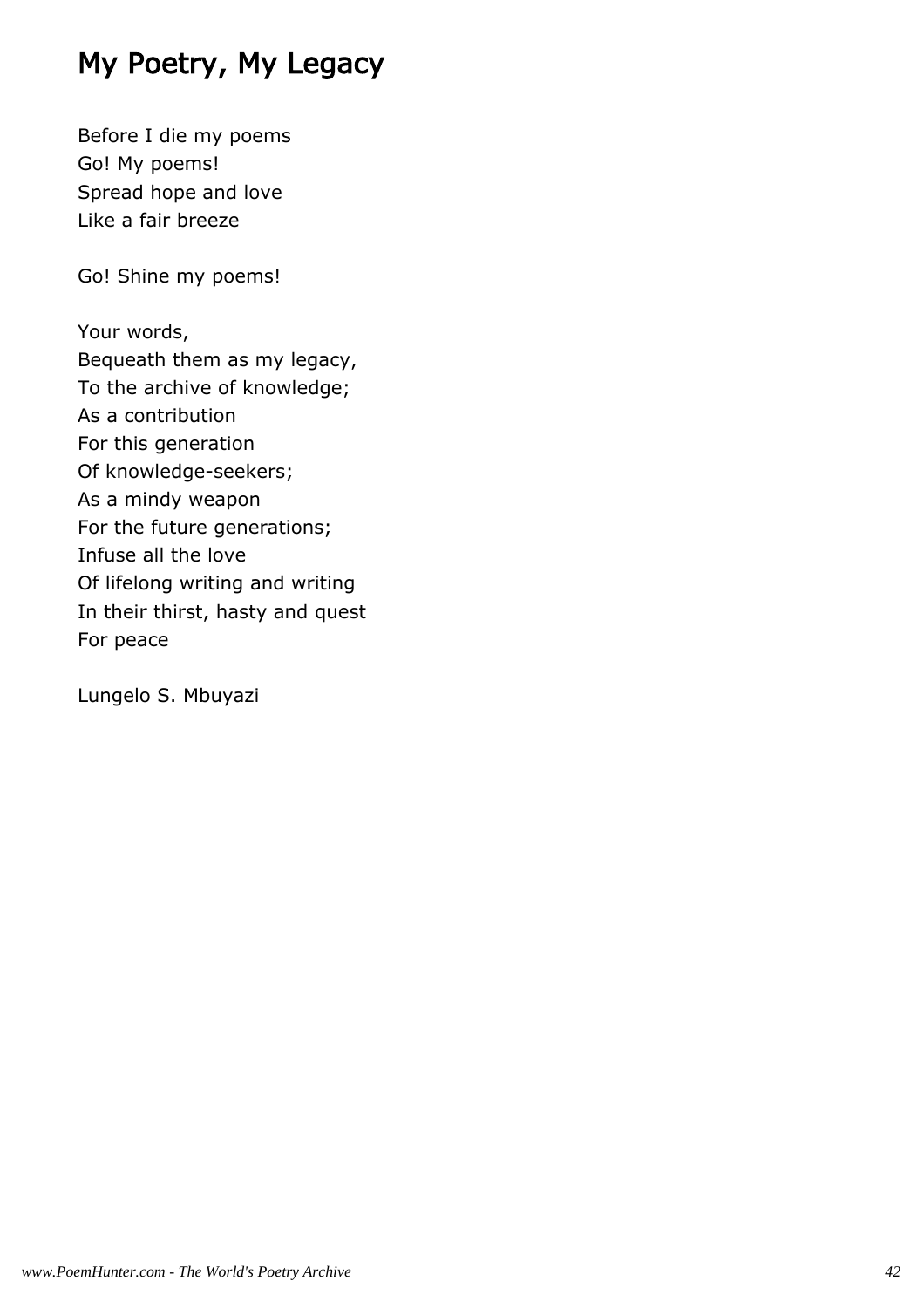#### Poetry At Its Best

If poetry was war,

I would be a soldier on a stage, With a pen and paper on my hands. Ink would be my armor-bearers; Pen would be my spear; Papers would be my shields, Waiting to plunge hates and feuds At the backyard of their hearts; With thumb holding the triggers Aiming to shoot them with words That triggers and indoctrinates Them about racial segregations

Speaking of shooting, If poetry was war, My poems would be a killer instinct Like a Zulu grinding stone, Grinding stories to be told, told, Re-told and fore-told stories Of our freedom wrestlers and writers, History to be written and re-written Of our mankind for the next generations And trans-generational inhabitants Of our shrinking planet Earth.

Grinding slowly, but refining fine, Evoke thoughts while tackles emotions That forces the reader to stare at The realities of our global economic trends, Provoke the deep feelings of emotions, Democracy, peace, love, lies and corruptions, Rippen out hidden details of truths and knowledges Like a prophet exposing, explicating and distilling Imposing them in candour without favour and fears And yet, shutting down race segregations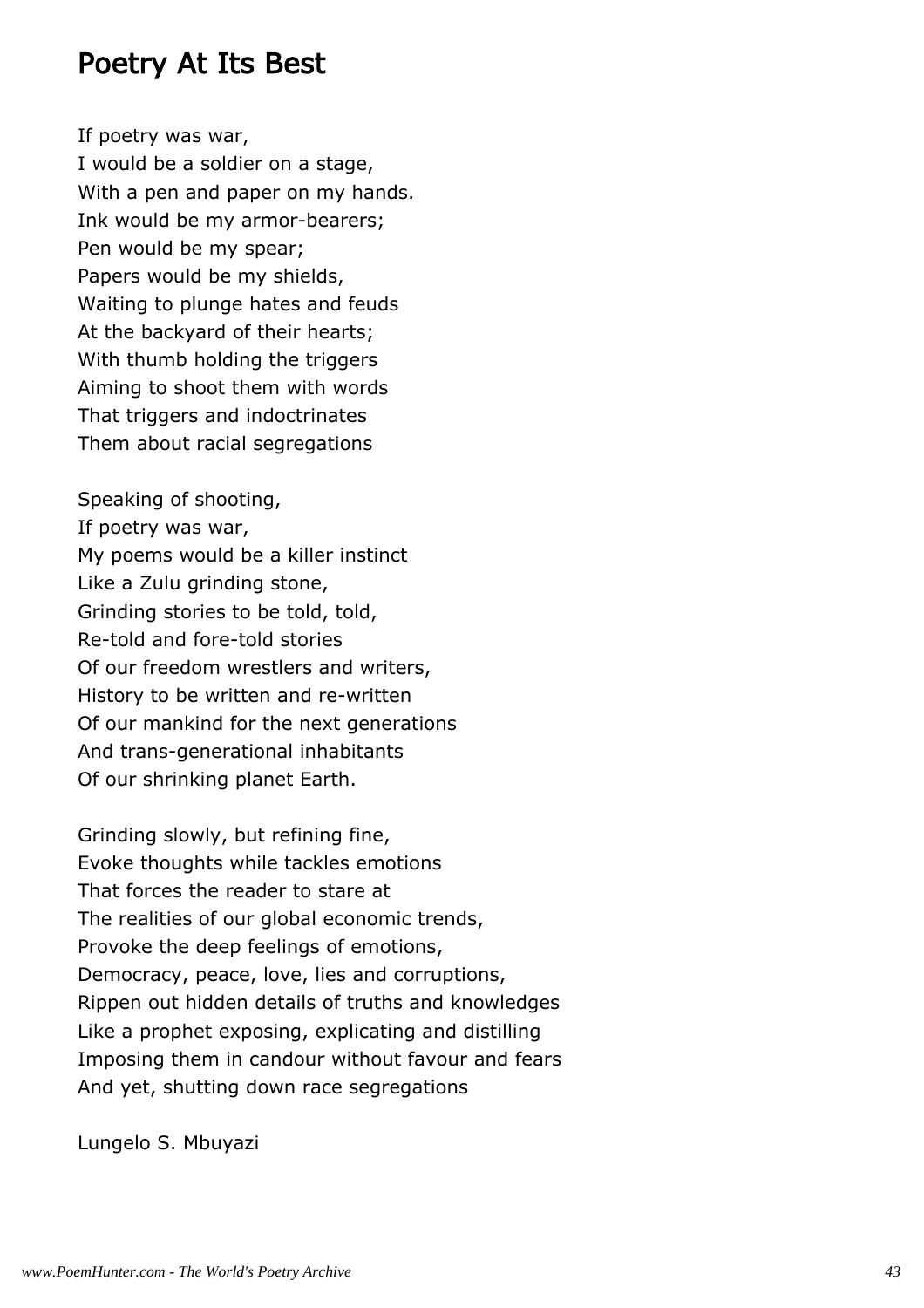#### Sweet Lover

I dwell in the Warmth of your shells: I wake up at night And parade peacefully; My head finds refuge Beneath the wings of your pillows

The spirit of love and power Possess us like a demon; As your love like a cloud Continues to shower on me, In my heart which toils On the field of my loneliness.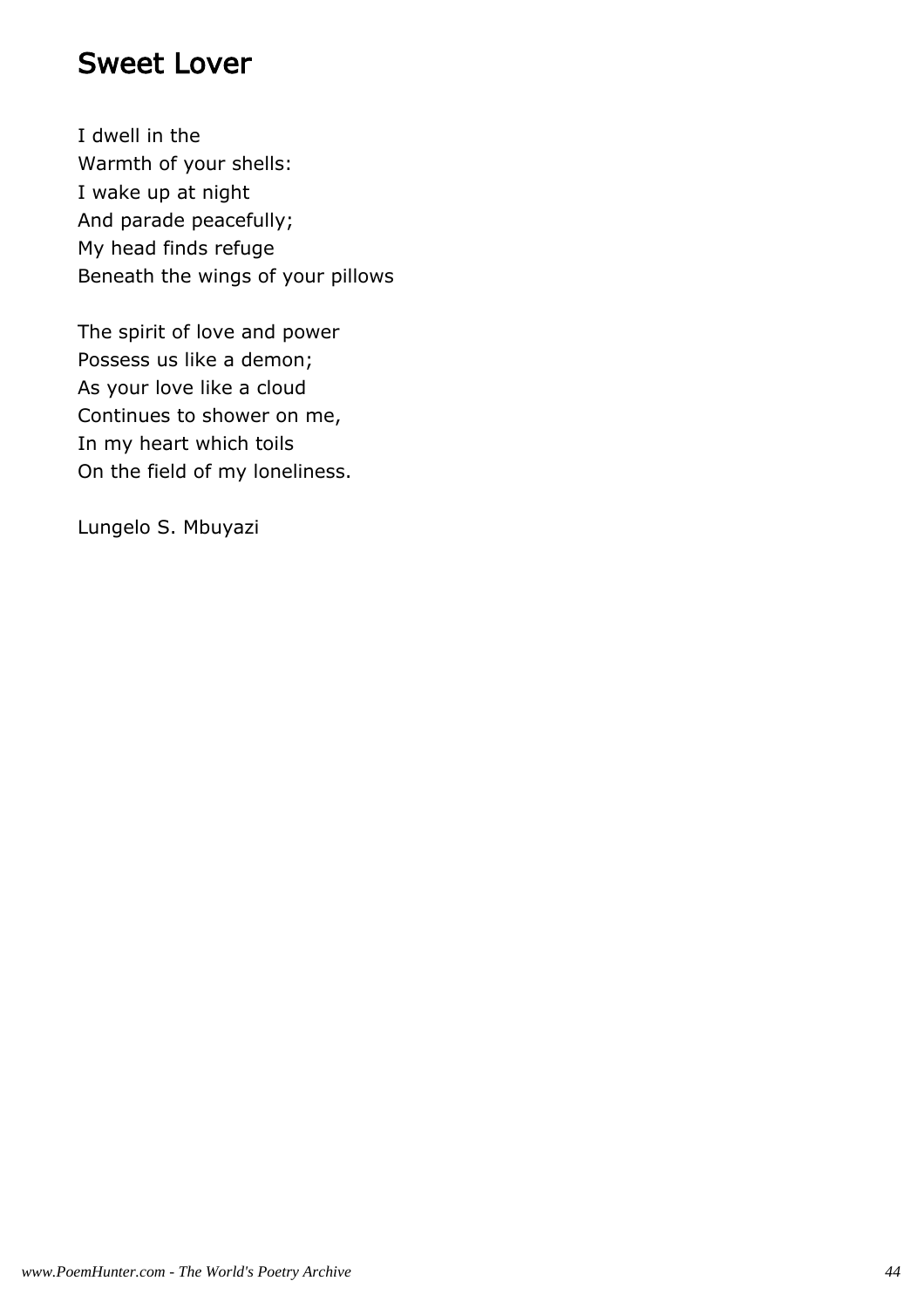# The Dark Dawn

It was raining outside, Hailstones, hit the roof: Excited! I called his name; Hands rolled over my bed, Seeking for my refuge. Pang! Blue drops, dripped down Through my heavy cheeks, Emanating from the streams Of my quite yelping eyes. Cold stone: he was gone. Only resided red comfort, There were no comforter. He fell asleep; short, With the dark dawn.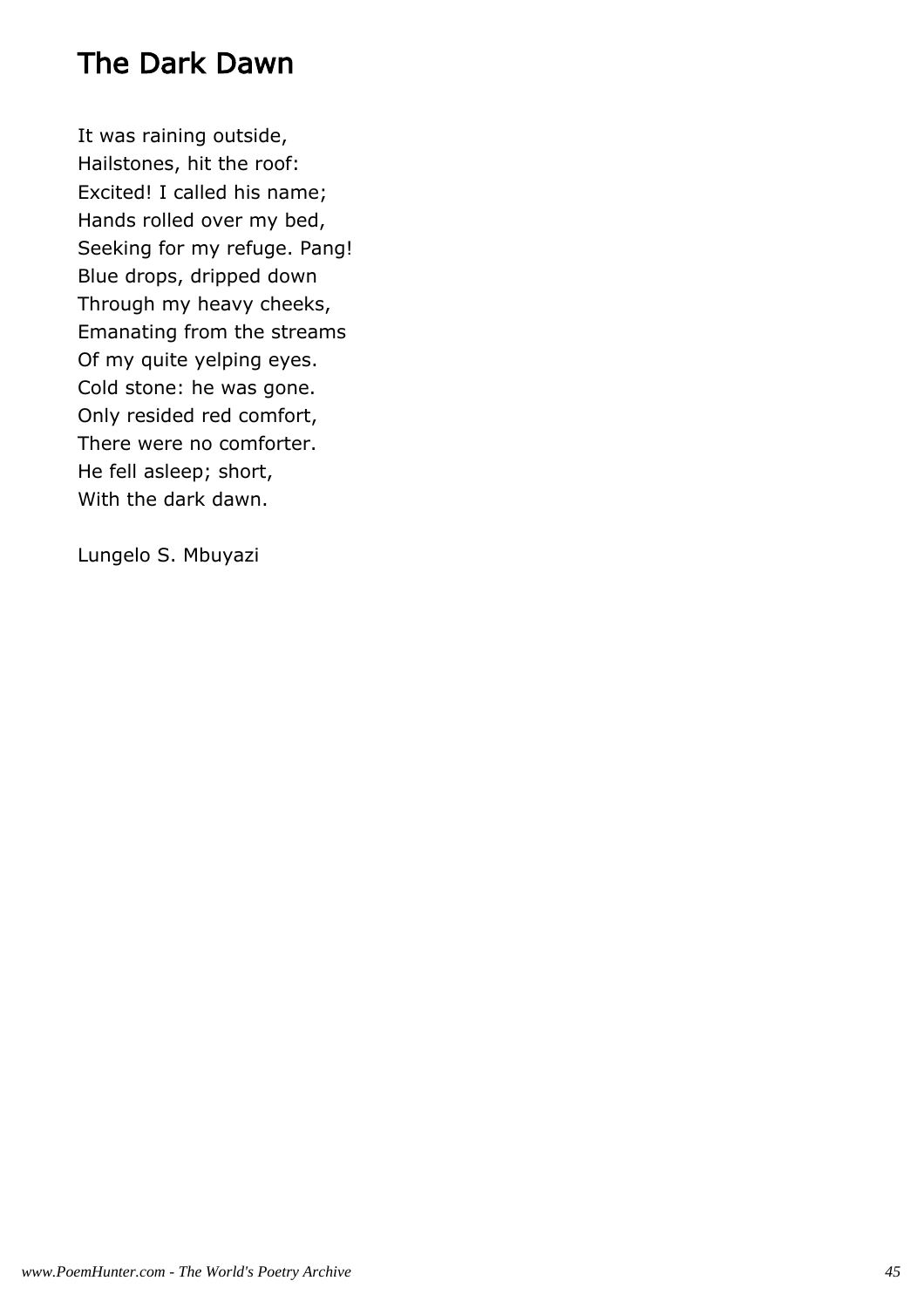# The Death Runner

My neighbour' son Just died. My mother was there, Just a stone's throw away. Wished I was that stone Just to run away, Away from being dead. Then I know that This world contains death.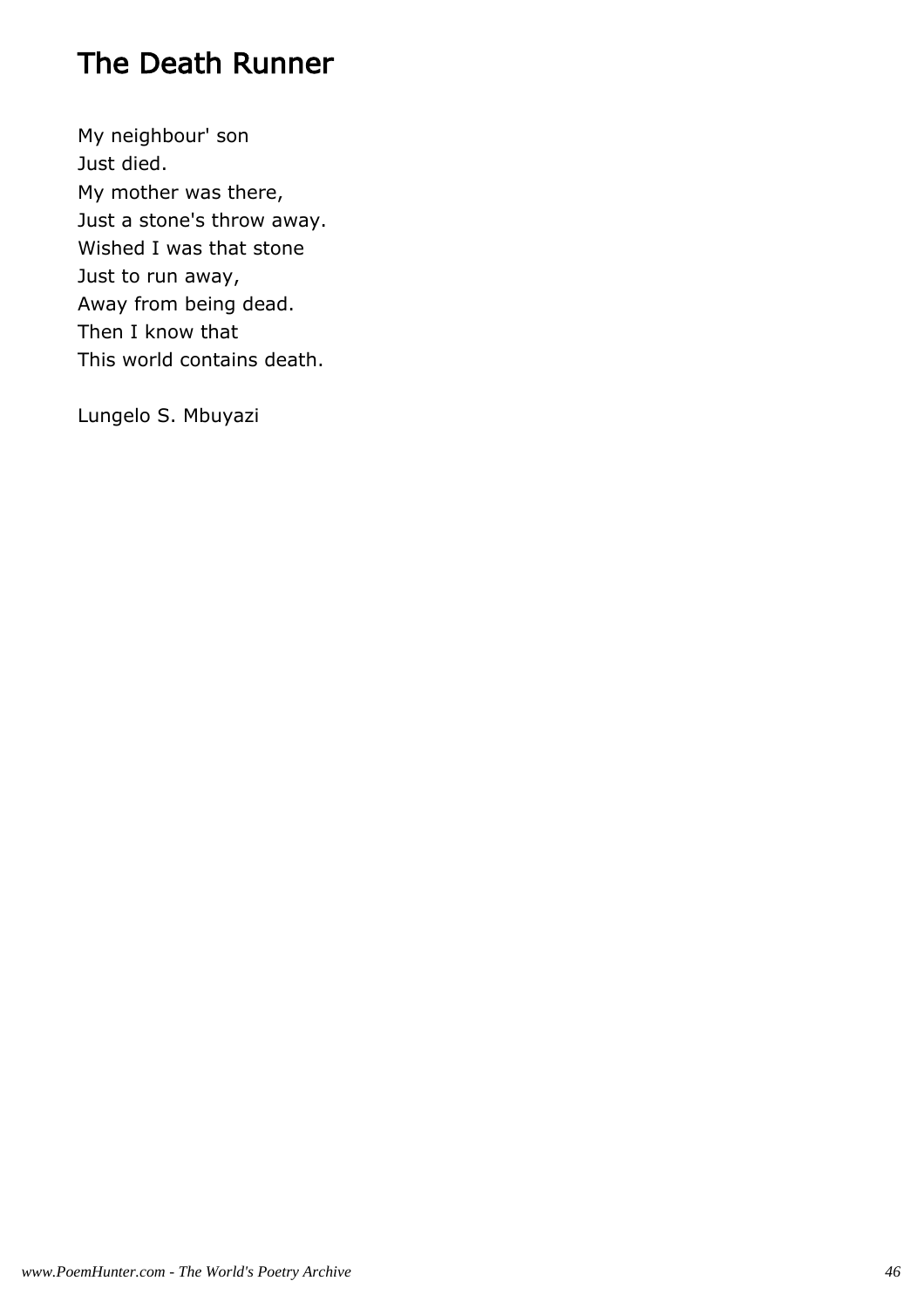# The Fallen

Like a cute young tree Bees invaded my kraal; Hid under my leaves, During scorching days Of my youthful life, Set & before leave Took one or two fruits

Ah! Those days flee

Young or old all were level Everyday' ld pass through my Consolin' gigantic branches From home-to-work and reverse Rested before leave & took a fruit Some even until the day matures

Ah! Those days flee

All sorts ran to find refuge During stormy and thunder days From home-to-work and reverse Jumped into my gigantic branches Rested & before leave took a fruit Some even until night dies

Ah! Those days all but flee

Oh! No tree can Wither with its peel! Now that I'm matured I will soon fade away Like a dirty cloud When my organ retires But the grave does not Contain all I've been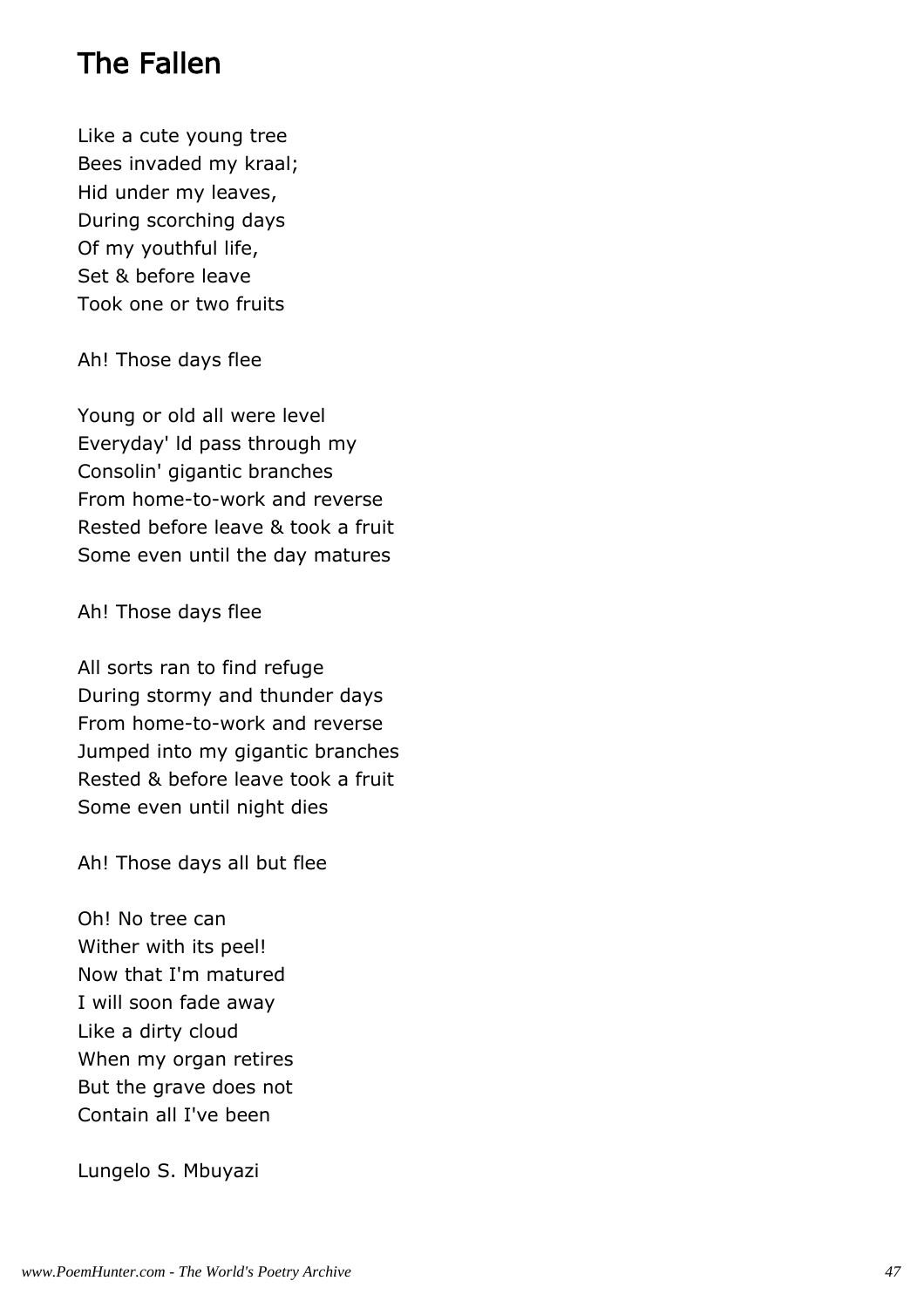# The World Is A Stage

Wherein there is room for survivors only, As dead alive spactators hand out Head downwards like bats At the fringe of the stage Basking in the forestate of sepulchre The diary diet for predators who Choose to be winners Admist the season of opportunities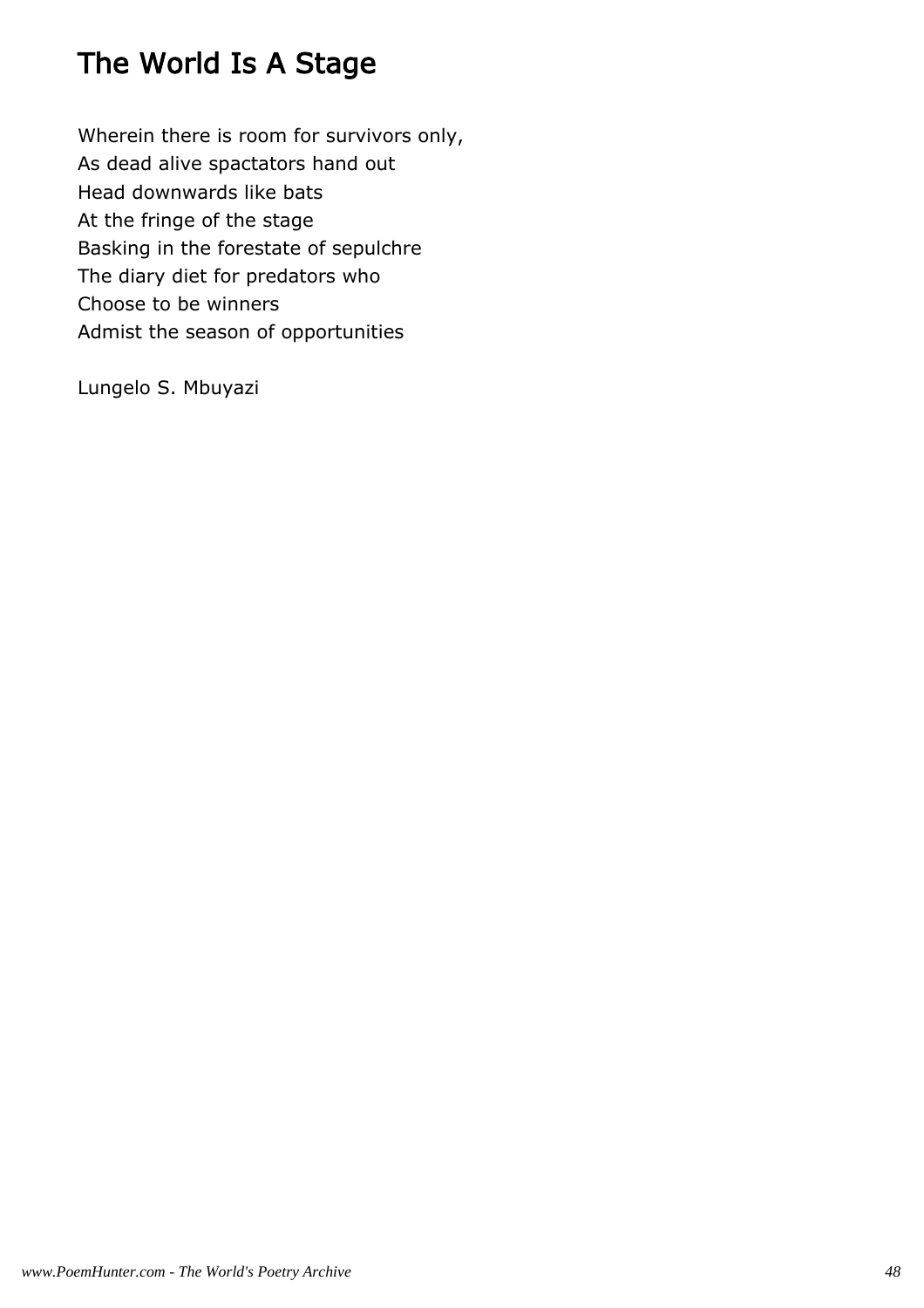# This I Want

To leave good deeds for those with hollow So that they do not fall where we fell, Short of experience in love into exploit

To implant the good news from Jehovah God: The One, who is teaching you to benefit yourself The One guiding you in the way you should walk.

Scupture my life like a lamb on the rock Lay foundation for builders who follows Postrate myself for trail blazers who follows

Lay myself like a carpet for those who follows Bare His words to our generations to follow So that together, we may leave a bitter world We live to extend the hope for a better world

Though, like Noah My voice might not be heard, They took no note until He entered into the ark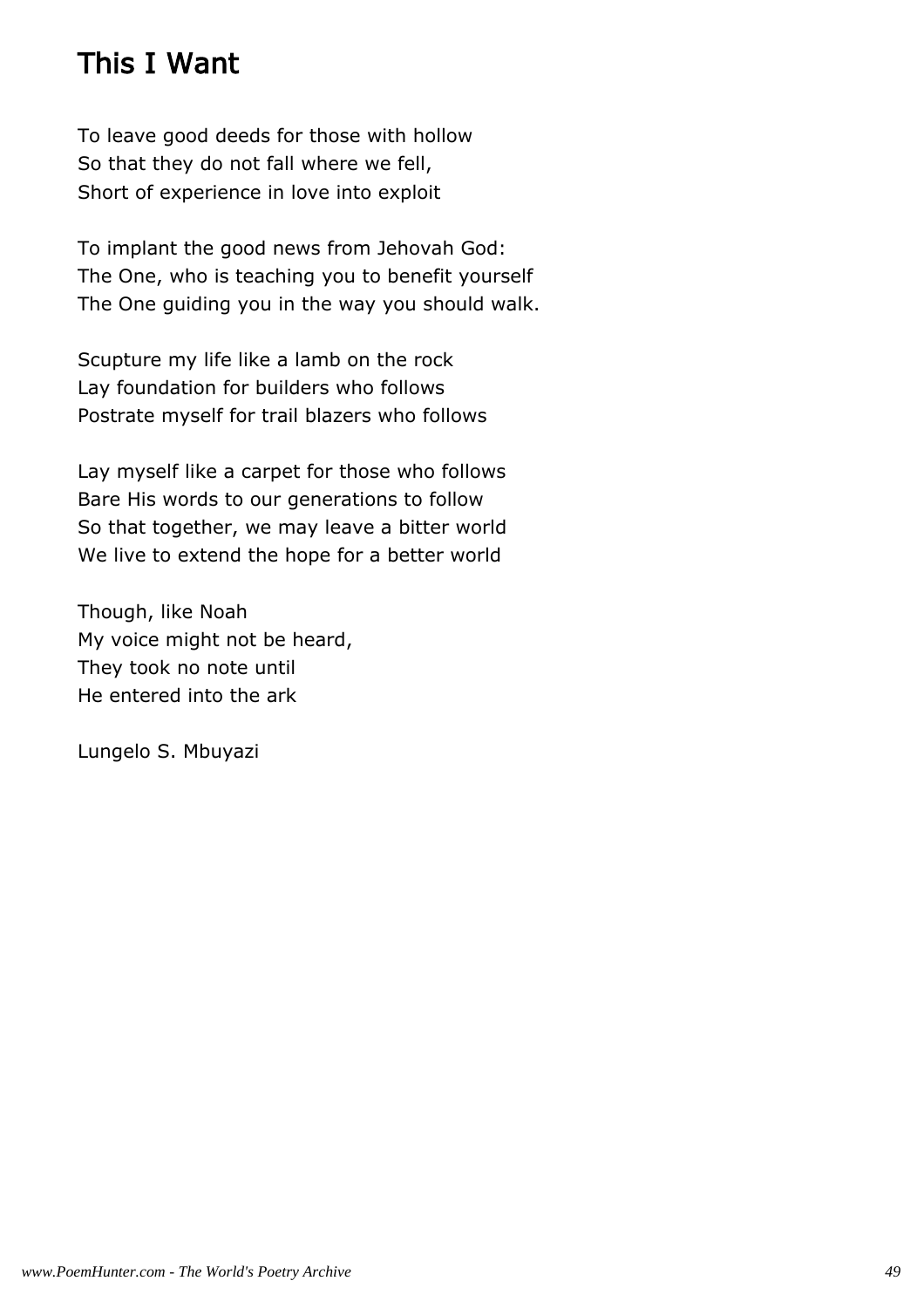# Usiba

Bathi okungapheli kuyahlola, Bhek' usiba lugil' imihlola; Luthwal' izinguzunga zamadwal' emicabango; Lufukul' izingebhezi eziqini zobuchopho; Luyihlubule ngobuciko njengembal' entwasahlobo, Luhlobise ngobunyoninco imicabango ibambaze, Luyigqokise ngobunon' ikhange ngokumangazayo; Lungemaphik' epigogo athungw' iciko akhazimulayo, Luyilonde phakade lungematsh' ayigugu acwazimulayo.

Ngalinye iconsi lumumethe amathantala ezikhwepha zalo; Njengethonsi lemvula ngalinye luquketh' izinkathazo zalo, Alinakwehl' emafwini lingenakuyiphumelelis' injongo yalo, Alinakwehlela ize emazulwini liyayaz' inhlosongqangi yalo, Alinakumshiy' unina lidwanguze liyazithoba kuyise walo, Alikaze liwe liwele ize emhlaben' iviyo liyaziqabula ngalo.

Lithi lingaw' umhlaba ushaye ihlombe uvumele ingoma, Utshani bushaywe amahloni abunakuyidansela le ngoma, Izinkangala ziswebezele phansi-phezulu zidansel' ingoma, Amadwala izijaka ashay' uzamthilili akayiqondi le ngoma, Imihosh' ivumele phezulu ishanel' izithukuthuku idumusa, Ikati livube amasi liphung' izaqheqhe lishay' indiv' umlaza, Lapho kuqhibuk' amakhowe nelanga likhiph' umkhovu etsheni, Kuqhum' amahlabos' amahlokohloko akhwahle ihlombe, Kuvume umbila izinkawu zinanele ngehlombe, Omama bavune amdokwe amabele.

Ukuchitheka kwalo kunjonge ukuvungula izikhwepha, Limhlambalaze sisinge ubuze bakhe vel' umphuphe, Limchayise ashabalel' engemazolo amaphupho, Limhlanz' izinqe zihlal' obala abhakuze amaphaphu. Lapho izinyosi zigiya ngalo bazinuk' amakhwapha, Njengesanusi sigiya ngomshanelo sifinyelel' emnyango, Zidl' amathamb' engqondo zithukulul' imicabango Esekujuleni zidob' inhliziyo kuvulek' iminyango, Lapho ziloba ziviviny' amandla engqondo.

Ishayela phezul' ezigcawini zakwaNgqondebanzi,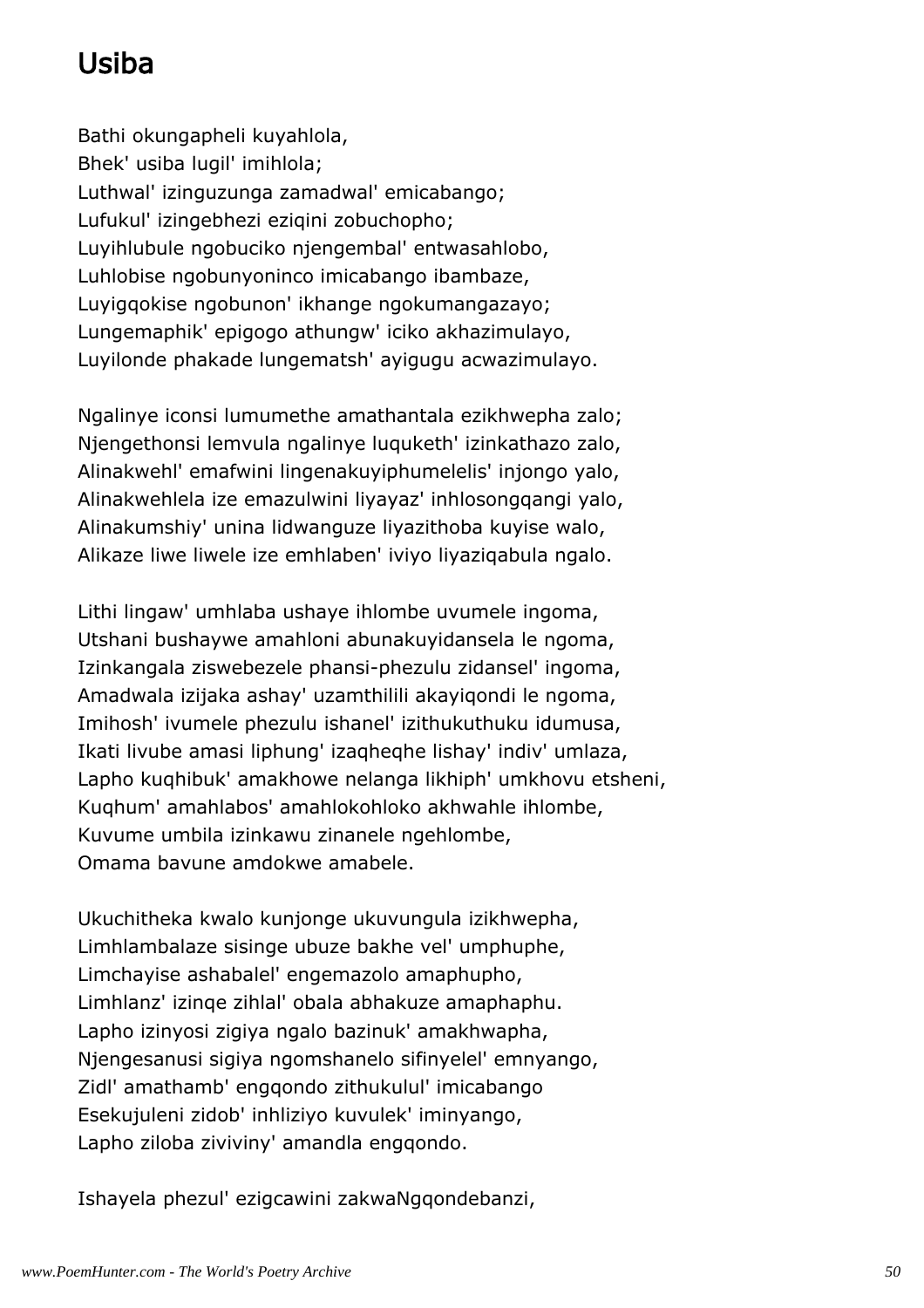Bayisenge bakhangeke bengezinyosi zibon' imbali; Kusindwa ngobethole imbila yaswel'umsila ngokuyalezela, Kufinywa ngendololwane kothiw' omdala kothiwe nomncane, Kusinwa kubethelwan' izingcithabuchopho zicobelelana ngolwazi, Zidlana imilala zifase amatobu ziyayibona indondo, Indonse ngamandl' isizofik' ekhaya kukhany' ukukhanya, Namuhla baphenduk' isigqoko sophuthu bathwel' izigqoko, Kuvungam' imihosha omame basho imilolozelo bekikiza; Namuhla bathwel' imiyezane bafukul' elihle elikaMthaniya, Basikhihl' esikaNandi bempongoloz' amalushaye indiva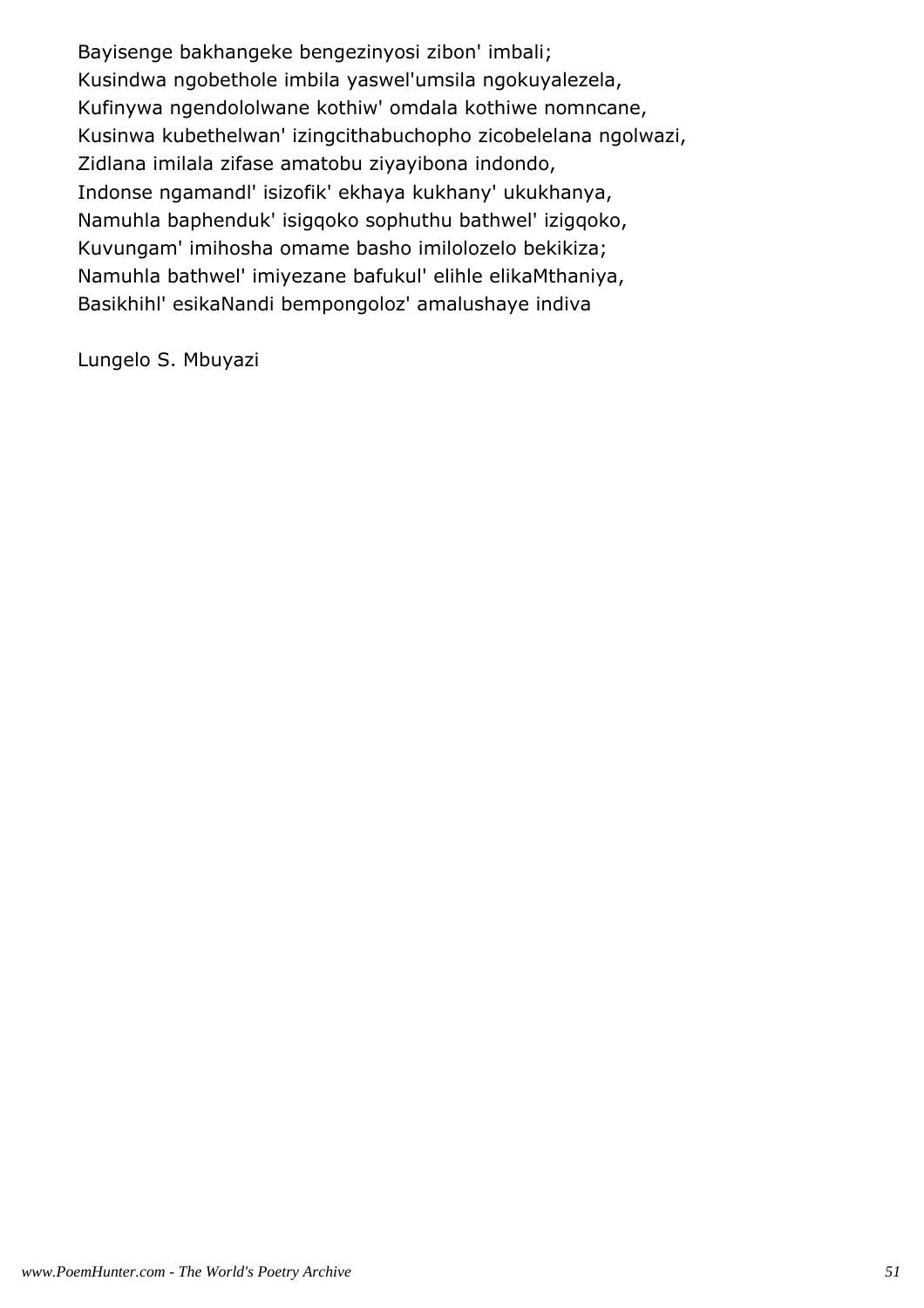#### Vibrant Love

I'm afraid but I cannot take in Your landslide defeat Every second of my life Since I confessed My love to you I'm consumed with disbelief Why am I so deprived?

You vigorously outstriped My heart depth with your, Paradise piece of love, With your continental smile

You summoned deep feelings Of caring & responsibilities That causes the walls Of class divisions And race segregations To tremble & tumble To dust

Yawning stereotypes, Religious divisions And socio-economic Trends to melt in The warmth of love

Vibrant domestic Feuds & vendetta To fade in waves Of reconciliation As yesterday's clouds Vanish leaving The blue skies of love

Fuelled by the Foundation of love Resting on the rock of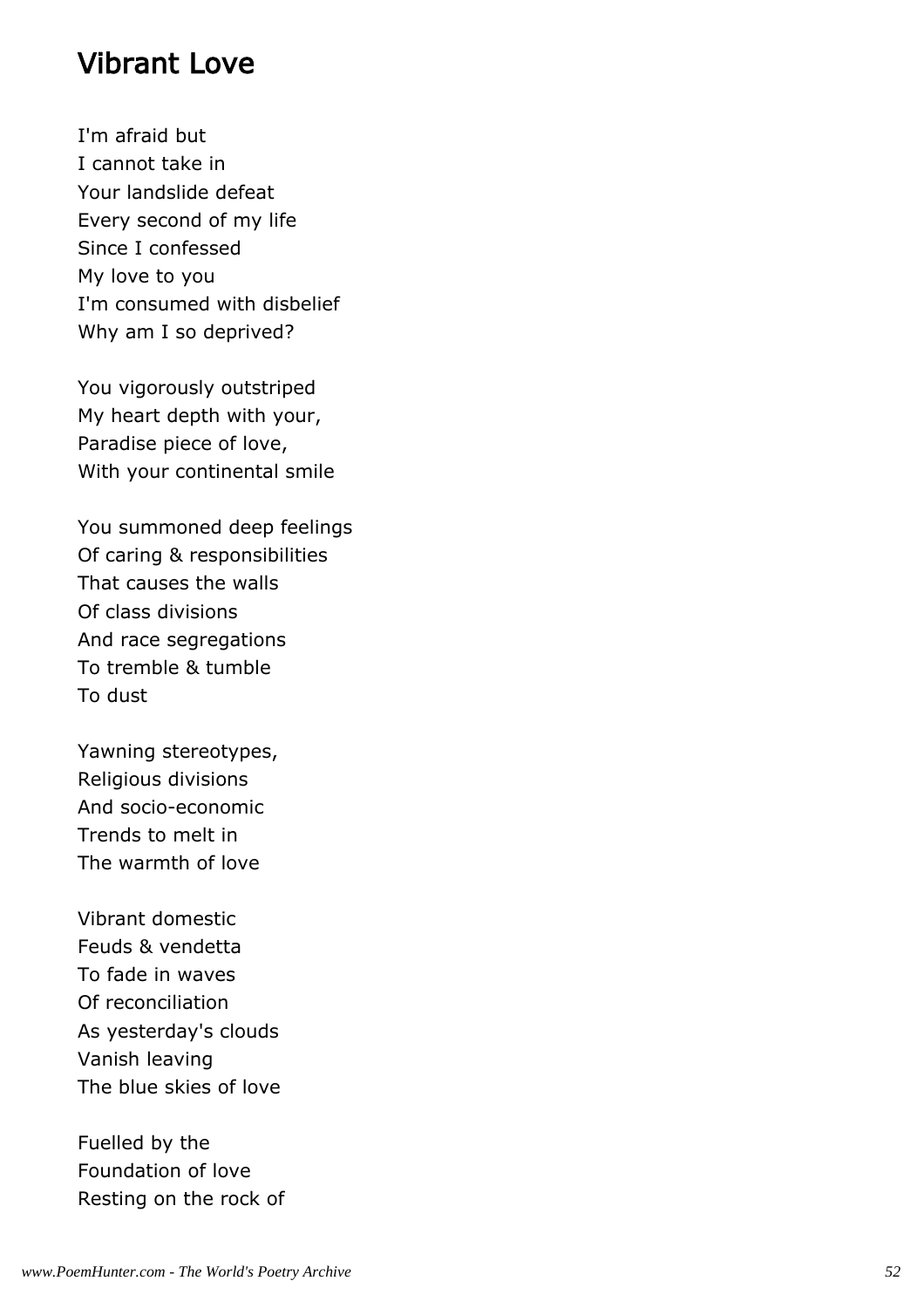Ages that cleft for the love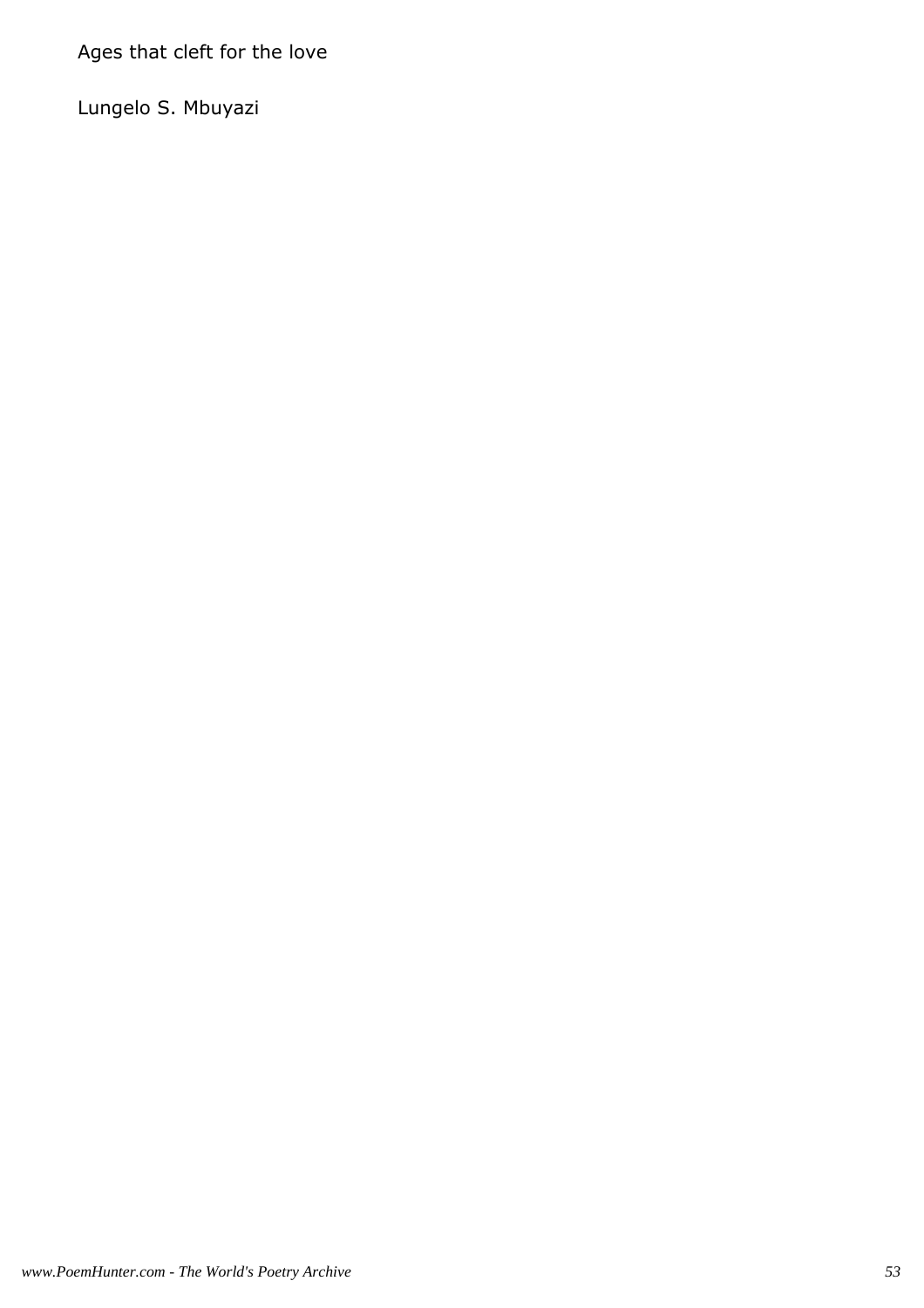# When His Kingdom Comes

This I know: that this crone of our system Will perish like a flame of the candle in the air And the kingdoms of our system Will close like a grave in a sepulchre As yesterday's seconds have passed away When 'the God of the heaven set up a Kingdom That will never be destroyed. And It will not be passed on to any other person, It will crush & put an end to all these kingdoms, And it alone will stand forever.'

This I have read: that 'all the deaths Will arise from the memorial tombs When they hear his voice and come out For he will swallow the death forever When he wipes out every tear from their eyes, And the death will be no more, Neither will be mourning nor outcry pain be anymore. The righteous will possess the Earth, And they live forever on it.'

This I believe: that the walls of hate Will melt like a snowman In the oven of brotherhood, Admist the gaiety of sisterhood, Where the season of preaching Flourises its sweet fragrance In the honeysuckled aptitude preaching Based on brother's keeper attitude And areas true power-sharing in all areas

This I dreamt: that the chains on our necks Will fall away like a ripen fruit From the trees of our bondage And the evil only songs Will fade like a dirty cloud When the season of celebration Flowers on us like amaryllis In the wilderness of this evil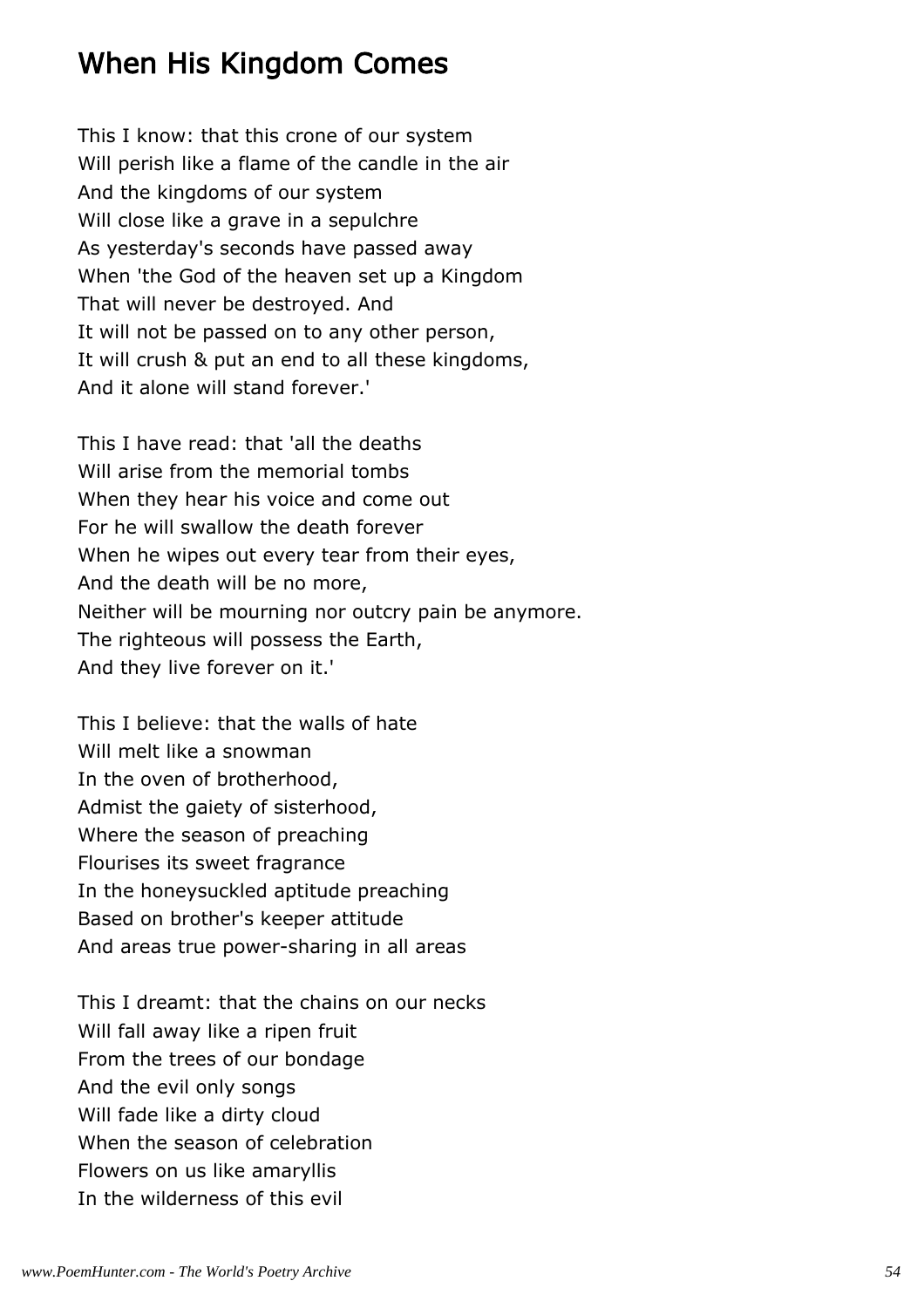Man-made desert of despair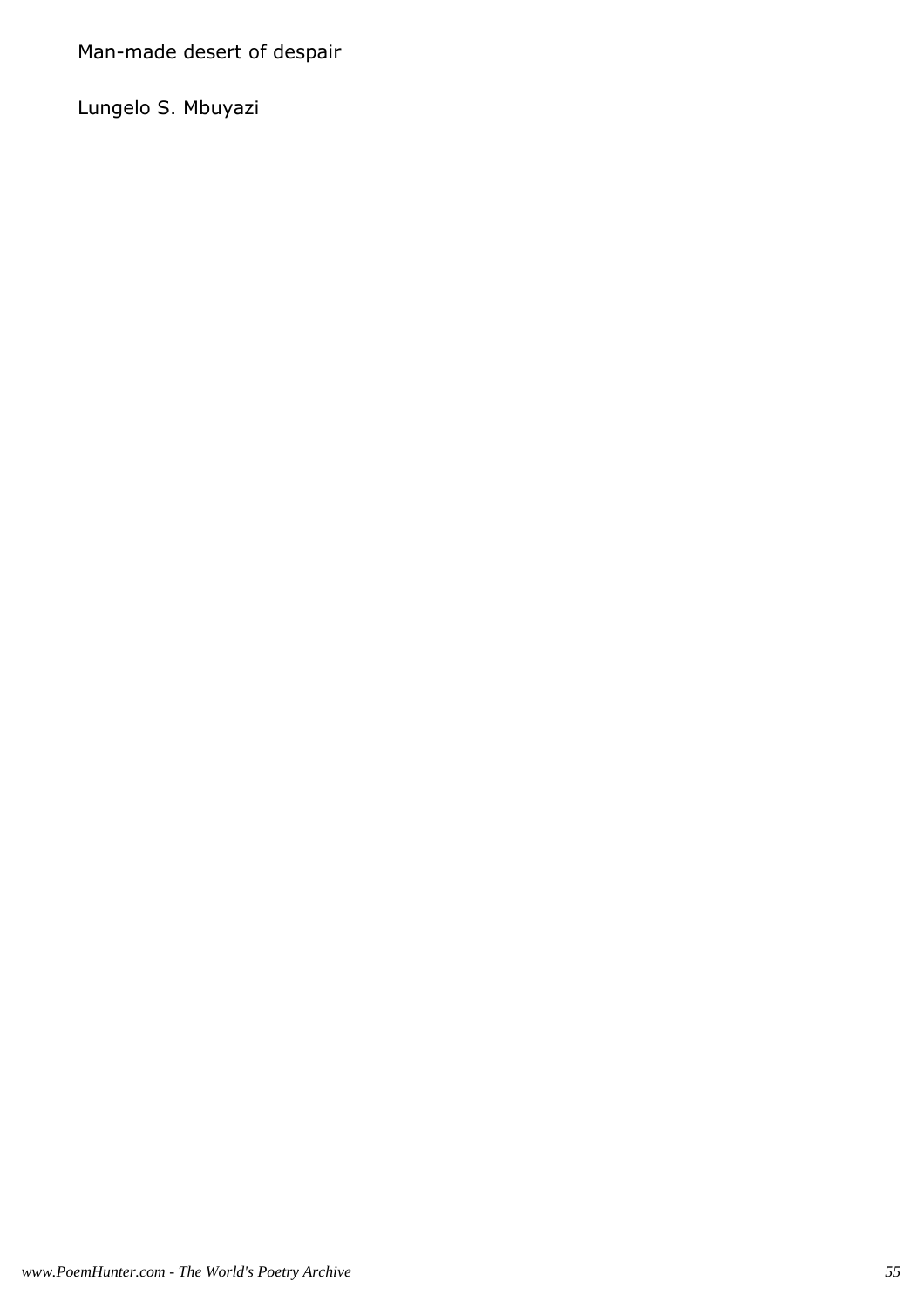#### Who Are You?

I'm someone that With this poem am provoked; One that my love for Poetry are all but evoked.

I'm someone that You'll treasure with pride; One that evokes deep emotions Of a beautiful love poems.

I'm someone that storms Of this life cannot sweep away; One that your aged tears'll weep Like a flame of light flies away.

I'm someone with faith that you Need when tumble down life's slopes; One that will courage you, cheer you In this marathon of life's trials.

I'm someone with love that is Stronger than the mountains; One that will bouy you Above tribulation mountains.

I'm someone with a heart that is Fragile, yet deeper that the fountains; One that will nurse you, parachute you When you fall from the mountains.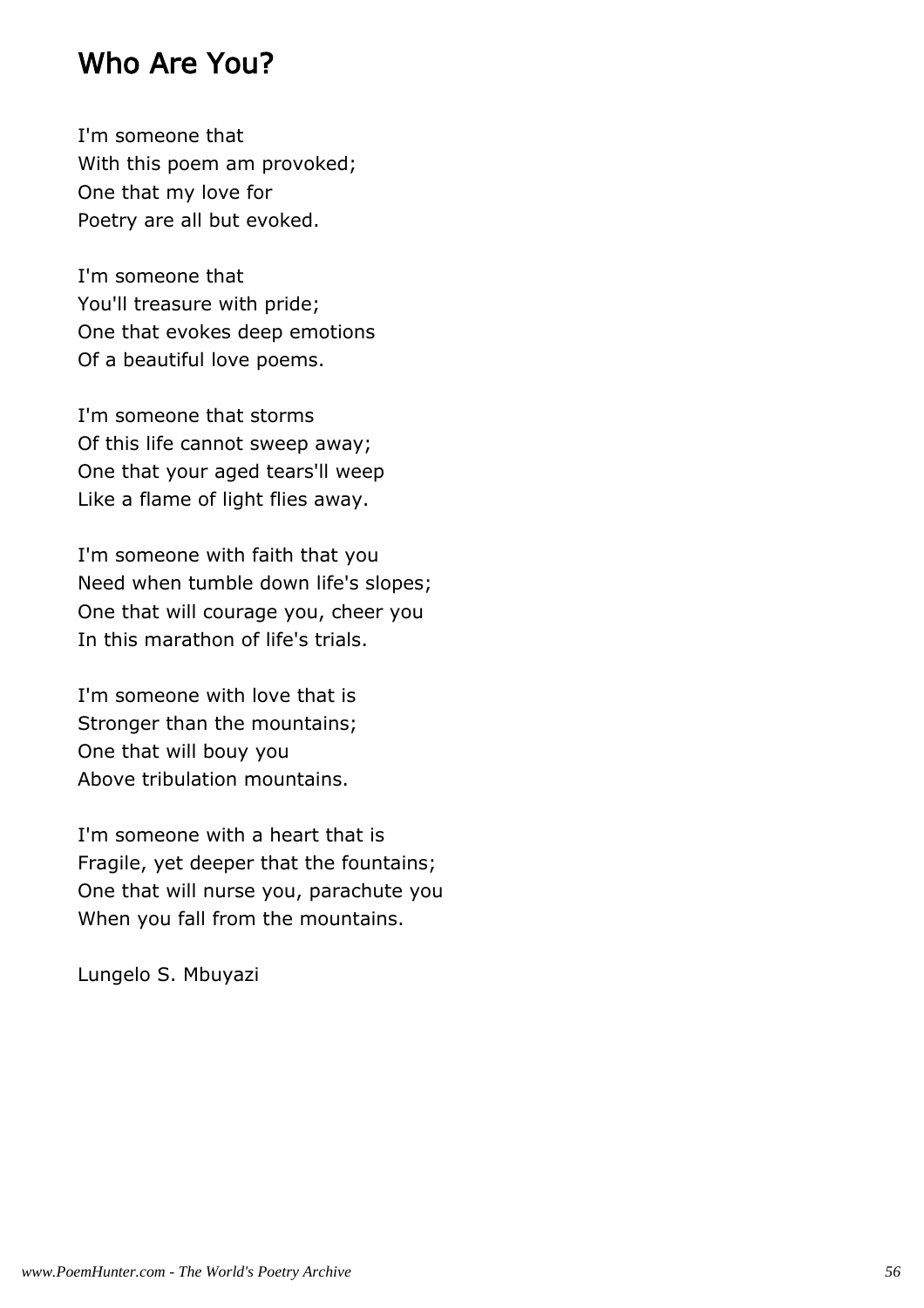#### Wild Poem

I might be not Goodenough, But, who wanna be the beast? I don't wanna be the beast, That diseases cannot deceased; With no heart I can't be deceasead; Penetrating through the mist, Kissing the sun's rays red, Licking all the clouds dead, Swallowing the lights dead, Leaving the oceans dry-dead, Leaving the blues sky dead, Be the king with no servants, Serving all the corners of the Earth, Breakin' the thrones with bare hands, Touchin' the sun with bare hands; Squeezing oxygen with bare hands

No carbon dating can exist, No heart, no love, no hates, Everything cease to exist. Who can be that beast? No one can be that beast. I cannot be that beast.

I wanna be the beast, That loves his wife Until I'm death; Kissing her mouth dry, Until I take her breath away; Stamping my love for her Until nights flies away; Unleashing the love I have, Until no one seems to exist, Every stress cease to exist. I can be that beast.